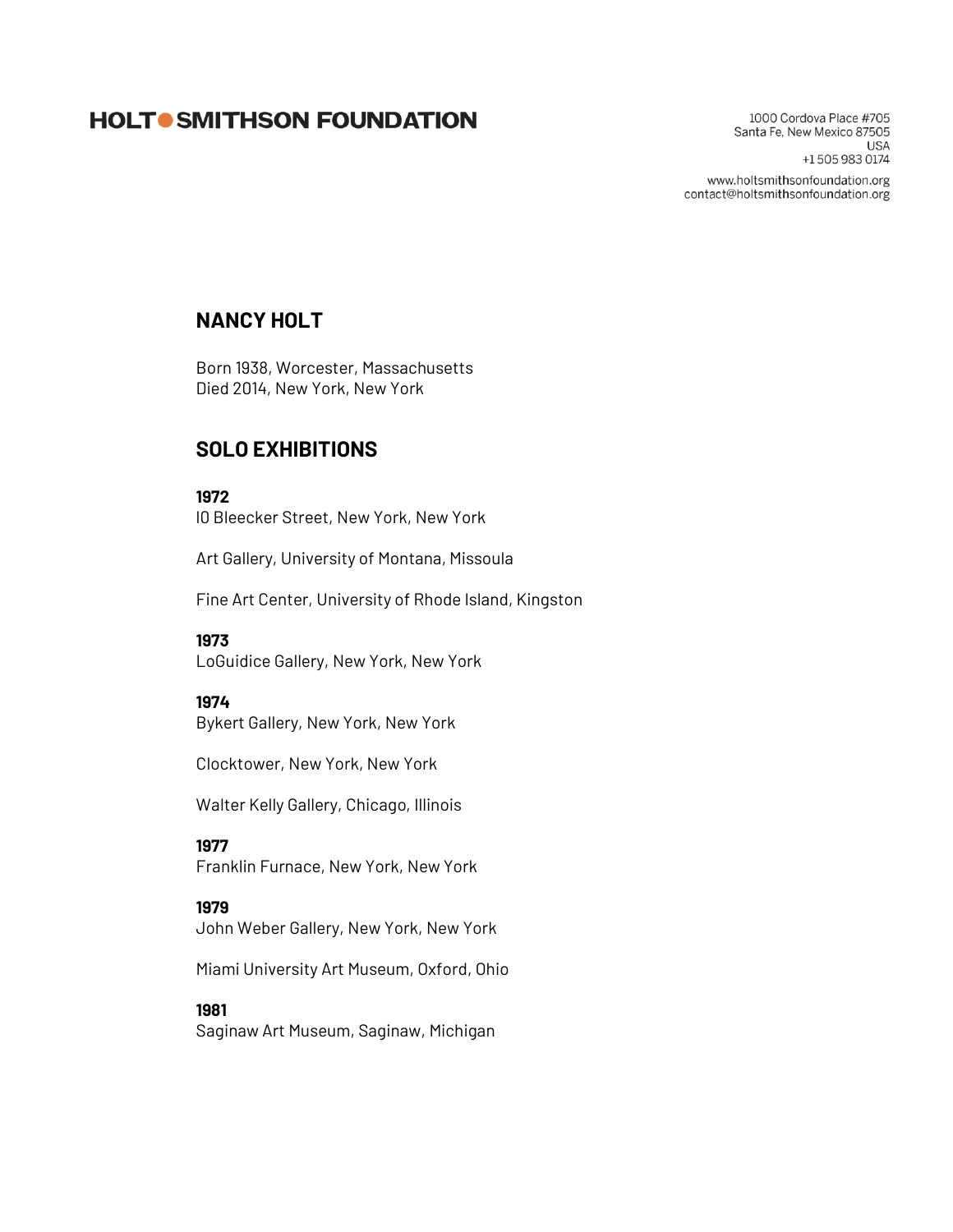# **1982**

-

David Bellman Gallery, Toronto, Canada

John Weber Gallery, New York, New York

**1984**

John Weber Gallery, New York, New York

**1985** Flow Ace Gallery, Los Angeles, California

**1986** 

John Weber Gallery, New York, New York

## **1987**

Lakeside Gallery, Richland College, Dallas, Texas

#### **1989**

Montpelier Cultural Arts Center, Laurel, Maryland

#### **1993**

John Weber Gallery, New York, New York

## **2010**

*Sightlines*, Wallach Gallery, Columbia University, New York, New York

## **2011**

*Sightlines*, Badischer Kunstverein, Karlsruhe, Germany

# **2015**

*Locators,* Parafin, London, England

#### **2017**

*Holes of Light*, Galería Parra & Romero, Ibiza, Spain

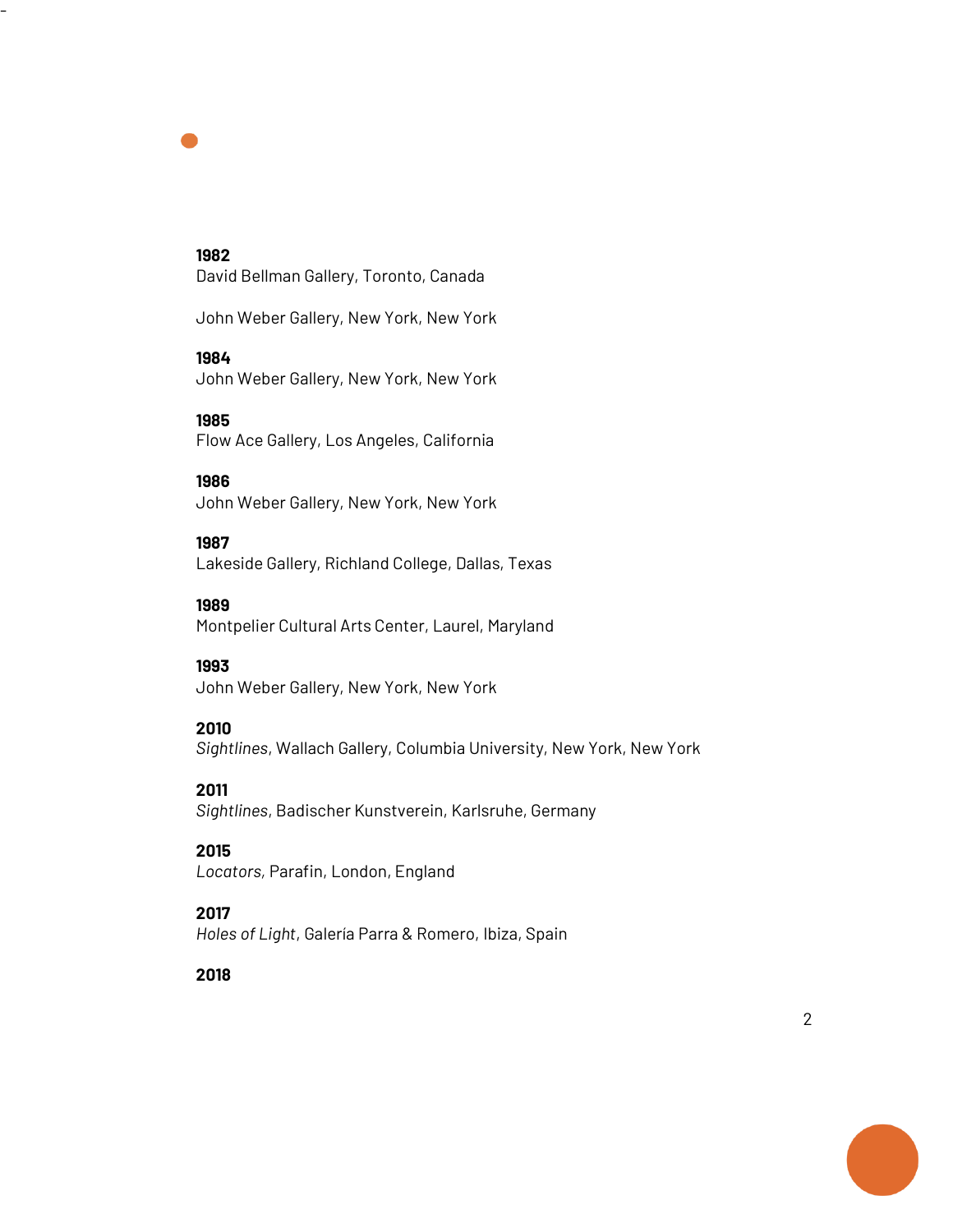*Nancy Holt*, Dia:Chelsea, September 15, 2018 - February 25, 2019, New York, New York

# **2020**

-

*Nancy Holt: Utah Sequences*, Utah Museum of Fine Arts, Salt Lake City, Utah (Film screening)

*Nancy Holt: Points of View*, Parafin, September 24 – November 4, 2020, London, UK

## **2021**

*Nancy Holt: Massachusetts*, University Art Gallery, University of Massachusetts, Dartmouth, November 11 – January 23, 2022, New Bedford, Massachusetts

# **2022**

*Nancy Holt, Between Heaven and Earth*, The Western Gallery, Western Washington University, Bellingham, WA, January 13 – May 7, 2022

*Nancy Holt / Inside Outside,* Bildmuseet, Umeå, Sweden, June 17, 2022 – February 12, 2023

# **GROUP EXHIBITIONS**

## **1969**

*Language III*, Dwan Gallery, New York, New York

# **1972**

*5 Artists*, John Weber Gallery, New York, New York

*6 Artists*, John Weber Gallery, New York, New York

*International Art Exhibition*, Pamplona, Spain

*Work Space*, Institute for Art and Urban Resources, New York, New York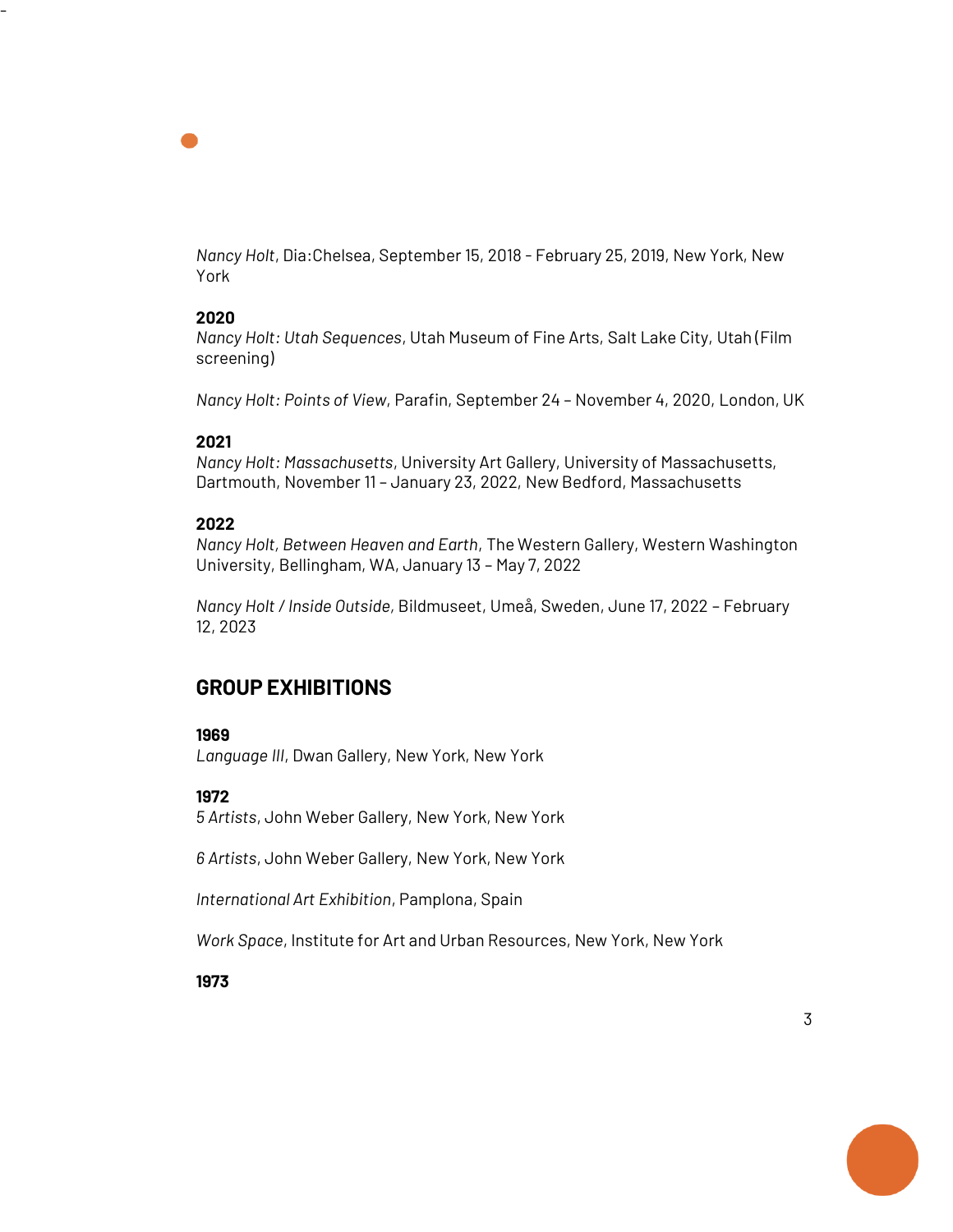*Art in Evolution*, Xerox Square Exhibit Center, New York, New York

*C. 7,500*, a traveling museum exhibition organized by Lucy Lippard

*Circuit*, Everson Art Museum, Syracuse, New York, New York

*Conceptual Art*, Women's Interart Center, New York, New York

*Women Film Makers*, New York, New York Cultural Center, New York, New York

## **1974**

-

*About 405 E. l3th St.*, 405 East 13th Street, New York, New York

*Art Now*, Kennedy Center, Washington, DC

*Artpark*, Lewiston, New York, New York

*Intervention in the Landscape*, Hayden Gallery, MIT, Boston, Massachusetts

*Painting and Sculpture Today l974,* Indianapolis Museum of Art, Indianapolis, Indiana

*Project 74*, Kunstmesse, Cologne, Germany

*Solo Installation*: *Points of View*, part of *Words/Works* series, Clocktower, New York, New York

## **1975**

*A Response to the Environment*, University Art Gallery, Rutgers University, New Jersey (Catalog)

*Artpark*, Lewiston, New York, New York (Catalog)

*Art Transition*, MIT, Cambridge, Massachusetts (Catalog)

*Autogeography*, Whitney Museum Downtown, New York, New York

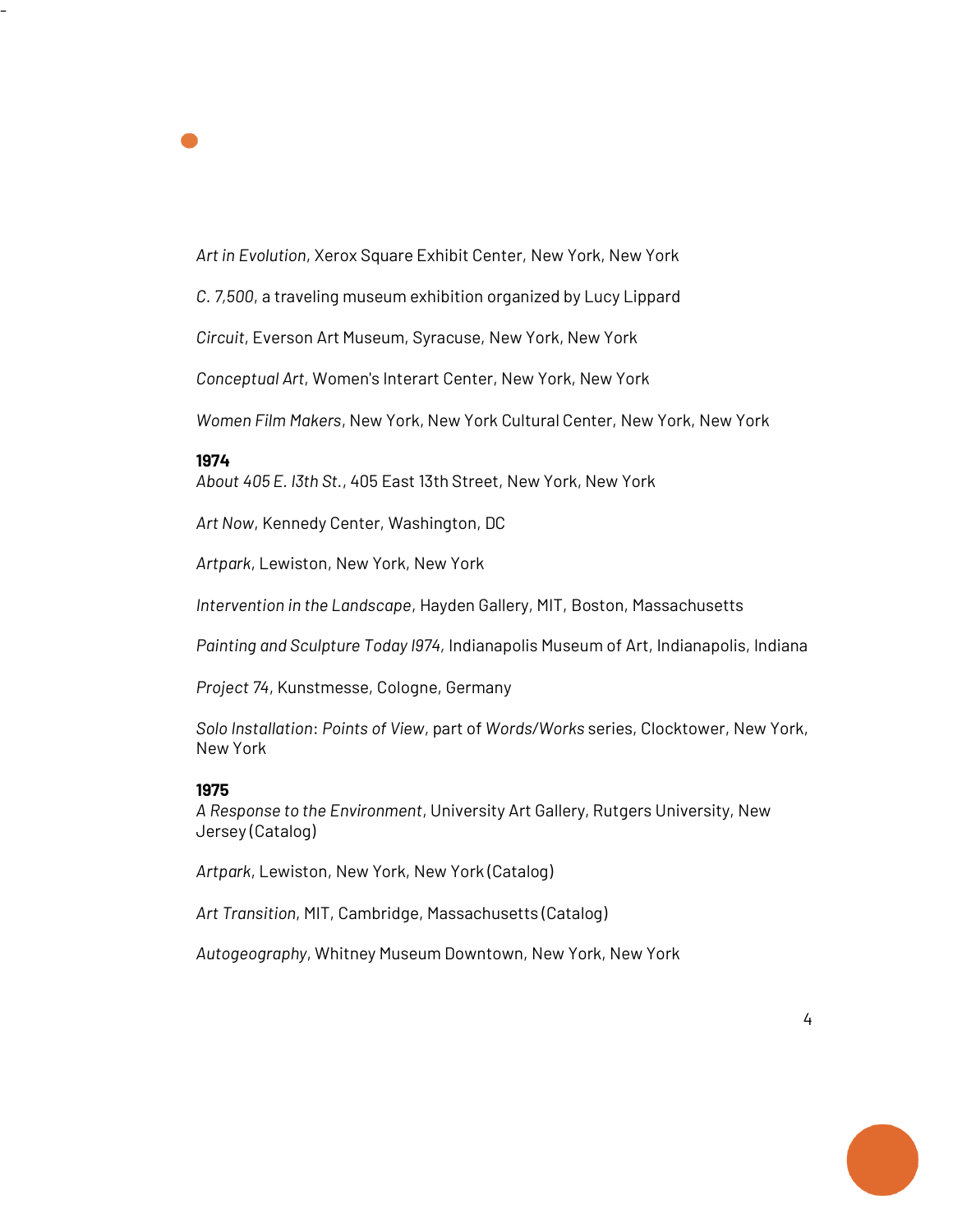*Documentaries*, Global Village, New York, New York

*New American Filmmaker Series,* Whitney Museum, New York, New York

*Not Photography - Photography*, Fine Arts Building, New York, New York

*Oxbow Film and Video Festival*, Saugatuck, Michigan

*Sao Paolo Biennelle*, Sao Paolo, Brazil

*Sense of Reference*, Art Gallery, University of California, San Diego, California

*Video*, The New Gallery, Cleveland, Ohio

*Video '75*, Corcoran Museum of Art, Washington, DC

*Video Art*, Institute of Contemporary Art, Philadelphia, Pennsylvania

*Video Art USA*, Contemporary Arts Center, Cincinnati, Ohio

# **1976**

-

*Art in Landscape*, traveling exhibitions organized by Independent Curators, Inc., Washington, DC

*Films by Holt and Smithson* (*Pine Barrens* with Robert Smithson's *Spiral Jetty*), Hirschhorn Museum, Washington, D.C.

*Private Notations: Artists' Sketchbooks II,* Philadelphia, Pennsylvania College of Art

*Scale*, Visual Arts Building, New York, New York

*Video*, Temple University, Philadelphia, Pennsylvania

# **1977**

*Drawings for Outdoor Sculpture: l946-1977*, John Weber Gallery, New York, New York

*EXPO: Los Angeles, California International Film Festival*, Los Angeles, California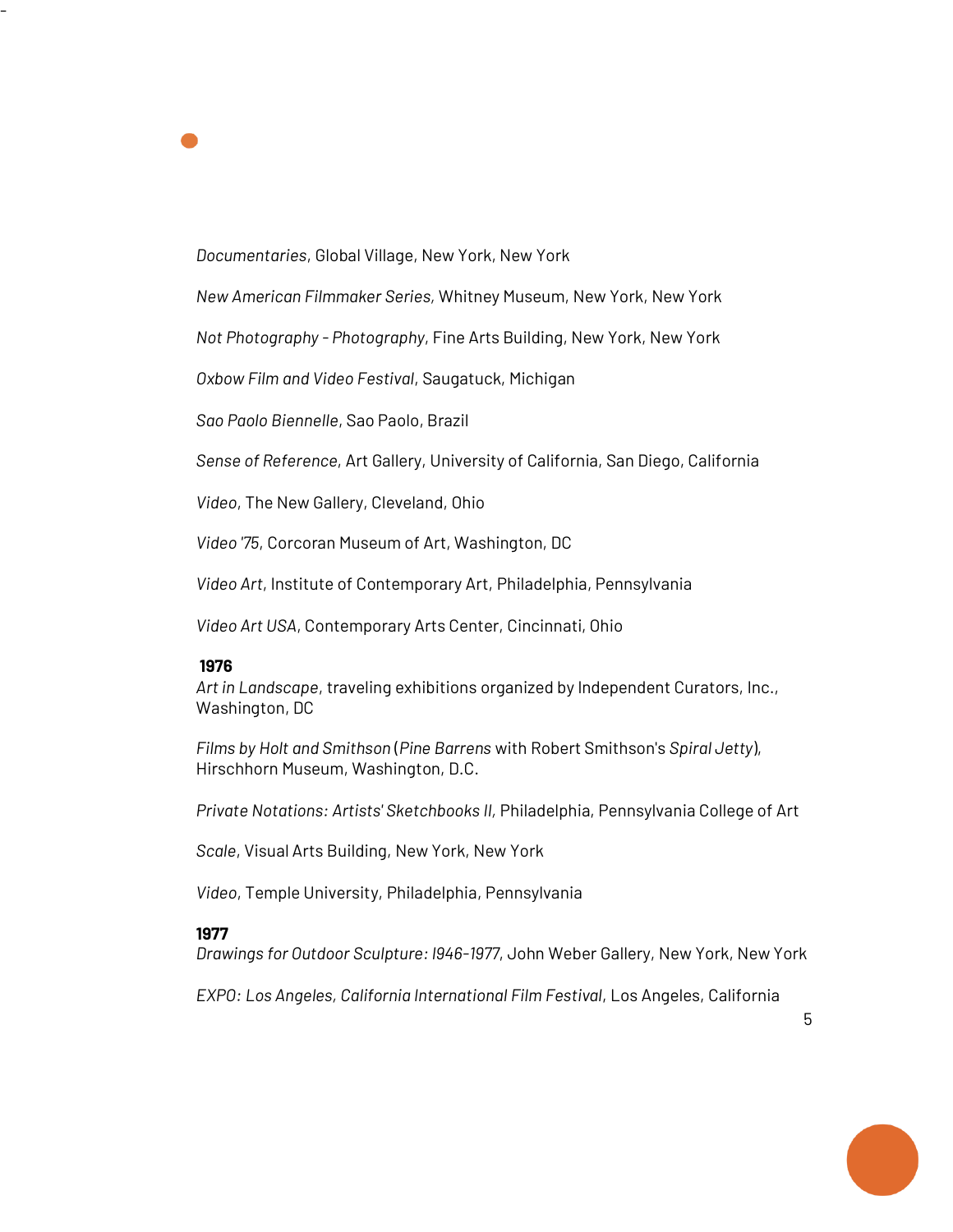*Outside the City Limits*, a traveling exhibition organized by the Gallery Association of New York, Thorpe Intermedia Gallery, Sparkill, New York, New York Catalog)

*Probing the Earth: Contemporary Land Projects*, Hirschhorn Museum, Washington, DC (Catalog)

*Video Art*, Walker Art Center, Minneapolis, Minnesota

*Video,* Geneva Museum, Geneva, Switzerland

*Whitney Biennial*, Whitney Museum, New York, New York (Catalog)

*Works and Projects of the 70's*, PS 1, New York, New York

#### **1978**

-

*Berlin Film Festival*, Berlin, Germany

*Broadcast of Revolve*, WNET, Channel 13, June 18, 11:00 PM -12:15 AM, New York, New York

*Films by Artists*, Los Angeles, California Filmmakers Showcase, Los Angeles, California (*Pine Barrens*, *Swamp*)

*Made for TV?* Kitchen Center for Video and Music, New York, New York and Long Beach Museum of Art, California, (*Revolve*)

*New York, New York Video Festival*, a traveling exhibition in New York State organized by the Experimental TV Center, Binghampton, New York, New York

*Out of the House*, Whitney Museum Downtown, New York, New York

*Video-Film 1976-78*,(*Sun Tunnels*, *Revolve*), Castelli Gallery, New York, New York

## **1979**

*America Now: The Arts of the 70's,* a traveling exhibition organized by the U. S. government, opening in Belgrade, Yugoslavia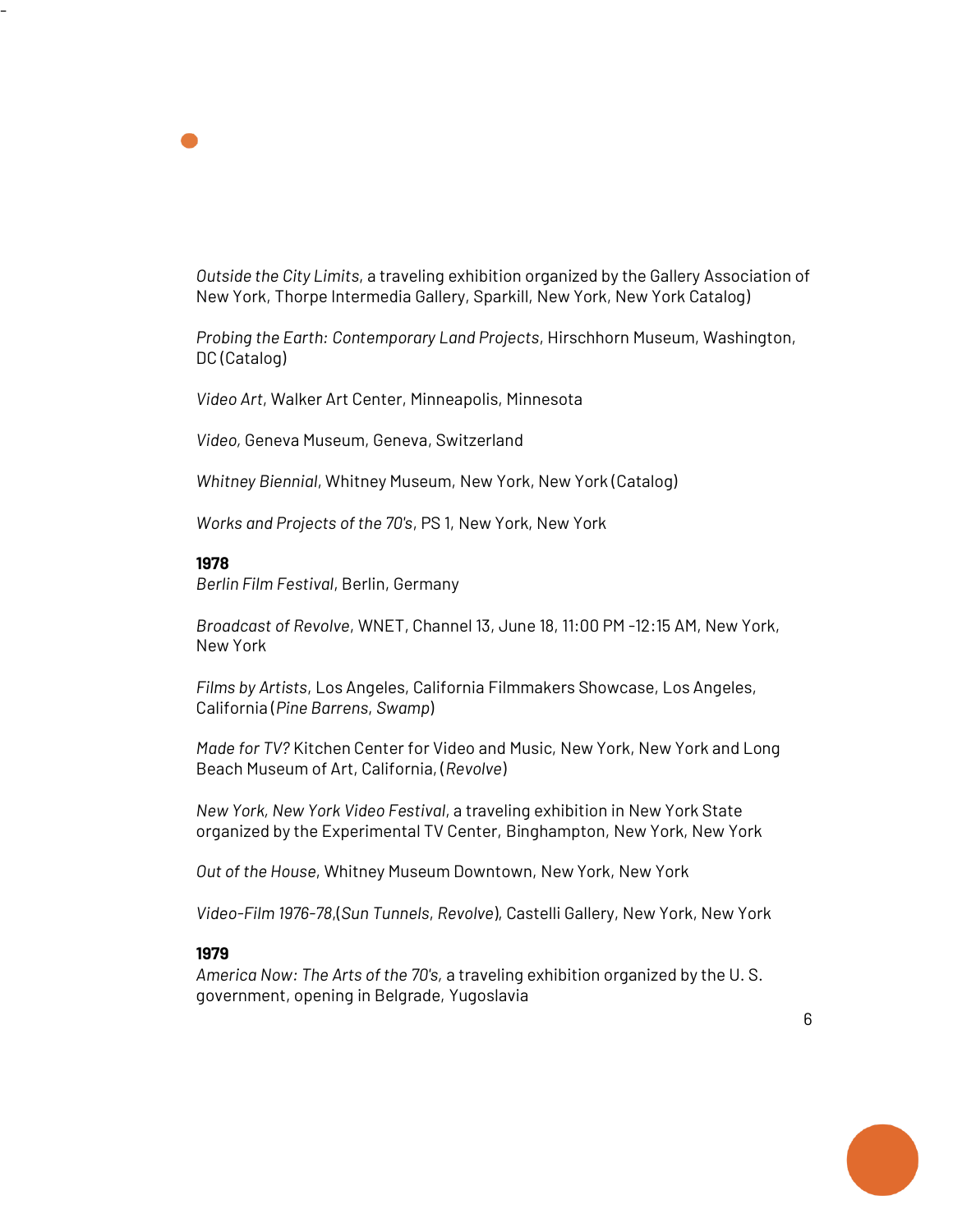*Art and Architecture: Space and Structure,* Protetch-McIntosh Gallery, Washington, DC

*Bellevue Film Festival* (*Sun Tunnels*)*,* Bellevue, Washington, in conjunction with Pacific Northwest Arts Fair

*Born in Boston, Massachusetts*, Decordova Museum, Lincoln, Massachusetts (Catalog) *Radio Art*, A Space, Toronto, Canada

*Sculptors' Photographs*, Hunter Gallery, New York, New York

*Sculpture, Objects, Issues*, Ohio State University, Columbus

*Shorts and Documentaries*, Museum of Modern Art, New York, New York (*Pine Barrens*), in conjunction with the Exhibition of Selections from the Sculpture Collection

*Sound Art*, P. S. 1, New York, New York

*Summer Group Show,* John Weber Gallery, New York, New York

*Video Roma* 1979 (*Underscan)*, Museo Folklore Romano, Rome, Italy

*Whitney Biennial*, Whitney Museum, New York, New York (Catalog)

#### **1980**

-

*11th International Sculpture Conference,* Washington, DC

*A Sense of Place: The American Landscape in Recent Art*, Hampshire College Gallery, Amherst, Massachusetts (Catalog)

*Architectural Sculpture*, Los Angeles, California Institute of Contemporary Art, Los Angeles, California

*Art Into Landscape*, Harold Reed Gallery, New York, New York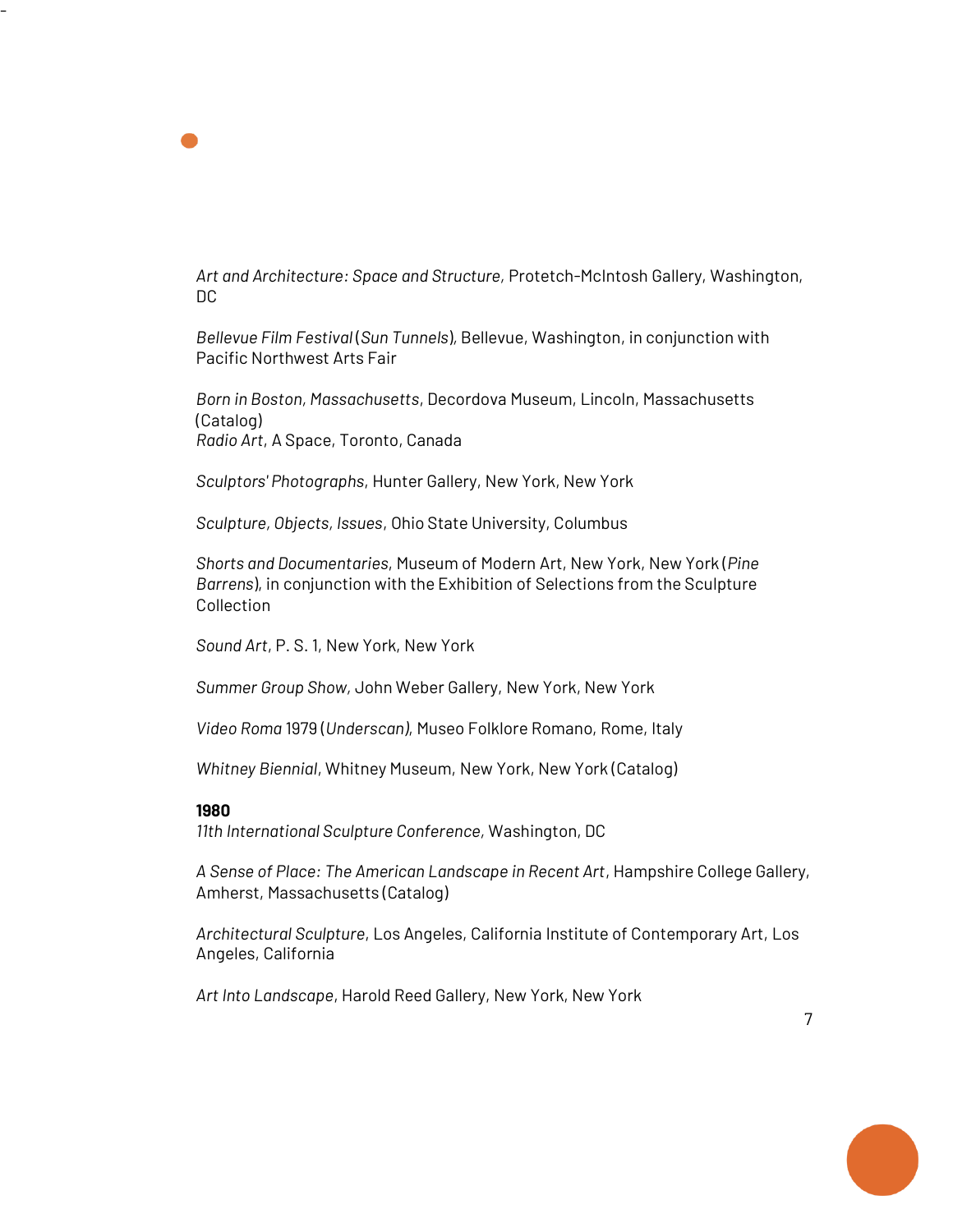*Artists in the American Desert*, Sierra Nevada Museum of Art, Reno, Nevada

*Artists from the John Weber Gallery*, NYC, University of South Florida, Tampa

*Aspects of the Seventies: Sitework*, Wellesley College, Wellesley, Massachusetts (Catalog)

*cARTography*, Kohler Arts Center, Sheboygan, Wisconsin

Film Screening, *Sun Tunnels*, Detroit Institute of Art, Detroit, Michigan

*Group Show*, John Weber Gallery, New York, New York

*Inaugural Group Show*, David Bellman Gallery, Toronto

*International Festival of Women Artists*, Copenhagen, Denmark

*Speaking Volumes: Women Artists' Books*, curated by Lucy Lippard, A.I R. Gallery, New York, New York

*The Moving Image: Film and Video Festival*, Women's Interart Center, New York, New York (*Sun Tunnels*)

## **1981**

-

*Alternatives in Retrospect: An Historical Overview 1969-1975,* The New Museum, New York, New York (Catalog)

*Artists' Books*, Zone, Springfield, Massachusetts

*Artists' Gardens and Parks*, Hayden Gallery, MIT, Cambridge, Massachusetts

*Artists Make Architecture*, Rosa Esman Gallery, New York, New York Films: *Pine Barrens*, *Sun Tunnels*, *Swamp*, Walker Art Museum, Minneapolis, Minnesota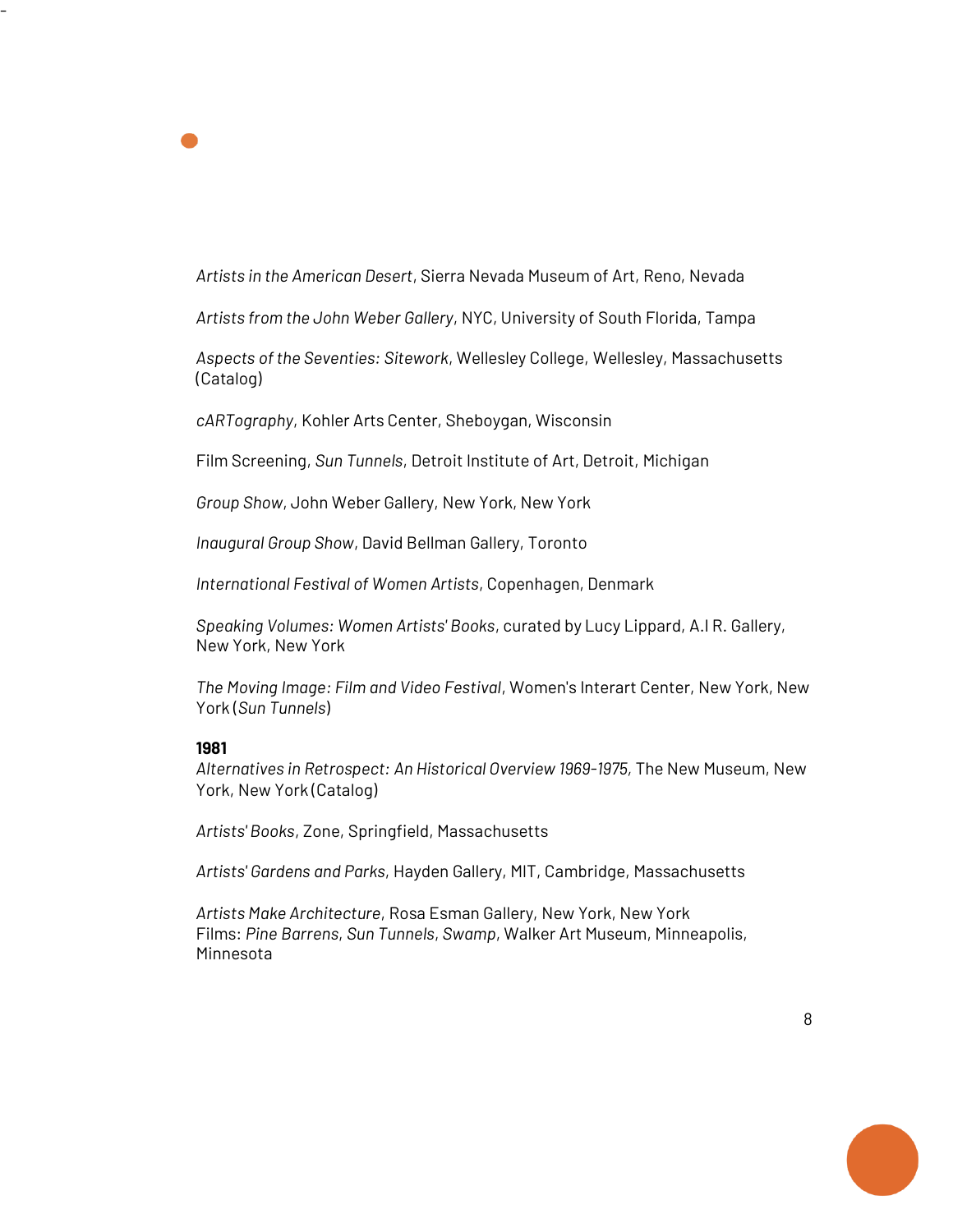*Construction in Process in the Art of the 70',* a traveling exhibition in Poland, Archives of Contemporary Thought, Lodz, Poland

Films: *Pine Barrens*, *Sun Tunnels* and *Swamp*, Laguna Gloria Museum of Art, Austin, Texas

*Films by American Artists: One Medium Among Many* (*Swamp*)*,* Arts Council of Great Britain, traveling exhibitions (Catalog)

*Group Show*, John Weber Gallery, New York, New York

-

*Heresies Invitational Benefit Exhibition*, Grey Art Gallery, New York University, New York, New York

*Mapped Art: Charts, Routes, Regions*, traveling exhibition by Independent Curators Inc., New York City, Chicago Museum of Contemporary Art, and University of Colorado, Boulder, Colorado

*Monumental Art Show,* Gowanus Art Yard, Brooklyn, New York (Catalog)

*Natur-Skulptur/Nature-Sculpture*, Wurttenbergischer Kunstuerein, Stuttgart, Germany (Catalog, cover photo)

*New Dimensions in Drawing 1950-1980*, Aldrich Museum of Contemporary Art, Ridgefield, Connecticut

*New Directions*, organized by Sam Hunter, Janis Gallery, New York, New York

*Schemes: A Decade of Installation Drawings*, Elise Mayer Gallery, New York, New York

*Summer Light*, Museum of Modern Art, New York, New York

*Thomas A. Edison Black Maria Film Festival* (*Pine Barrens*), Edison National Historic Site, West Orange, New Jersey and the Montclair Museum of Art, Montclair, New Jersey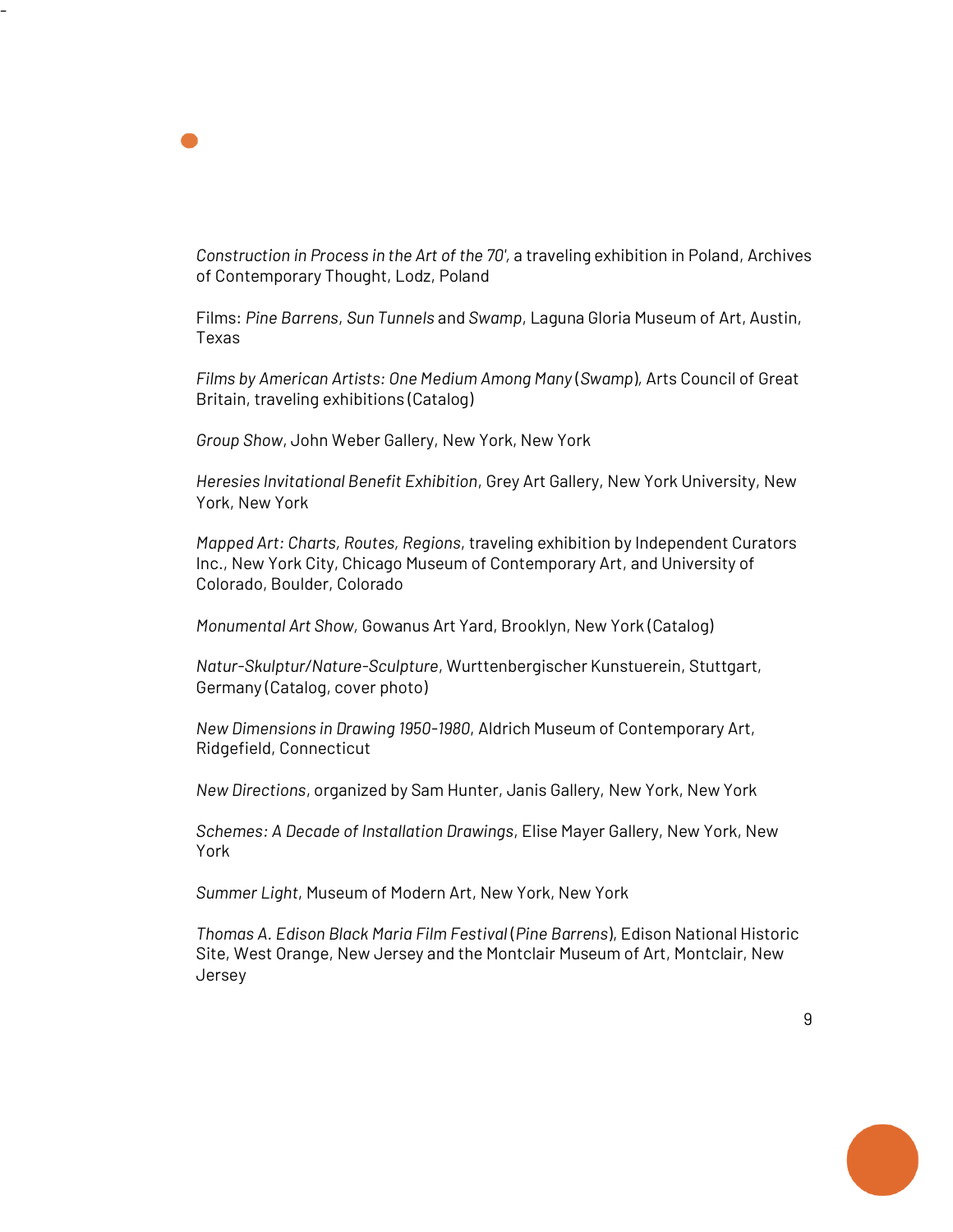*Transition II: Landscape/Sculpture*, Amelie Wallace Gallery, SUNY, Old Westbury, New York, New York

*Whitney Biennial*, Whitney Museum, New York, New York (Catalog)

## **1982**

-

*Artists' Books: A Survey 1960-1981,* Ben Shahn Center for the Visual Arts, William Paterson College, Wayne, New Jersey

*Citysite Sculpture: Starting Line*, Market Gallery, Toronto, Canada (Catalog)

*Currents: A New Mannerism*, Jacksonville Art Museum, Florida (Catalog)

*Drawings by Contemporary Sculptors*, a traveling exhibition in Canada, organized by Jane Young, Surrey Art Gallery, British Columbia, Canada

*Drawings, Models and Sculptures,* Fourteen Sculptors Gallery, New York, New York

*Film Pulse* (*Swamp*), Agee Room at the Bleecker Street Cinema, New York, New York

*Photographs By/Photographs In,* Daniel Wolf Gallery, New York, New York

*Post Minimalism*, Aldrich Museum of Contemporary Art, Ridgefield, Connecticut (Catalog)

*Postmasters*, Kohler Arts Center, Sheboygan, Wisconsin

*Sculptors Films*, Collective for Living Cinema, New York, New York (*Pine Barrens*)

*Summer Group Show*, John Weber Gallery, New York, New York

*The Monument Redefined: Gowanus Annual II,* Gowanus Memorial Artyard, Brooklyn, New York, New York

*Une Expérience Museographique: Exchange Entre Artistes 1931-1982 Pologne-U.S.A.*, Museum of Modern Art of the City of Paris, Paris, France

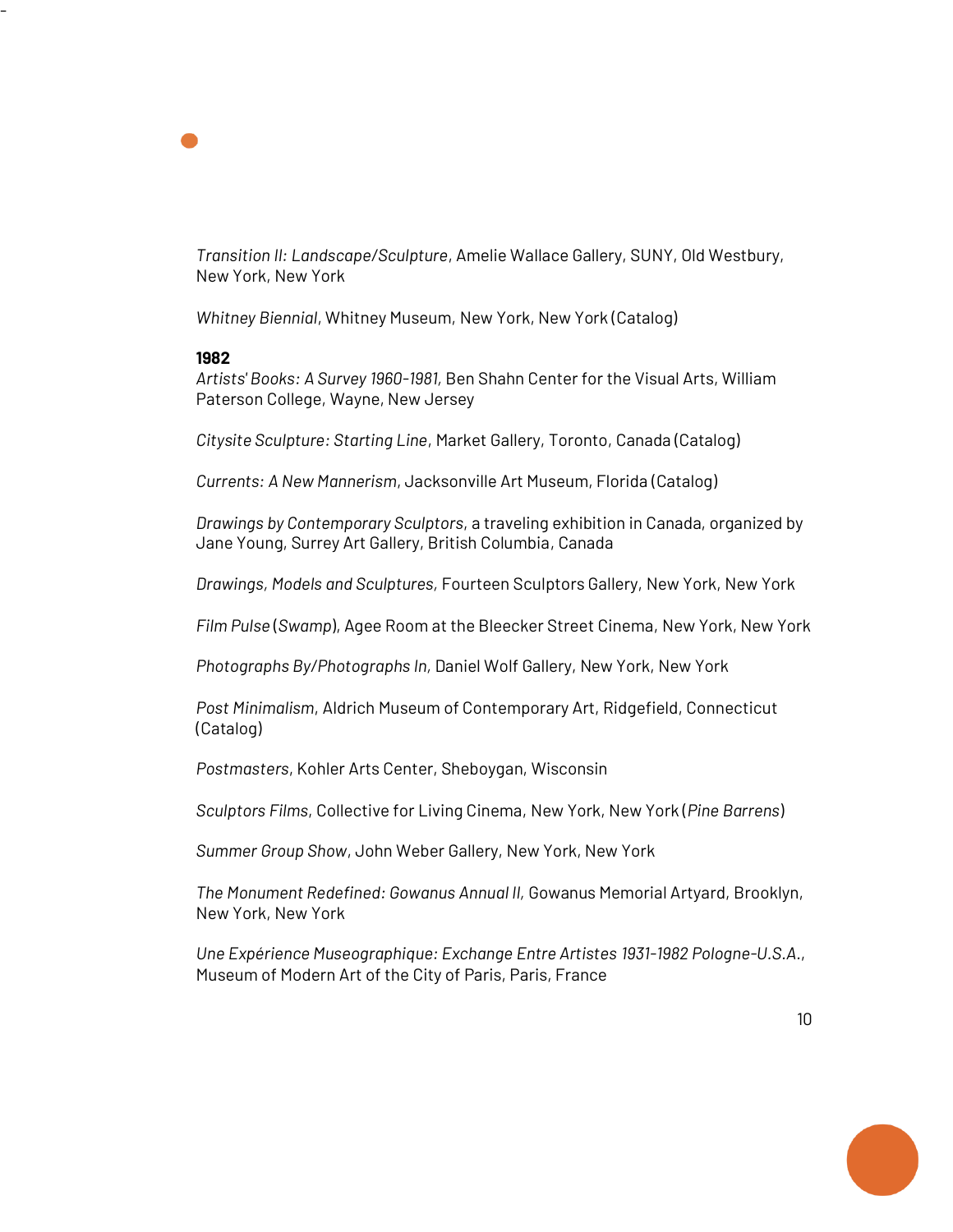*Women Sculptors' Drawings,* Max Hutchinson Gallery, New York, New York, curated by Corinne Robins for the Women's Caucus for Art (Catalog) Exhibition: *Views by Women Artists* (16 independent shows, New York, New York)

*Works by Women* (*Underscan*), Film and Video Festival, Barnard College, New York, New York

#### **1983**

-

*A Television Show,* Proctor Art Center, Bard College, Annandale- on –Hudson, New York, New York (Photographs) *Art of the 60's*, P. S. 1, New York, New York (*East Coast- West Coast*)

*Artists as Filmmakers*, A. I. R, Gallery, New York, New York

*Artists Books and Documents*, Wallace Memorial Library Galleries, Rochester Institute of Technology, New York, New York

*Beyond the Monument*, Hayden Gallery, MIT, Cambridge, Massachusetts (Catalog)

*Illumination*, Museum of Modern Art, N. Y. Art Lending Service Exhibition at General Electric Co., New York, New York

*Independent Artists*, Douglas Hyde Gallery, Trinity College, Dublin, Ireland

*Independent Artists Open Air Sculpture Exhibition*, Marlay Park, Dublin, Ireland (Catalog)

*Monuments and Landscapes: The New Public Art,* McIntosh/Drysdale Gallery, Houston, Texas

*Site Art,* George Mason University, Fairfax, Virginia

*The House That Art Built*, University of California at Fullerton, California (Catalog)

*The Trisolini Print Project*, Trisolini Gallery, Ohio University, Athens, Ohio

*Varieties of Sculptural Ideas,* Max Hutchinson Gallery, New York, New York

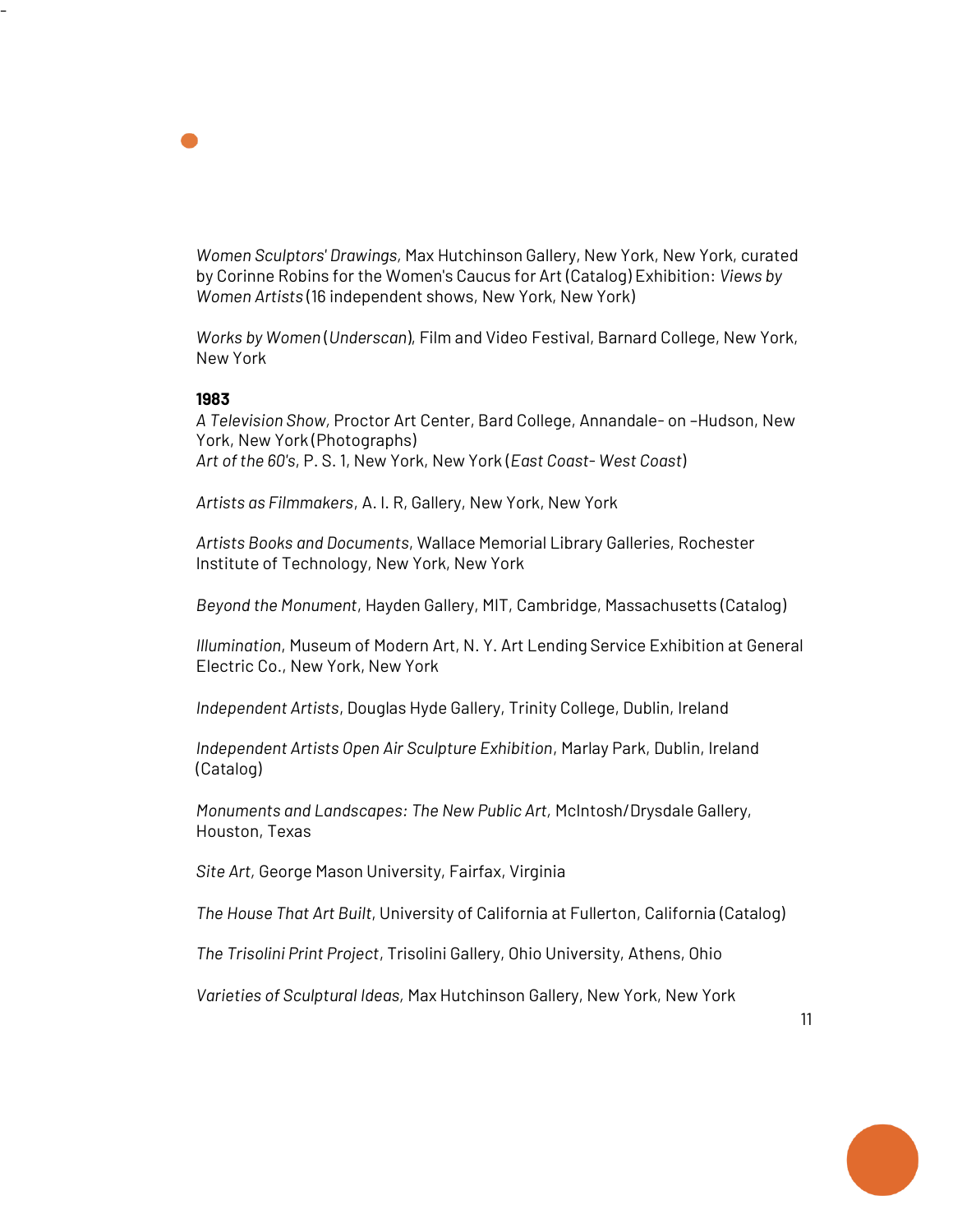*Video around Town*, Organized by 185 Nassau Street Corp. at Just Above Midtown/Downtown Gallery, New York, New York PortAuthority Bus Terminal, JFK Airport, King's Plaza Mall in Brooklyn, Astoria Studio in Queens (*Underscan*)

#### **1984**

-

*American Women Artists*, Part II, Sidney Janis Gallery, New York, New York (Catalog)

*Artists' Call*, Rosa Esman Gallery, New York, New York

*Content: A Contemporary Focus, 1974-1984*, Hirschhorn Museum, Washington, DC, 1984/85 (Catalog)

*Drawings by Sculptors: Two Decades of Non-Objective Art from the Seagram Collection,* Montreal Museum of Fine Arts, Montreal, Canada (Catalog)

*Landmarks*, Edith C. Blum Art Institute, Bard College, Annandale-on-Hudson, New York, New York (Catalog) *Natural Elements Sculpture Park Proposals*, Santa Monica Arts Commission, Santa Monica, California (Catalog)

*New American Video Art: A Historical Survey, 1968-1980*, Whitney Museum of American Art, New York, New York ("Underscan")

*Offset: A Survey of Artists Books*, New England Foundation for the Arts, a traveling exhibition in New England (Catalog)

*Primitivism in 20th-Century Art: Affinity of the Tribal and the Modern,* Museum of Modern Art, New York, New York (*Sun Tunnels* in catalog only)

*Private Art as Public Monument: World's Fairs, Waterfronts, Parks and Plazas*, Rhona Hoffman Gallery, Chicago, Illinois

*Preparations and Propositions*, Islip Museum of Art, Islip,Long Island, New York, New York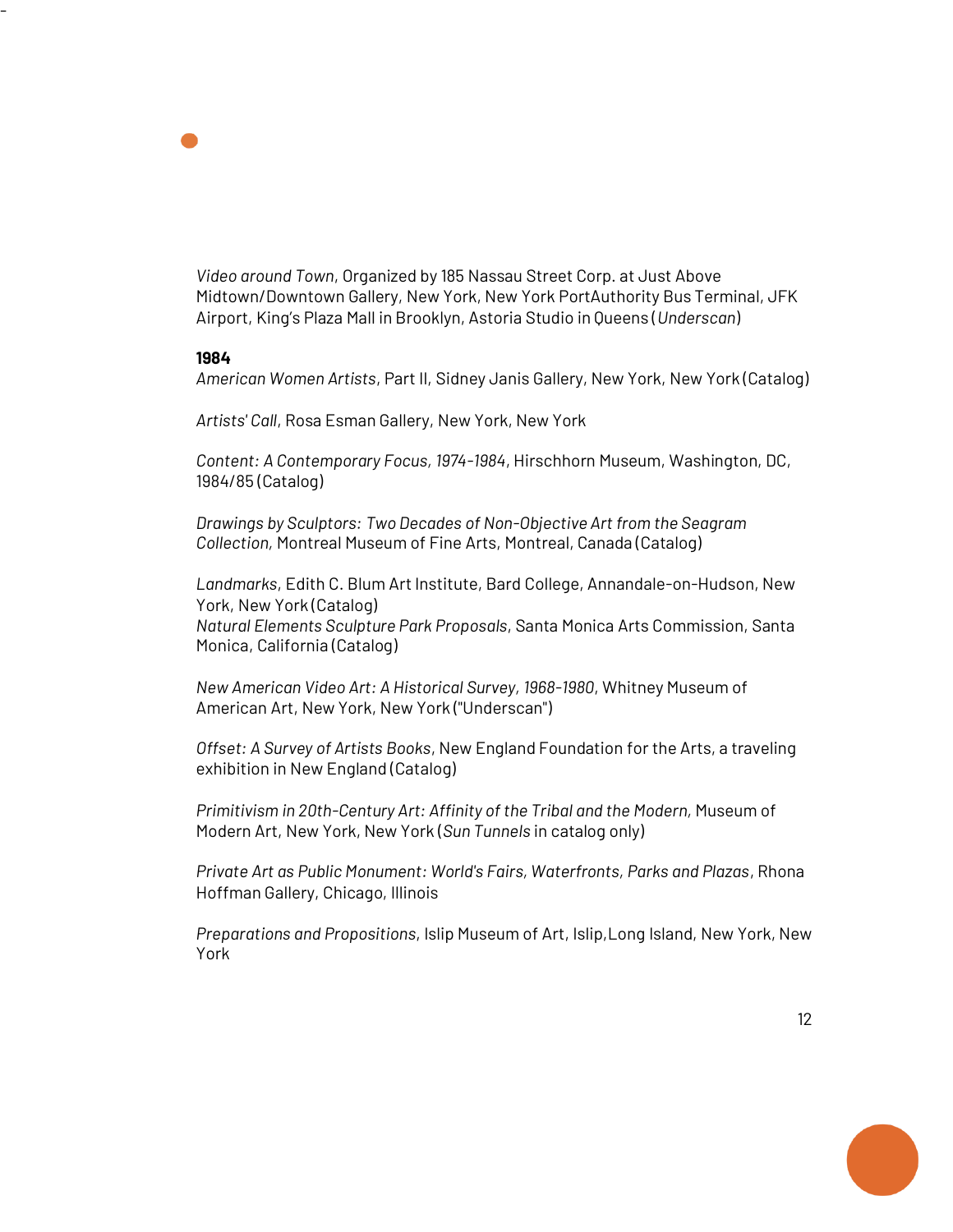

-

*Quebec 1534 -1984*, Quebec City, Quebec, Canada

*Sited Towards the Future: Proposals for Public Sculpture*, Arlington Arts Center, Arlington, Virginia (Catalog)

*Summer Show*, curated by Museum of Modern Art at Freeport Minerals Company, Freeport, Long Island, New York

*The Light Aesthetic*, North Carolina Museum of Art, Raleigh, North Carolina

*Time: The Fourth Dimension in Art*, Palais du Beaux Arts, Brussels, Belgium/Musee d'Art et d'Historie, Geneva, Switzerland (Catalog)

*Viewpoint: The Artist as Photographer*, Summit Art Center, Summit, New Jersey,

*WNET/Thirteen TV Lab: A Survey,* Museum of Modern Art, New York, New York (*Revolve*)

## **1985**

*24th Anniversary Exhibition,* Flow Ace Gallery, Los Angeles, California

*American Art/American Women,* Stamford Museum and Nature Center, Stamford, Connecticut, the Grand Duchy of Luxembourg and other European locations (Catalog)

*Art and the Environment*, Lever House Gallery, New York, New York

*Art Inspired by Ohio Prehistoric Earthworks,* Toni Birckhead Gallery, Cincinnati, Ohio

*Artist as Social Designer*, Los Angeles, California County Museum of Art, Los Angeles, California (video-catalog)

*Artists and Architects: Challenges in Collaboration*, curated by Joyce Schwartz, Cleveland Center for Contemporary Art, Cleveland, Ohio (Catalog)

*Films on Outdoor Sculpture*, School of Visual Art Amphitheater, New York, New York (*Sun Tunnels*)

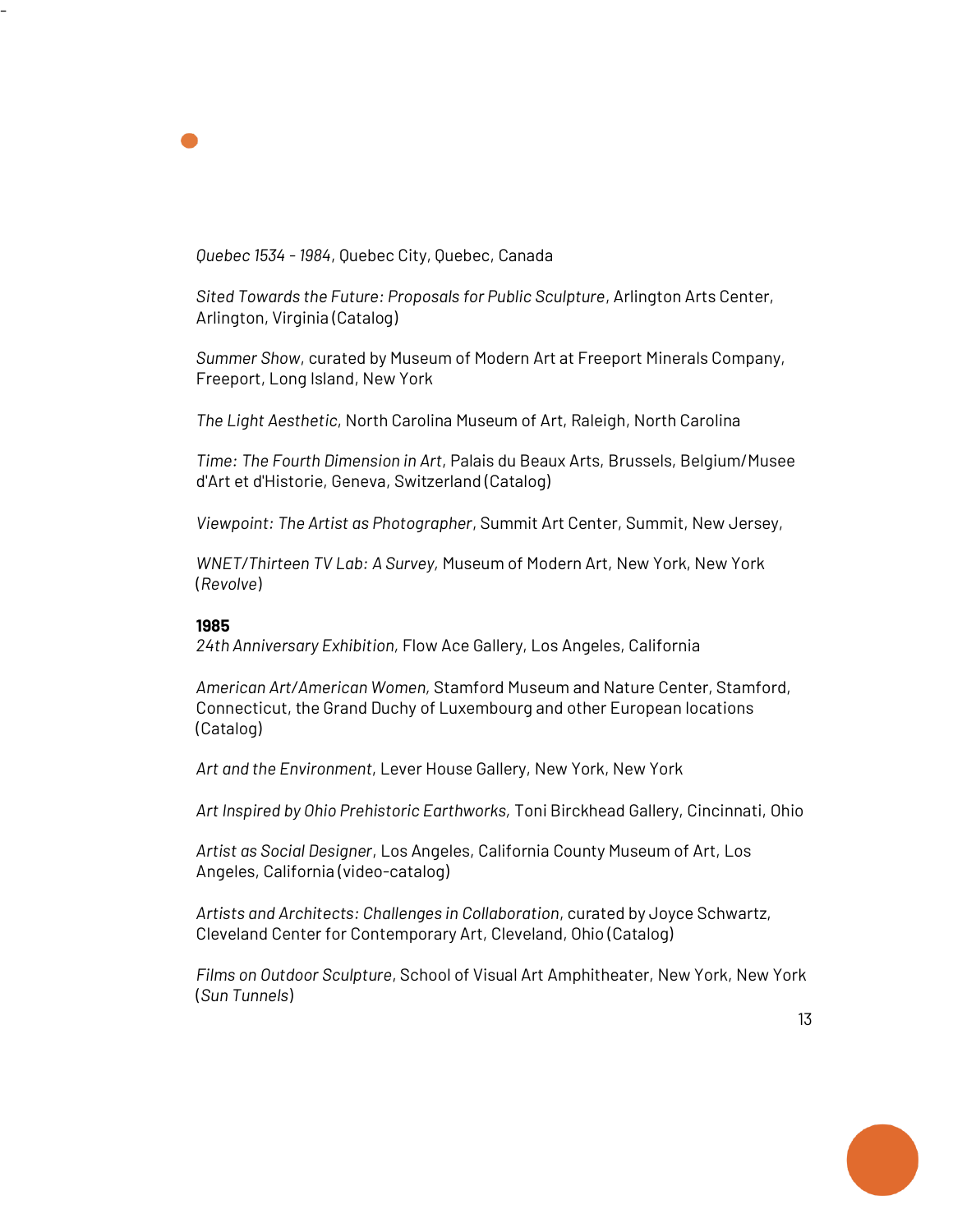*Greek Biennale*, Athens, Greece (*Sun Tunnels* and photos)

*Guerrilla Girls Exhibition*, Palladium, New York, New York

*In 3 Dimensions: Recent Sculpture by Women,* Pratt Institute Gallery, New York, New York

*Public Art in the Eighties: Documentation of Selected Projects*, Curated by Jean Feinberg, Jamie Skoze Gallery, New York, New York

*Second Talent: Painters and Sculptors Who Are Also Photographers*, Aldrich Museum of Contemporary Art, Ridgefield, Connecticut (Catalog)

*Temple Gallery Inaugural Exhibition*, Temple Gallery, Philadelphia, Pennsylvania, Pennsylvania

*The Comet Show,* curated by Aymon de Sales, Light Gallery, New York, New York

*The Maximal Implications of the Minimal Line,* Edith C. Blum, Art Institute, Bard College, Annandale-on-Hudson, New York, New York (Catalog)

*The Subway Show,* Lehman College Art Gallery, Bronx, New *Long Island Estate Gardens,* Hillwood Art Gallery, C.W. Post Campus, Long Island University, New York, New York (Catalog)

*Zeit und Sonne* (Time and Sun), Hornmoldhaus, Bietigheim- Bissingen, West Germany, Curated by Sasch Stephens (Catalog)

#### **1986**

-

*Alaskan Impressions,* Visual Arts Center of Alaska, Anchorage (Catalog)

*Architectural Images in Art*, Curated by the Atlanta Chapter of the American Institute of Architecture, Fay Gold Gallery, Atlanta, Georgia

*Art in the Environment*, Curated by Joyce Schwartz, Boca Museum, Boca Raton, Florida (Catalog)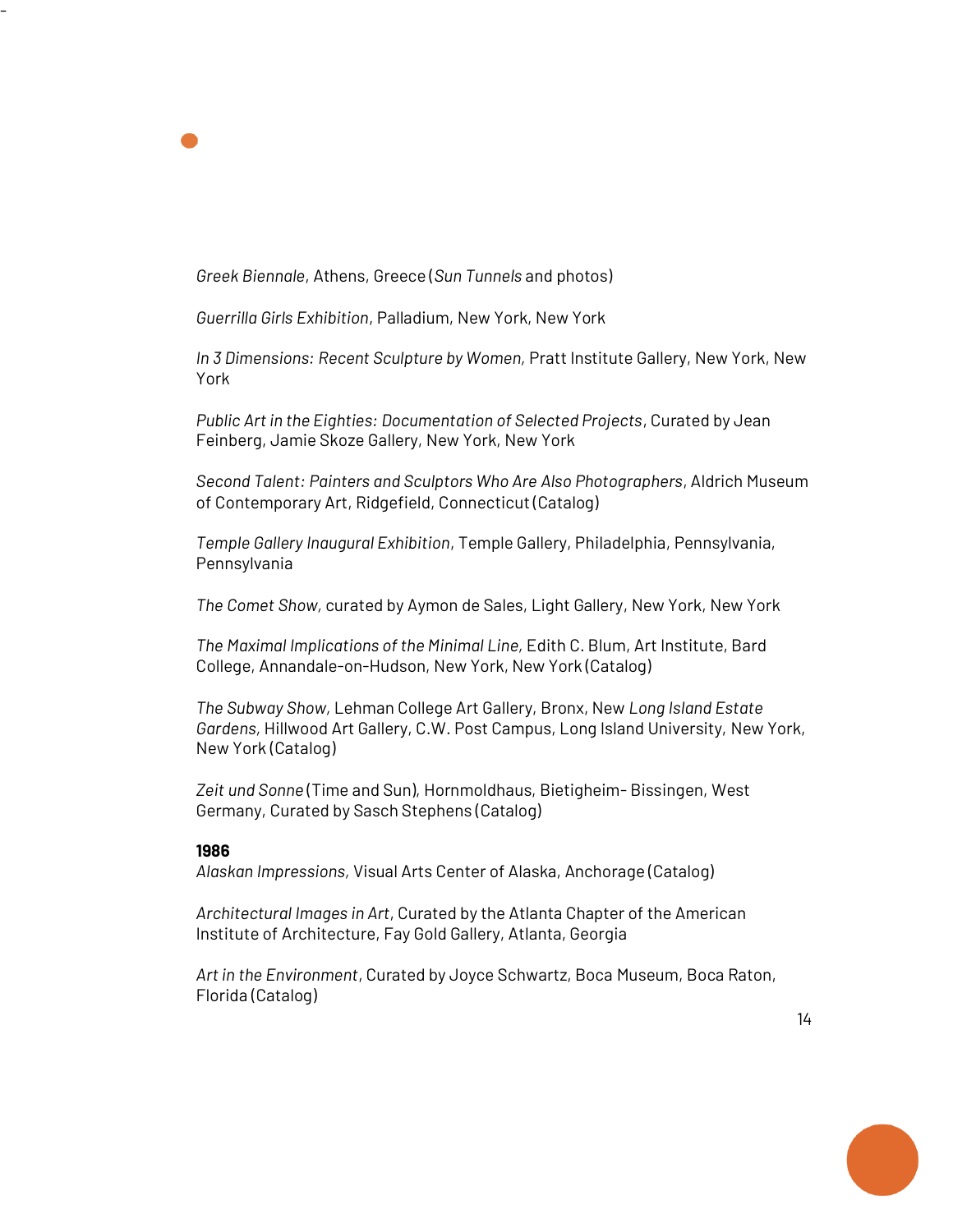*Artists Film at White Columns*, curated by L. Brandon Krall, White Columns Gallery, New York, New York

*Artists for Artists,* Charles Cowles Gallery Annex, New York, New York (Catalog)

-

*Contemporary Primitivism*, Art Gallery, University of Colorado, Colorado Springs, Colorado

*En Camino -- Mexico -- Cuba*, Collection of U.S. art for the people of Cuba, Museo del Chopo, Mexico City, Mexico and Havana, Cuba (Catalog)

*Film < Artists > Film*, School of Visual Arts Amphitheater, New York, New York

*Imagining Antarctica*, Curated by Rachel Weiss, Museum der Stadt Linz, Linz, Austria, (Catalog)

*Over the Blockade* (Por Encima del Bloqueo), Casa de La Obrapia, Habana Vieja, Cuba

*Public Sculpture: Proposals for and Documentation of Large Scale Outdoor Sculpture,*  Toni Birckhead Gallery, Cincinnati, Ohio

*Sculpture for Public Spaces: Maquettes, Models and*, curated by Sam Hunter, Marisa del Re Gallery, New York, New York (Catalog)

*Sky Art*, Visual Arts Center of Alaska, Anchorage (Catalog)

*Television's Impact on Contemporary Art*, The Queens, New York, New York (Catalog)

*Ten Years of Video: The Greatest Hits of the 70's*. The Museum School, Boston, Massachusetts, 9/15-9/26/86, Rhode Island School of Design, Museum of Art, Providence, Rhode Island, 10/27-12/8/86; Ball State University, Muncie, Indiana 4/24-5/24/87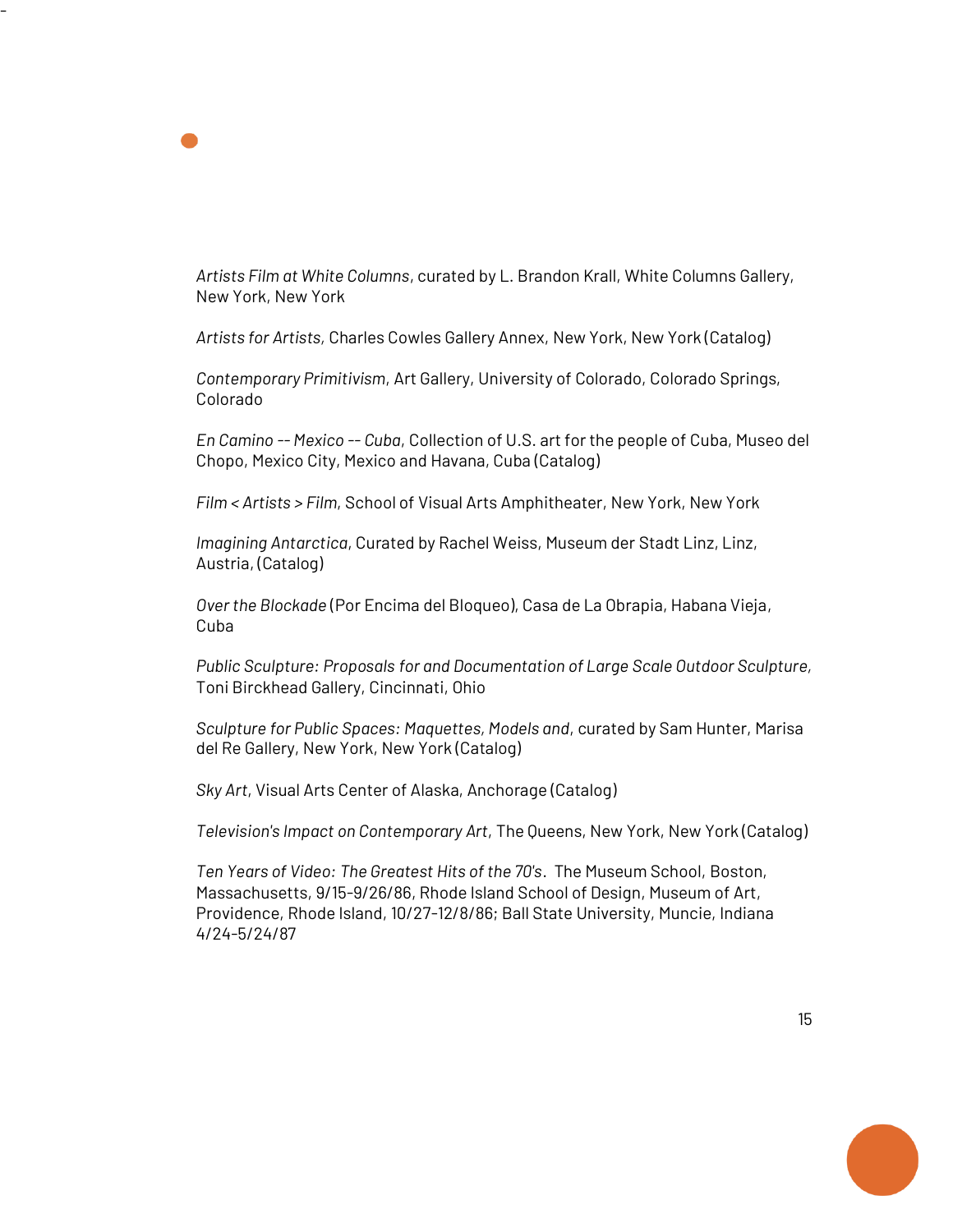*The Law and Order Show*, Leo Castelli, Barbara Gladstone and John Weber Galleries, New York, New York

*The Tar Show*, Attitude Art, New York, New York

#### **1987**

-

*Standing Ground; Sculpture by American Women.* The Contemporary Arts Center, Cincinnati, Ohio

*Women's Autobiographical Artists' Books.* Fine Arts Gallery, University of Wisconsin, Milwaukee

## **1988**

*International Conference of Sculpture*, Dublin, Ireland

*Projects & Proposals: New York City's % for the Art Program,* Department of Cultural Affairs, New York City, Jan-March, 1988, New York, New York

## **1989**

*Contemporary Women Drawers*, Hillwood Art Gallery, Long Island University, Blum Helman Gallery (SoHo), New York, New York and five others

*International Contemporary Art*, Selected Recent Acquisitions and Promised Gifts, Art Gallery of Ontario, Canada, June - August, l989

Making *Their Mark,* Cincinnati Art Museum Feb - Apr. l989, New Orleans Museum of Art, Denver Art Museum, Pennsylvania Academy of Fine Arts

*On Site/New England Public Art in Perspective*, Bank of Boston, Massachusetts Gallery, Boston, Massachusetts, Massachusetts

*Peace Garden Design Exhibition*, National Building Museum, Washington, DC

## **1990**

*Aging: The Process, the Perception,* September-October 1990, Forum Gallery, Jamestown, New York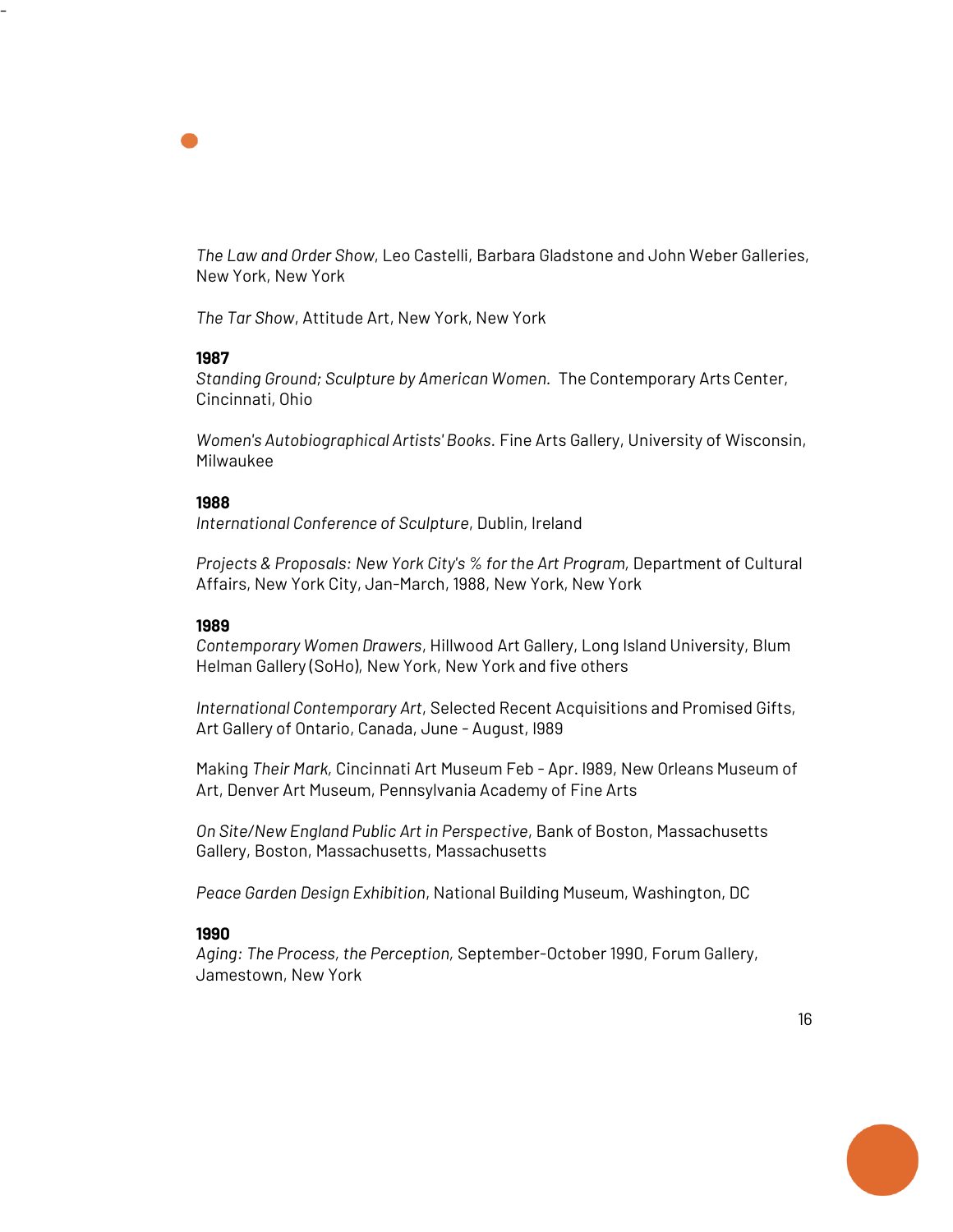*Amerikanische Videos aus Den Jahren, 1965-75: The Castelli/Sonnabend Tapes and Films*, Ausstellungsraum Kunstlerhaus, Stuttgart, Germany, September-October 1990; Kunsthalle St. Gallen, Wassergasse 24, October 1990 *The Political Landscape,* March-April, l990, Hillwood Art Museum, CW. Post Campus, Brookville, New York, New York,

### **1991**

-

*Consumer Tools: Personal Visions*, Museum of Modern Art, New York, New York, September - November, l991

#### **1992**

*Art that Interprets Earth and Its Systems: Deep Ecology in the Arts*, International Sculpture Conference, University of the Arts Gallery, Philadelphia, Pennsylvania

*Fragile Ecologies: Artists Interpretations and Solutions*, Queens Museum, Flushing, New York, New York (Catalog) A Smithsonian Institution Traveling Exhibition, l992- 1994: Whatcom Museum, Bellingham, Washington; San Jose Museum of Art, San Jose, California; Madison Art Center, Madison, Wisconsin; De Córdova Museum, Lincoln, Massachusetts; Center for the Fine Arts, Miami, Florida

*International Fax Show*, Philip Steele Gallery, Colorado College of Art, Denver, Colorado

*Strata,* Tampere Art Museum, Finland (Catalog)

*This Sporting Life, 1878-1981*, High Museum of Art, Atlanta, Georgia; Museum of Fine Arts, Springfield, Massachusetts; Delaware Art Museum, Wilmington, Delaware; Albright-Knox Art Gallery, Buffalo, New York, New York (Catalog)

*Video: Two Decades,* October l992 - January 1993, The Museum of Modern Art, New York, New York

*Volume*: *Six Contemporary Sculptors*, Guild Hall Museum, East Hampton, New York, New York (Catalog)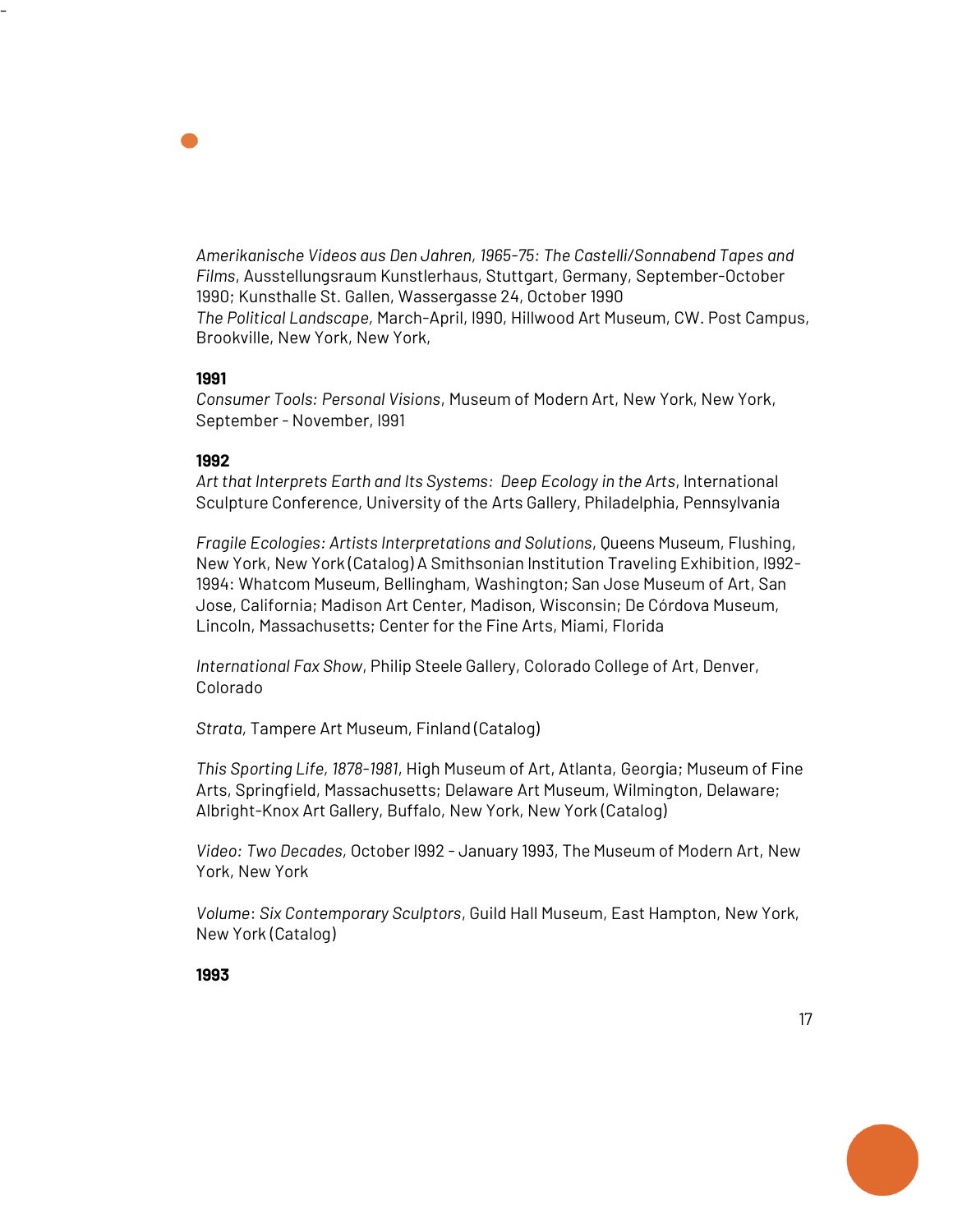*Creative Solutions to Ecological Issues*, Dallas Museum of Natural History; Laumeier Sculpture Park, St. Louis, Missouri; Arthur Ross Gallery, University of Pennsylvania, Philadelphia, Pennsylvania; Longwood Fine Art Center, Farmville, Virginia

*Differentes Natures*, Art Defense (EPAD) Paris, France, June- November 1993 Catalog (photos) Palau de la Virreina, Barcelona, January - March, l994, Turin, Italy, May, l994

*Land Art*, Scratch Projection, L'Entrepôt, Paris, France, France (Films: *Swamp*, *Sun Tunnels*)

*The First Generation: Women and Video*, *1970-75*, a traveling exhibition by Independent Curators, Inc., Los Angeles, California

*The First Art Triennale at the Bottom of the Gulf Botnia*, Aineen Taidemuseo, Tornio, Finland

*Thirty Years of Artist Cinema* (from the Film-Makers Cooperative) The Museum of Modern Art, New York, New York, Feb. 12-23, l993

## **1994**

-

*423 mph*, Art Gallery of Hamilton, Hamilton, Ontario, Canada, June-Sept. 1994

*A Natural Dialogue*, International Sculpture Center, traveling exhibition, Washington DC, Sept, 1994- Spring, l995

*Film & Video Program*, May, 1994, Museum of Modern Art, New York, New York, *Sun Tunnels* 5/7 & 5/14; *Pine Barrens* 5/ 24 & 5/28/94

*Mapping,* Museum of Modern Art, New York, New York, October, l994 (Catalog)

*Paper Work*, John Weber Gallery, July - September 17, l994, New York, New York

*The Lure of the Local,* CU Art Galleries, University of Colorado at Boulder, March-April, l994, curated by Lucy R. Lippard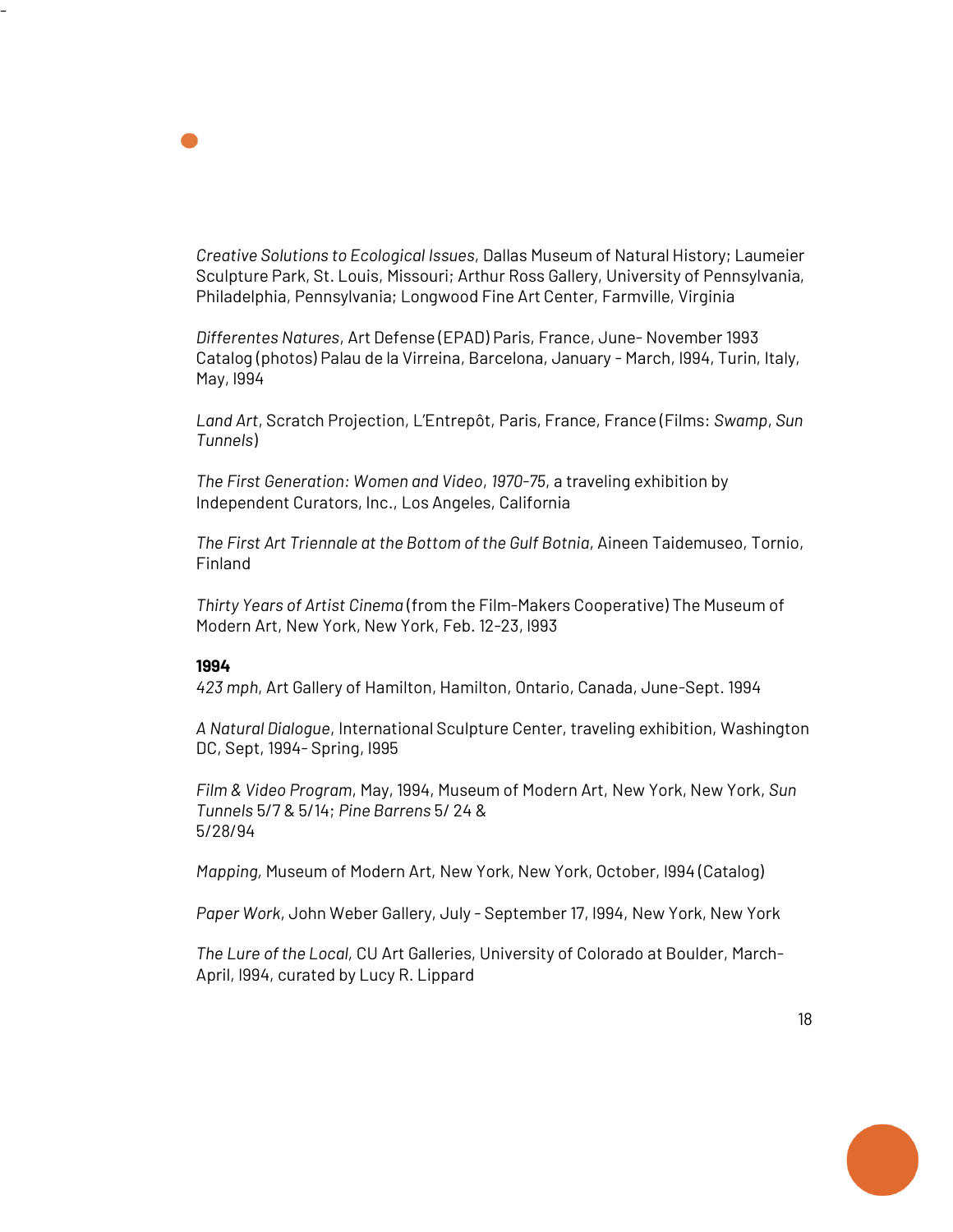## **1996**

-

*Land Uses-Wendover Area*, organized by The Center for Land Use Interpretation, Los Angeles, California, in their Wendover, Utah exhibition space

*Max's Kansas City's 30th Anniversary Art Exhibition*, 65 Thompson Street Gallery, New York, New York, January, 1996

*Present and Futures: Architecture in Cities*, Centro de Cultura Contemporania de Barcelona, July-October, 1996 (Catalog)

*Trilogy: Art-Nature-Science*, Kunsthallen Brandts Klaedefabrik, Odense, Denmark, June-September, 1996

#### **1997**

*Art About the Environment IV*, Center for Art and Earth, New York, New York, November – December, 1997

*Land Marks*, John Weber Gallery, New York, New York, September1997

*Places That Are Elsewhere*, David Zwirner Gallery, New York, New York, December 1997-January 1998

#### **1998**

*Wiener Kunstverein,* Video Exhibition at Palmenhaus, Vienna, Austria

## **1999**

*Primarily Structural*, P. S. 1, New York, New York

*The American Century: Art and Culture 1900-2000*, Whitney Museum, New York, New York, September 1999

## **2000**

*Afterimage: Drawing through Process*, Museum of Contemporary Art, Los Angeles, California and Contemporary Arts Museum, Houston, Texas

*Formations of Erasure: Earthworks and Entropy*, The Center For Land Use Interpretation, Culver City, California, September - November 2000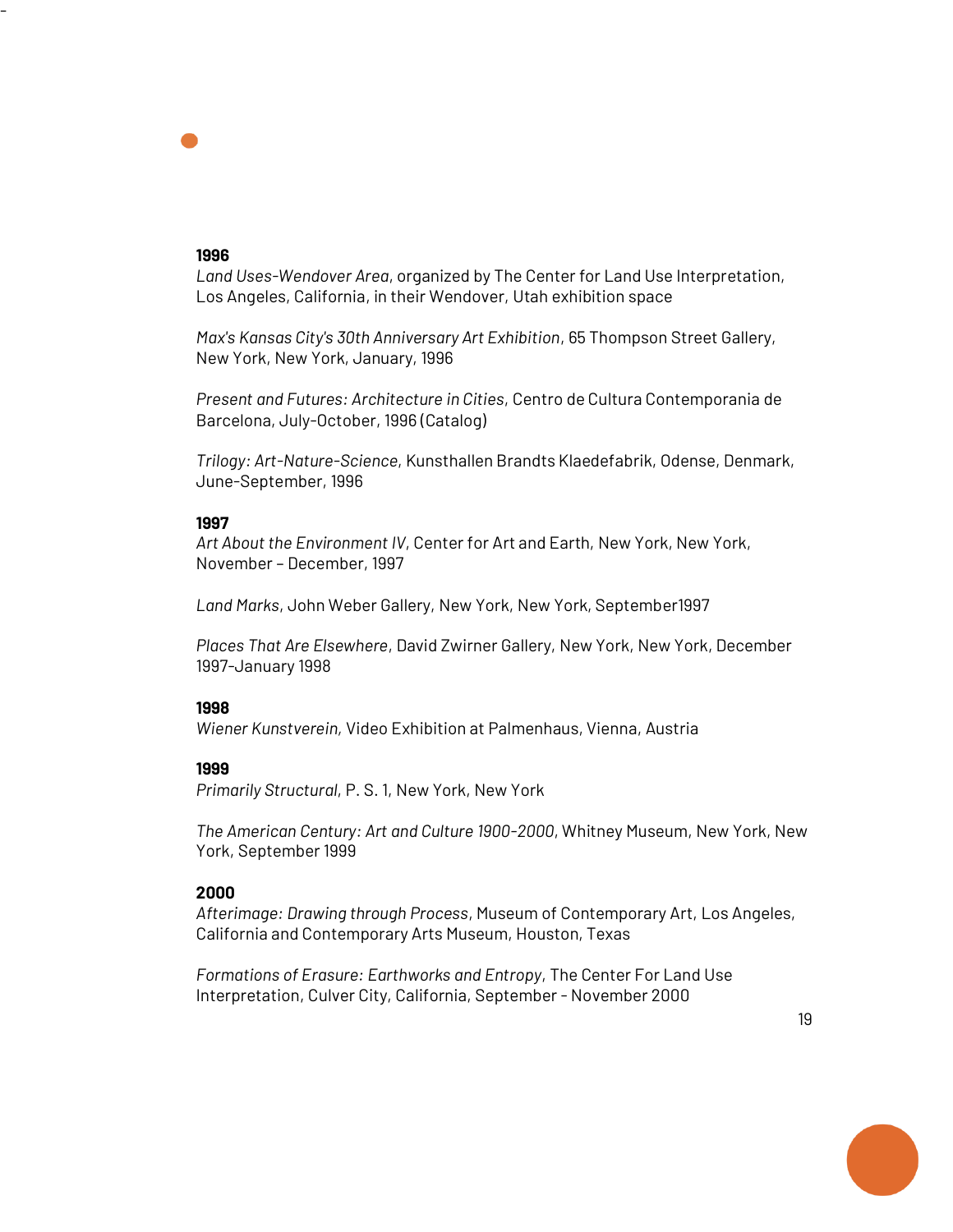*Real To Reel: Land And Environmental Art On Screen*, OTA Fine Arts, Tokyo, Sept. 2000 (Catalog)

*Sites/Sights of Passage: Art of the New Jersey Turnpike*, James Howe Fine Arts Gallery, Kean University, Union, NJ

## **2001**

-

*Century City: Art and Culture in the Modern Metropolis*, Tate Modern, London, England, Jan. 2001

## **2002**

*Juxtapositions: The Artist and the Environment*, Finch Lane Gallery in Art Barn, Reservoir Park, Salt Lake City, January 11 - March 15, 2002: A 2002 Olympics exhibition

*Personal and Political: The Woman's Art Movement 1969-1975*, Guild Hall, East Hampton, New York, New York, August, 2002

## **2004**

*The Big Nothing*, Institute of Contemporary Art, Philadelphia, Pennsylvania, May 1 – August 1, 2004 (*Swamp*)

*Contemporary Arts in the Public Realm*, in partnership with the Contemporary Arts Society, Magnifico Artspace, Albuquerque, NM, April – June 2004

Video Section, Robert Smithson retrospective, MOCA. LA, Dallas Museum of Art, Whitney Museum of Art (Premiere of Mono Lake. Also Swamp, East Coast/West Coast)

# **2006**

*Lausanne Underground Film & Music Festival*, Switzerland (Mono Lake)

*Nancy Holt: Screening and Artist Talk*, (Swamp, Pine Barrens, and Mono Lake) EAI: Electronic Arts Intermix, New York, New York

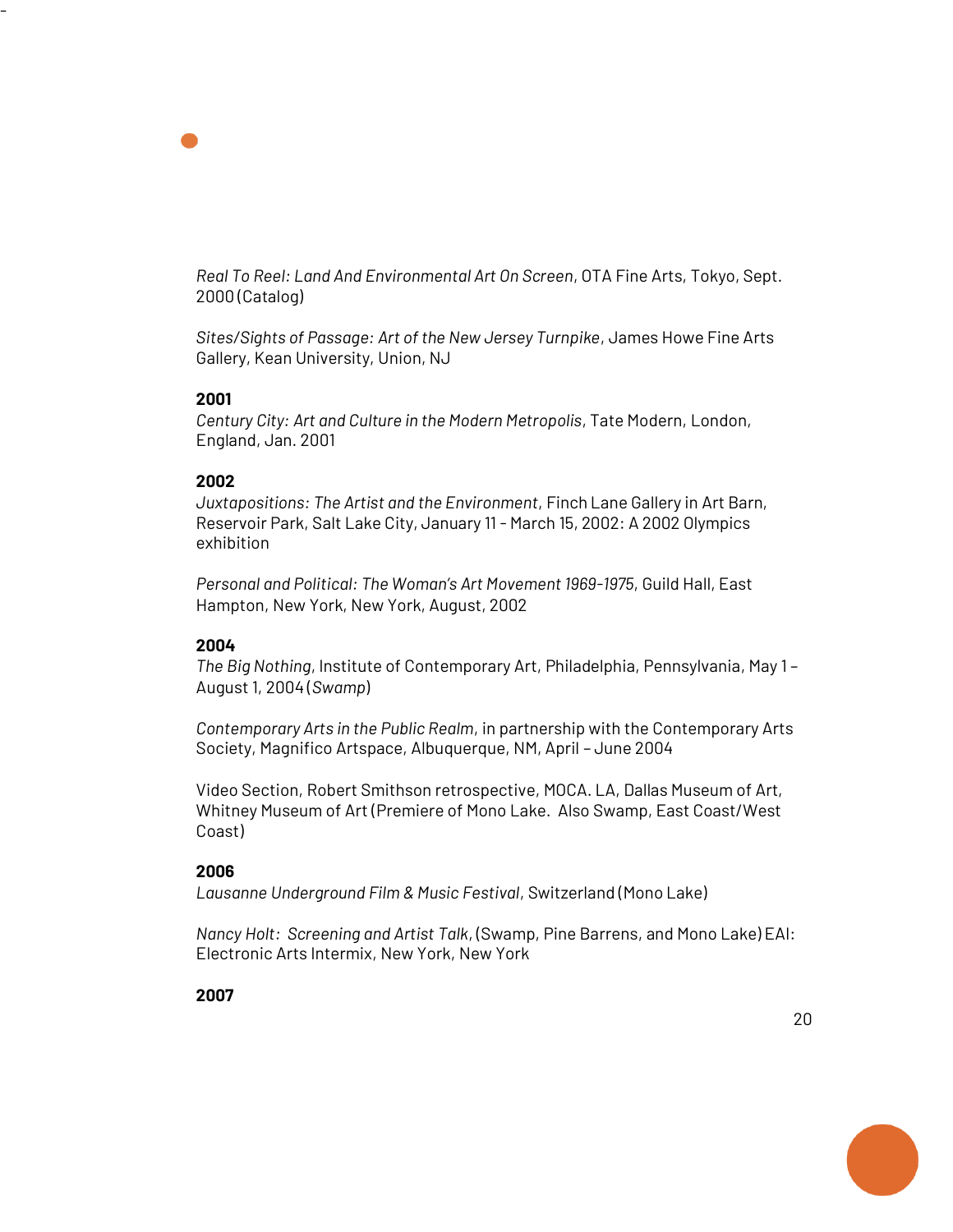*Cosmologies*, James Cohan Gallery, NY Jan. 11- Feb. 10

*Elsewhere*, U of South Florida Contemporary Art Museum, Tampa (Mono Lake)

*Forms of Construction,* Eigse Carlow Arts Festival, (Sun Tunnels)

## **2008**

-

*Decoys, Complexes, and Triggers: Feminism and Land Art in the 1970*'s, Sculpture Center, New York, New York, curated by Catherine Morris

*Elucidée*, Out of the World Gallery, Territet-Montreux, Switzerland (Catalog)

*Gracelands*, Curator Vaari Claffey, Model/Niland Gallery, Sligo, Ireland with Feint, Dublin, Ireland (*Swamp*)

*Land/Art/Film*, Haunch of Venison Gallery, London, England (*Swamp*)

*Land Arte*, Centro de Arte Dos de Mayo, Madrid, curated by Latitudes (Mono Lake)

*Panorama: A Stake in the Mud. A Hole in the Reel: Land Arts Expanded Field*, 1968- 2008 Museo Tamayo, Mexico City (Mono Lake)

# **2009**

*Chat D'Oeuvres: The First New York, New York Cat Art Film Festival*, Anthology Film Archives, New York, New York, Program 2, Nancy Holt, Karuna (2009, 4 min., video) October 23 – 24, 2009

*Earth Art, Contemporary Land Projects*, Galleria di Carlo Repetto, Milan, Italy, September 15 – November 25 (Sun Tunnels)

*Life Forms*, Bonniers Konsthall, Stockholm, Sweden, Sept. 15, 2009- Jan. 10, 2010. (Sun Tunnels)

*Minimalisms and Correspondences: Works on Paper from the Sally and Wynn Kramarsky Collection, New York, New York*, Museum de Arte Contemporaneo Esteban Vicente, Segovia, Spain

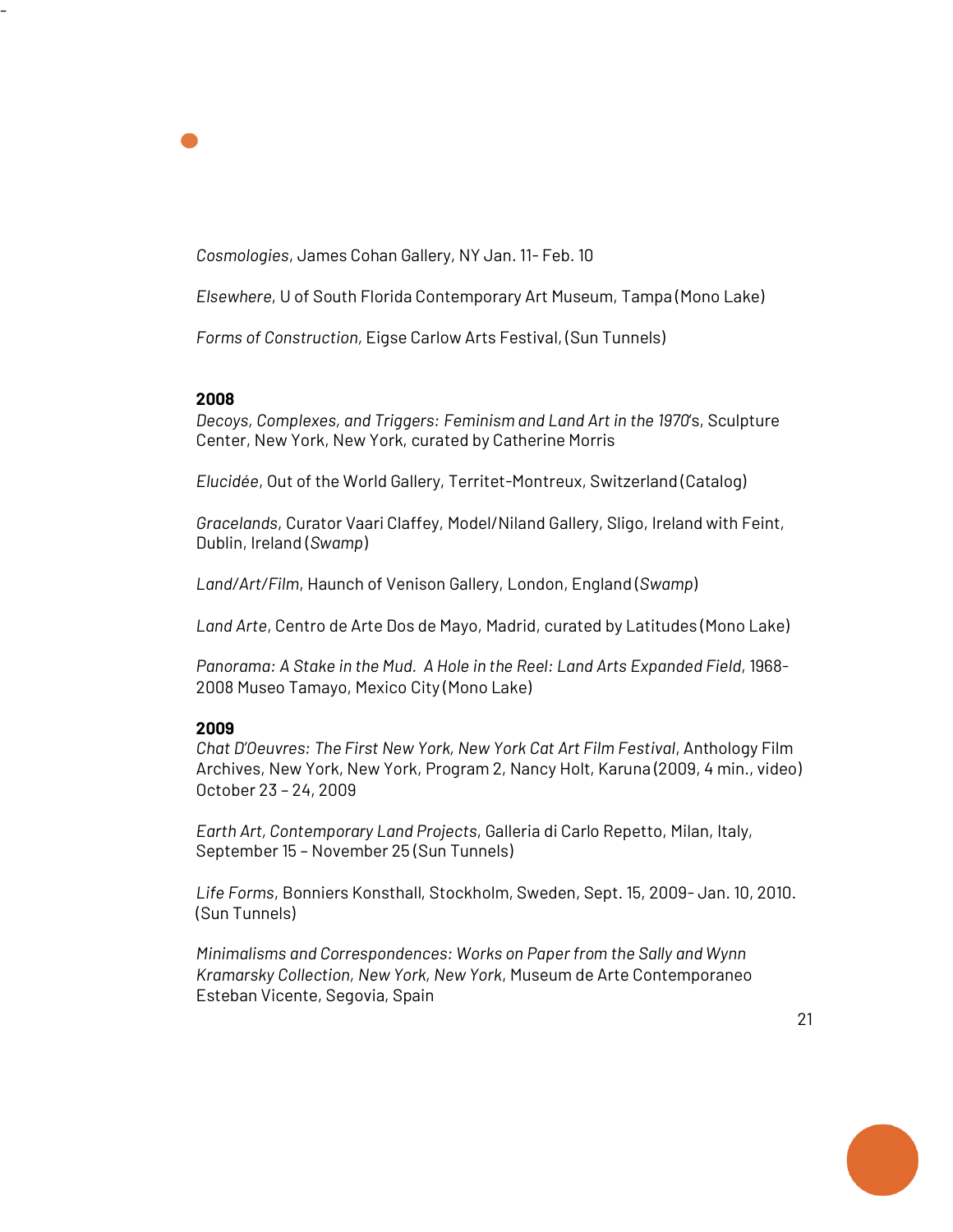

# **2010**

-

*Another Green World*, Carriage Trade, New York, New York, September (Swamp)

*Artpark, The First Ten Years*, 1974-1984, University of Buffalo Art Gallery, Center for the Arts, September 25-December 18. Curated by Sandra Firmin

*California Highs, California Lows*, San Francisco Museum of Modern Art, Program 2, June 3 (East Coast/West Coast)

*Horizonte Expandido*, NAU Produtora, Porto Alegre, Brazil May 25 – August 15 (Swamp, Mono Lake, Sun Tunnels)

*Landscapes as an Idea: Projects and Projections*, Koldo Mitzelena Cultural Center Gallery, San Sebastián, Spain, June 10 – September 25 (Swamp, Mono Lake)

*Mirror Images: Great Salt Lake*, Tanner Atrium, Jewett Center for the Performing Arts, Westminster College, Salt Lake City, Utah, May, Curated by Hikmet Loe.

*Rethinking Location*, Spruth Magers, Berlin, film screening June 21, 2010

*The Mirage of History*, Kaleidoscope project space, Milan, December 16 & 17, 2010, A film program curated by Yann Chateigné Tytelman

# **2011**

*Die Letzte Feiheit / The Last Freedom: Von den Pionieren der Land-Art der 1960er Jahre bis zur Natur im Cyberspace / From the Pioneers of Land Art in the 1960s to Nature in Cyberspace*, Ludwig Museum — Koblenz, Germany, April 15, 2011 — October 16, 2011

*Land Art in Berlin*, Hamburger Bahnhof—Museum für Gegenwart — Berlin, March 26, 2011 – January 15, 2012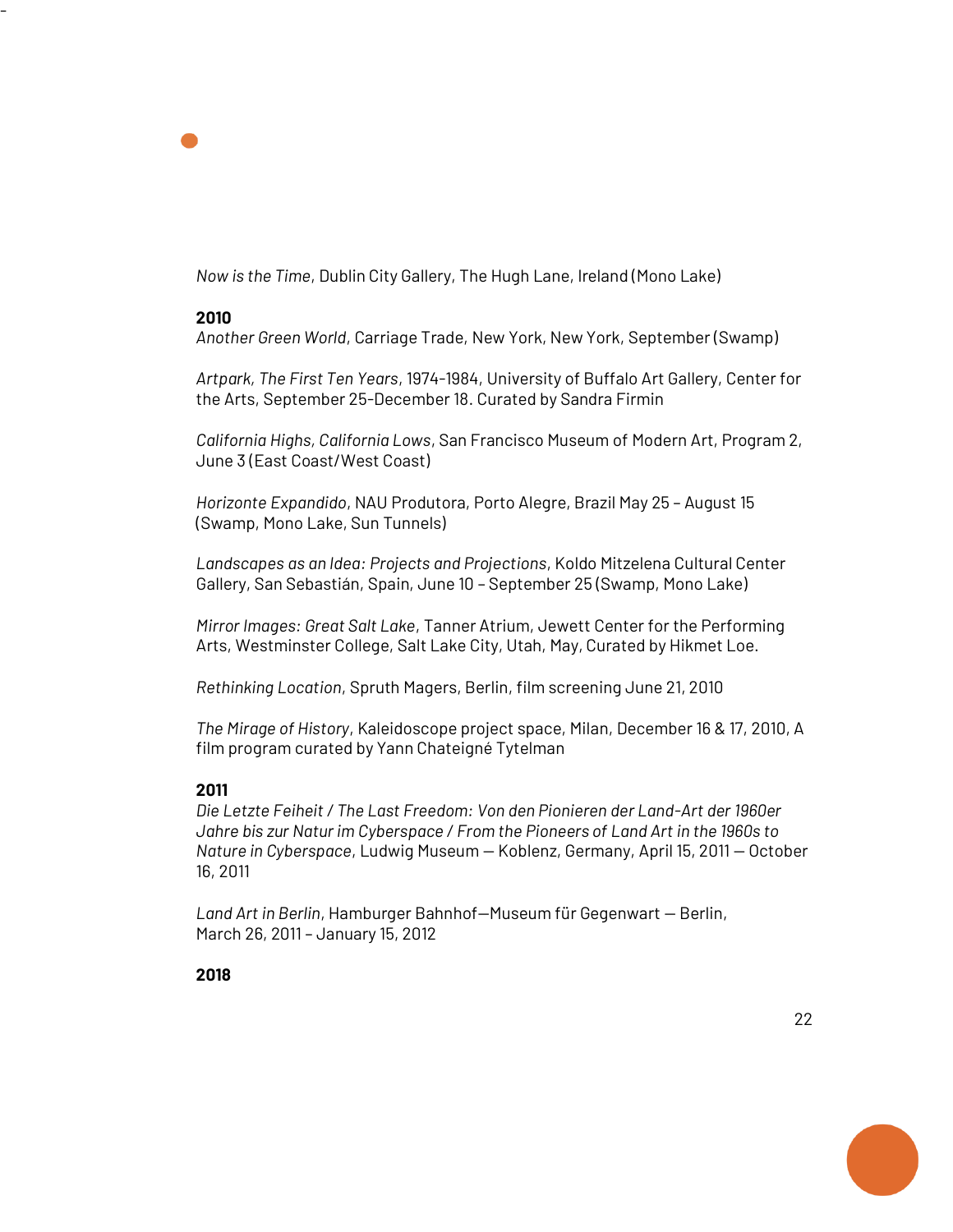*Tempus Fugit*, Galeria Cayón — Menorca, Spain, November 29, 2018 – February 1, 2019

Virginia Woolf: an Exhibition Inspired By Her Writings, Tate St Ives, UK, 10 February – 29 April 2018; touring to Pallant House Gallery, Chichester, 26 May – 16 September and The Fitzwilliam Museum, Cambridge, 2 October – 9 December 2018

#### **2019**

-

*Moonlight – 50 Years of Photographing the Moon,* Hasselblad Center – Goteborg, Sweden, May 24 – September 22, 2019

*Another West*, Fraenkel Gallery – San Francisco, CA, September 5 – October 19, 2019

*Coordinates: Maps and Art Exploring Shared Terrain*, curated Emily Prince and David Rumsey, The David Rumsey Map Center, Stanford, California, April 25 – September 30, 2019.

#### **2020**

*Our Present*, Museum für Gegenwartskunst Siegen – Siegen, Germany, February 14 – August 16, 2020

*Mirage: Energy and Water in the Great Basin*, Sun Valley Center for the Arts, Ketchum, Idaho

*50th Anniversary of Robert Smithson's Spiral Jetty*, Utah Museum of Fine Arts – Salt Lake City, UT, February 14 – August 2, 2020

### **2021**

Nancy Holt, *Revolve* (1977) in *Video Viewing Room*, at The Kitchen, dedicated to Carlota Schoolman*,* New York, NY, March 9 – April 6, 2021

*Light Upon Light: Light Art Since the 1960s*, Riyadh Art, Riyadh, Saudi Arabia, March 18 – June 12, 2021

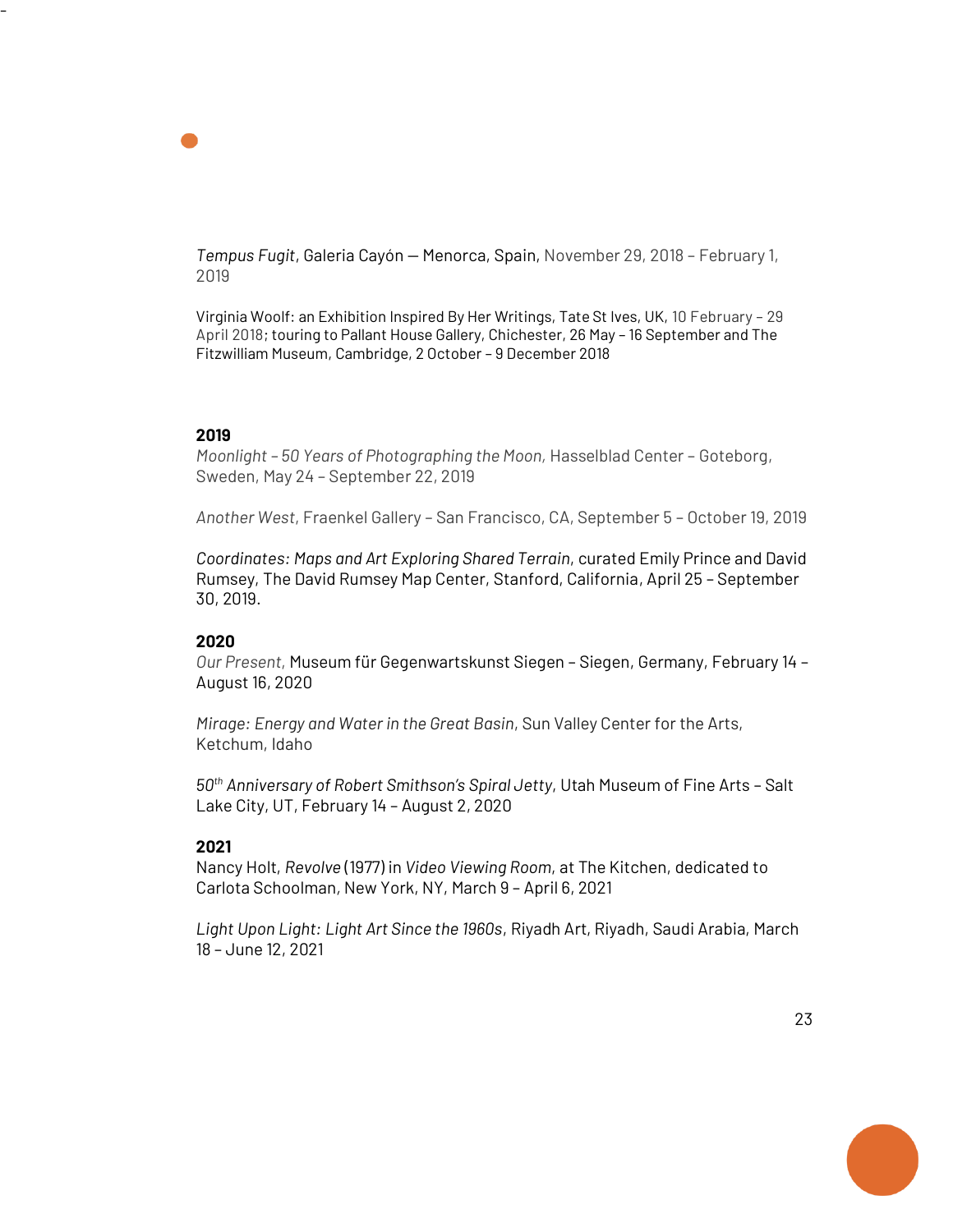*Light and Language. Curated by Lisa Le Feuvre.* Lismore Castle Arts, Waterford, Ireland, March 28 – October 10, 2021

*Scratching the Surface: Works from the collection of the Nationalgalerie, the FriedrichChristian Flick Collection in the Hamburger Bahnhof and loans,* curated by Sven Becksteete and Daniel Milnes, Hamburger Bahnhof – Museum for Contemporary Art, Berlin, May 30 – November 7, 2021

# **FILM SCREENINGS**

# **1974**

-

*Collectors' Video*, Los Angeles, California County Museum, Los Angeles, California

*Film*, Sonnabend Gallery, New York, New York

*Video*, Castelli Gallery, New York, New York

*Video*, Kitchen Center for Video and Music, New York, New York

*Confrontation Art/Video 74*, Museum of Modern Art, Paris, France *Video Art*, Institute of Contemporary Art, Boston, Massachusetts

# **2009**

*Sun Tunnels*, Art Cinema OffOff, Gand, Belgium, October 2009

## **2010**

*Swamp*, Centre de Cultura Contemporània de Barcelona (CCCB), Barcelona, Spain, April 2010

*Sun Tunnels,* Oslo Cinematek, Oslo, Norway, September, 2010

*Swamp*, MIRE, Nantes, France, September, 2010

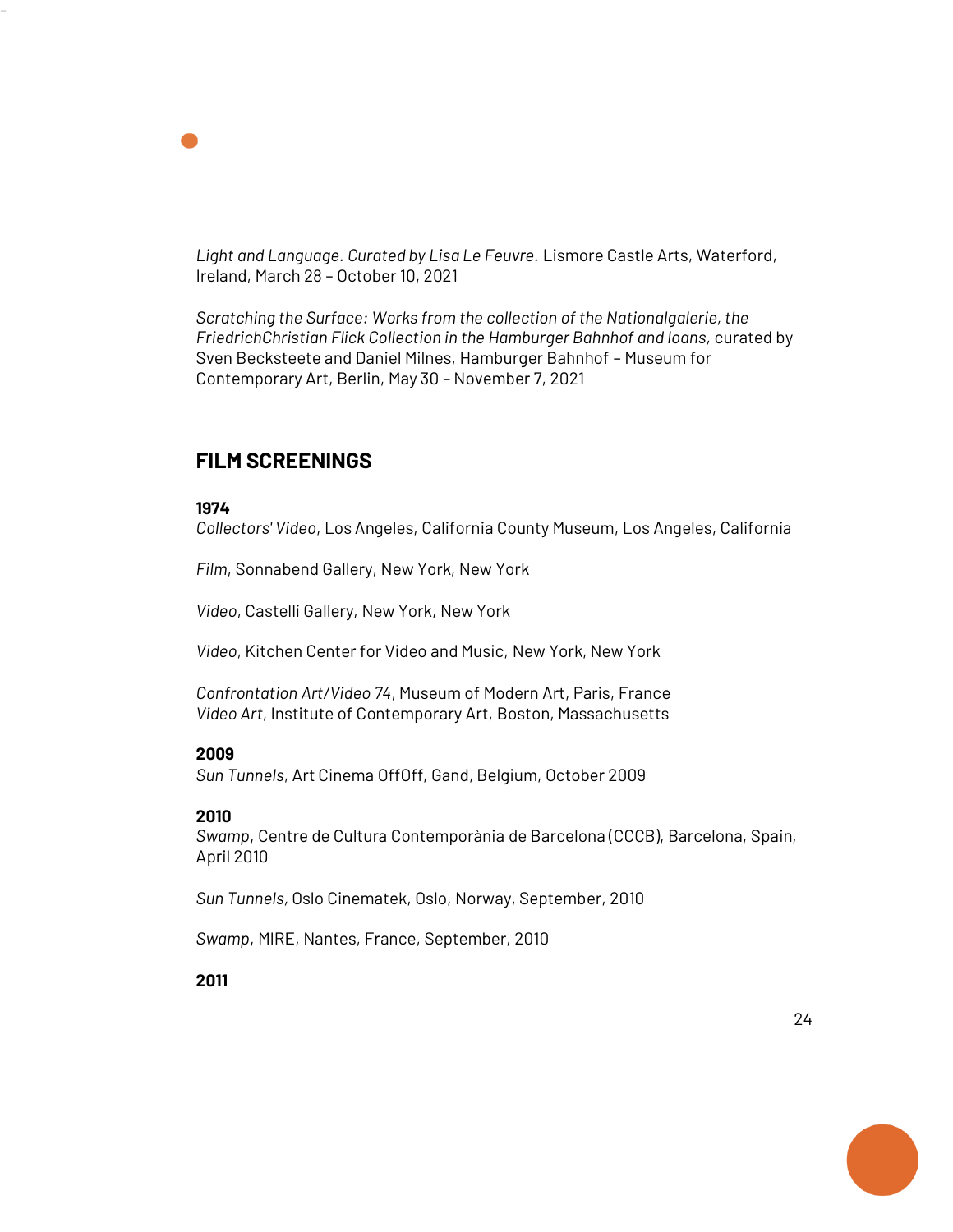

*Pine Barrens,* MIRE, Nantes, France, May, 2011

*Swamp*, Oslo Cinematek, Oslo, Norway, December, 2011

#### **2012**

-

*Pine Barrens*, Clair Obscur, Rennes, France, October 2012

*Swamp*, Musée National d'Art Moderne, NMAM, Paris, France, November 2012

## **2016**

*Swamp*, Pavilion, Leeds, United Kingdom, June, 2016

#### **2022**

*Going Round in Circles (1973)*, Star Store Lecture Hall, University of Massachusetts, Dartmouth, January, 2022

# **PUBLISHED WRITINGS BY THE ARTIST**

"Robert Smithson's *Amarillo Ramp*", *Avalanche*, Summer/Fall 1973 pp. 16-21

*"*Vision*" C. 7,500 Exhibition Catalog*, California Institute of the Arts, May, 1973

"Hydra's Head"*, Arts,* pp. 57-59, January, l975, (photos)

*"*Niagara*"*, *Artpark Catalog* pp. 22-25, 76-77, summer, l975 (photos)

"Pine Barrens", *Avalanche,* p. 6, summer, l975

"Views Through A Sand Dune, Holes of Light", *Triquarterly 32* (Anti-Object Art), winter, 1975 (photos)

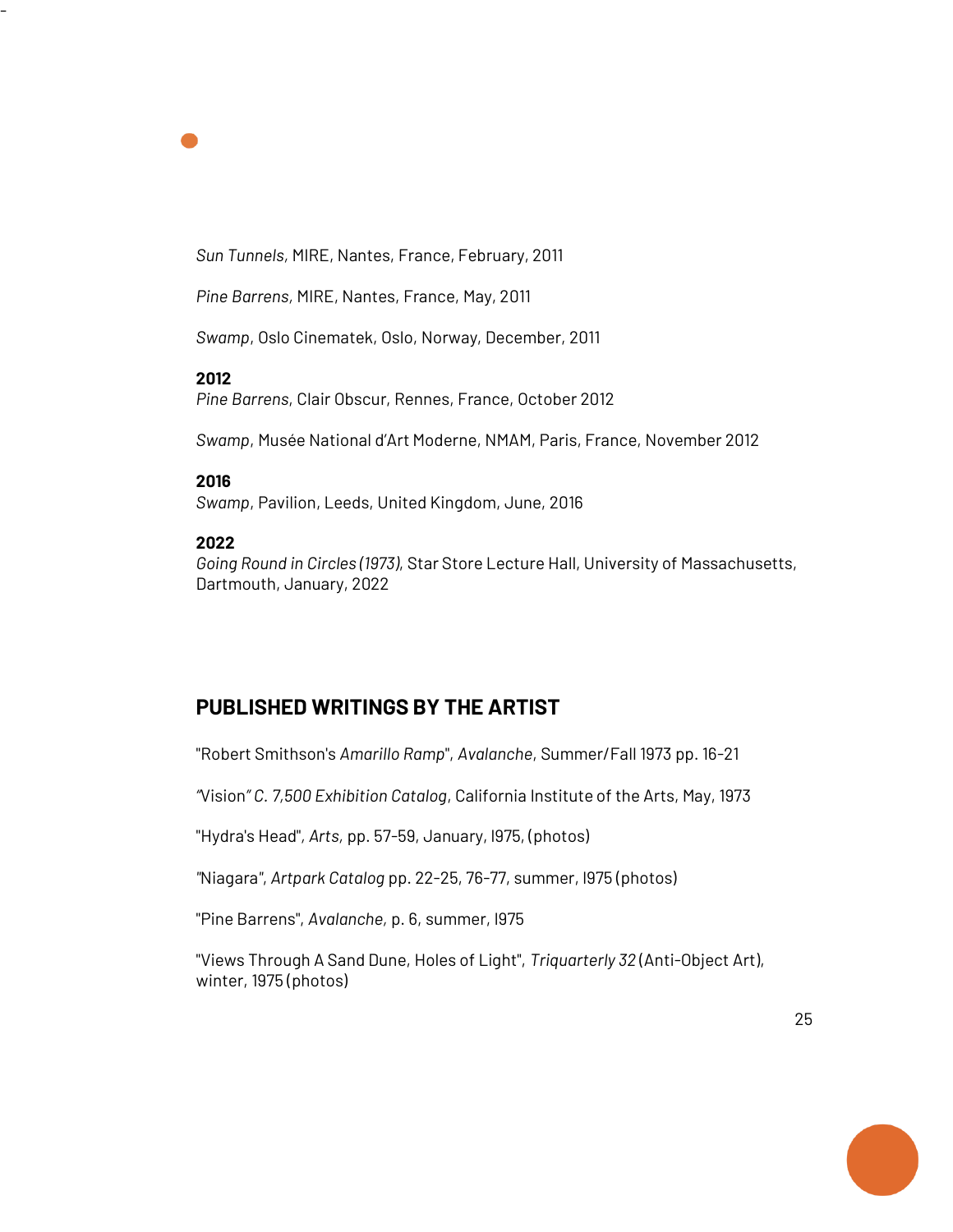

"Sun Tunnels", *Artforum* (cover Article), April, l977 (photos)

-

*"*The Time Being (For Robert Smithson)", *Arts,* p. 144, May, l978 (photo)

*"*Massachusetts*"*, *Born in Boston, Massachusetts Catalog,* DeCordova Museum, Lincoln, Massachusetts, pp. 22-23, 1979, (photos)

"Stone Enclosure: Rock Rings", *Arts,* pp. 152-155, June, l979 (photos)

"Notes from a Conversation, October, l979, NYC", *Cover*, p. l7, Jan.l980 (photo)

"Situation Esthetics: Impermanent Art and the Seventies Audience", Response to a Questionnaire, *Artforum,* p. 26, January, 1980 (photo)

"Notes on a Few Coincidences of Art and Life", and four early concrete poems l969- 72, *Chelsea 39,* Ambimedia Issue, pp. l7l-l86, l98l (photo).

Untitled statement about *Upside Down*, *Monumental Show* catalog, Gowanus Memorial Artyard, Brooklyn, New York, New York, 1981 (photos)

Untitled statement about *Dark Star Park*, *Dark Star Park* brochure, published by Arlington County, Virginia, p. 5, l984, (photos)

Untitled statement about *O Silo*, *Landmarks*, catalog, Bard College, Annandale-on-Hudson, New York, New York, l984 (photos)

Untitled statement, "Others Speak Out on Public Art", *Art & Artists,* Volume l4 No. 3 May/June, l985

*Dreamscape: Crossings*, *Imagining Antarctica* Catalog, Museum der Stadt Linz, Linz, Austria, June, l986 (in English and German) (photo)

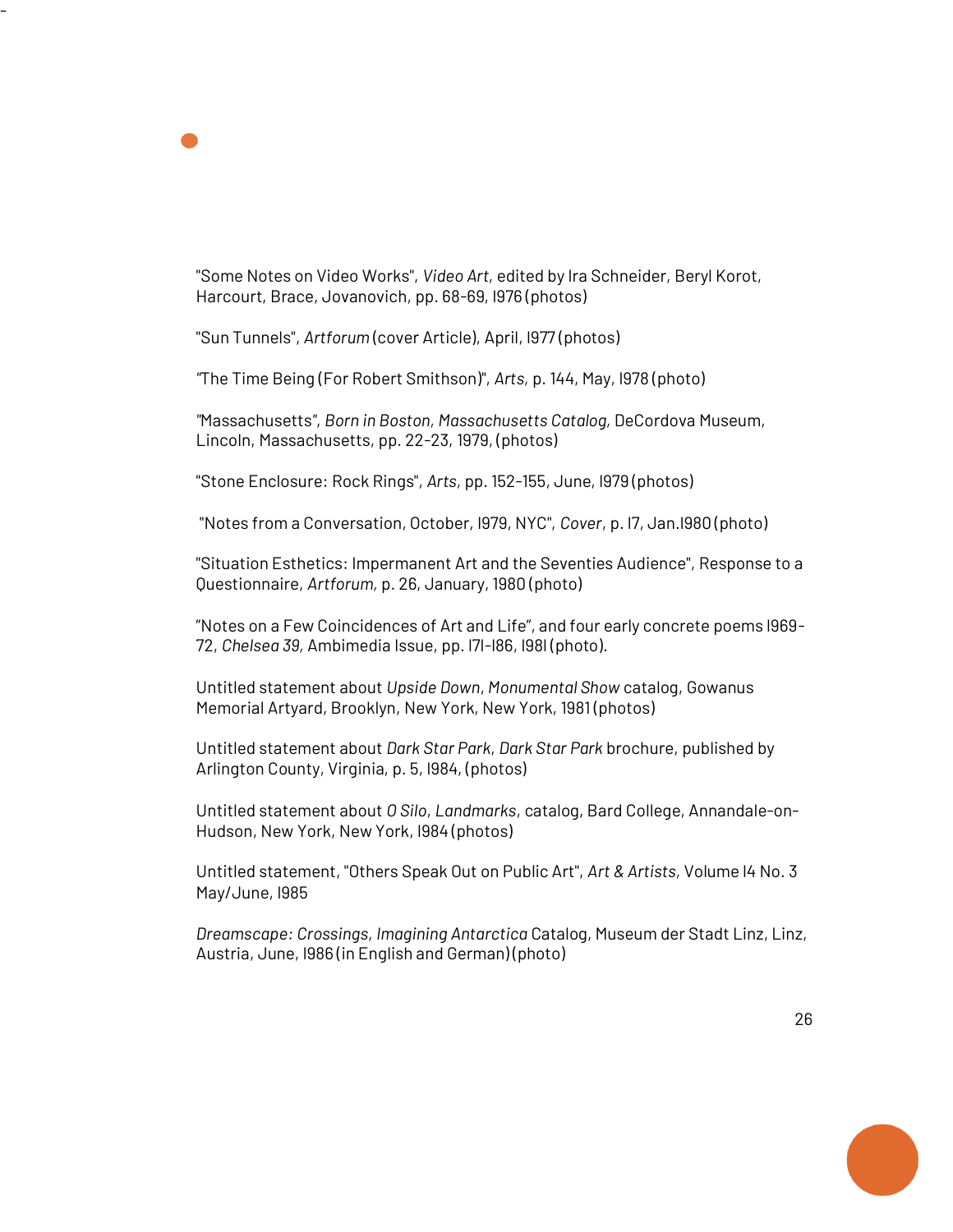

Untitled statement about *Starfire*, *Sky Art* catalog, Visual Arts Center of Alaska, Anchorage, Alaska, July, l986 (photos)

"The Future of Hedonism and Sports Events", *Time Outs # 25*, *New Observations*, Ed. Robert Morgan, Issue 46, March, l987, Inside Cover and p.14-15 (photos)

*Sun Tunnels*, *International Art Arena*, January, l989 pp. 69-69 (photos)

-

Untitled statement about *Drawing*, *Lines of Vision: Drawings by Contemporary Women*, Catalog, Judy Collischan Van Wagner, New York, New York: Hudson Hills Press, l989 p. 76

Untitled statement about *Ventilation IV: Hampton Air* in particular and all other technological system works in general, *Volume: 6 Contemporary Sculptors* catalog, Guild Hall Museum, East Hampton, New York, New York, 1992

"Ecological Aspects of My Work", *Creative Solutions to Ecological Issues* Catalog, Gail Gelburd, Council for Creative Projects, New York, New York, 1993 (photos)

"Sun Tunnels, Annual Ring, and Sky Mound", *Sculpting with the Environment*, edited by Baile Oakes, Van Nostrand Reinhold, New York, New York, 1995, pp. 56-64 (photos)

"Solar Cone", *Contemporary Visual Arts*, Issue 20, 1998 London, England, edited by Hans Ulrich Obrist, p. 40 (photo)

"Site-Specific, Environmental Sculptures", *36th World Congress Of The International Federation Of Landscape Architects*, publication, Copenhagen, 1999

*Three Decades of Public Art*, Lecture by Nancy Holt, *MASS: Contemporary Arts in the Public Realm*, Journal of the School of Architecture and Planning, Robert W. Peters, Editor, The University of New Mexico, Vol. XIII, Fall 2004, pp 12-19 (photos)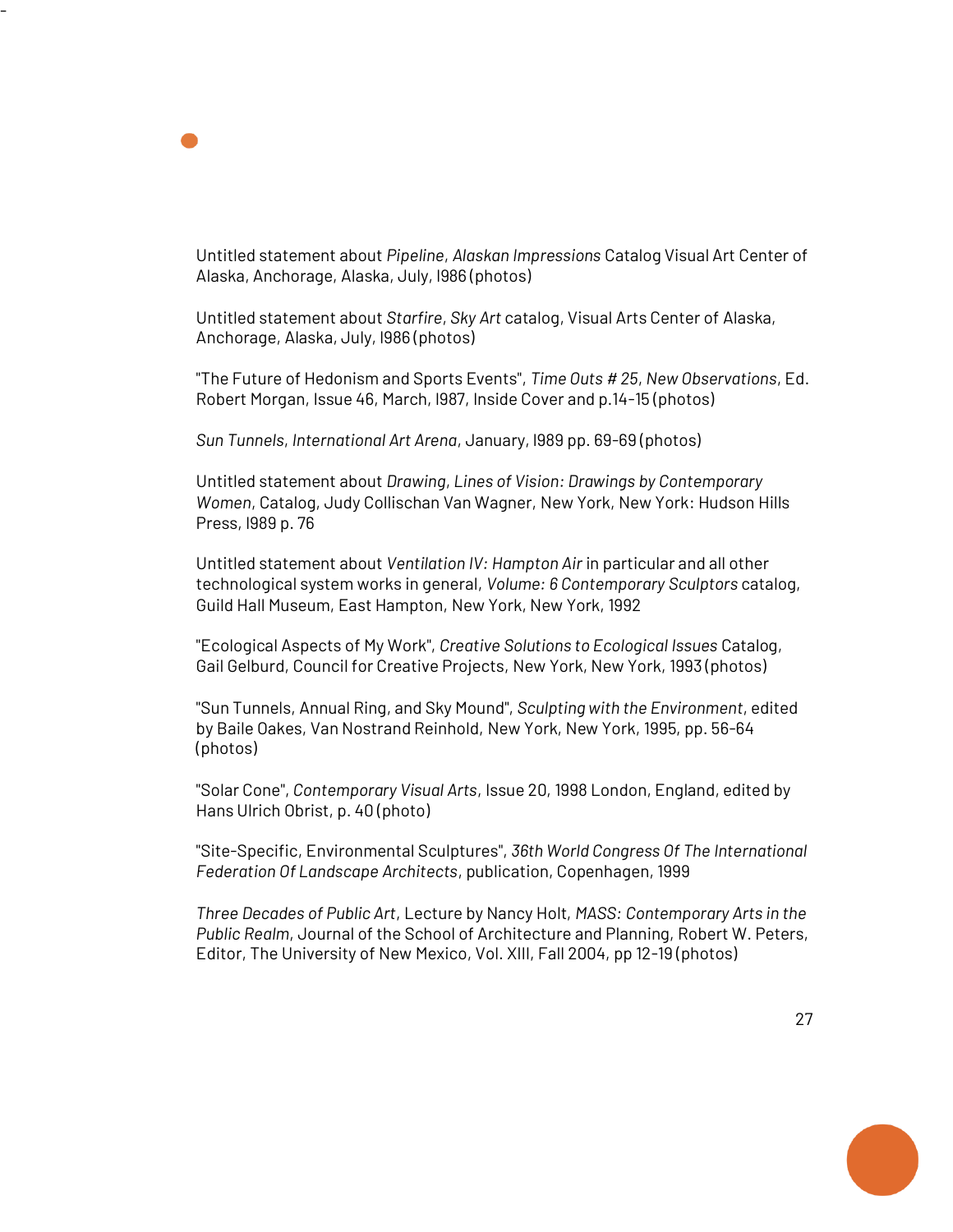# **Artists' Books**

-

Holt, Nancy, *Time Outs*, Visual Studies Workshop; Rochester, NY; 1985

Holt, Nancy, *Ransacked: Aunt Ethel - An Ending*, Printed Matter / Lapp Princess Press, New York, NY; 1980

# **Monographs**

Williams, Alena (ed.) *Sightlines*, California University Press, Berkeley, CA; 2011

Tufnell, Ben (ed.), *Photoworks*, Haunch of Venison; London; 2012

Tufnell, Ben (ed.), *Locators*, Parafin; London; 2015

# **EXHIBITION CATALOGUES**

## **2019**

*Minimalism: Space. Light. Object*, National Gallery, Singapore, Singapore, November 2018 – April 2019.

Burns, A.K., *zero.* Callicoon Fine Arts, New York, NY, 2019''

Rumsey, Abby Smith, ed. *Coordinates: Maps and Art Exploring Shared Terrain.*  Stanford: David Rumsey Map Center at Stanford Libraries, 2019.

# **2021**

*Mirage: Energy, Water and Creativity in the Great Basin.* Ketchum: Sun Valley Center for the Arts, 2019. Published in conjunction with an exhibition of the same title, organized by Sun Valley Center for the Arts and presented at Sun Valley Center for the Arts, June 12-August 23, 2019 and at Boise Art Museum August 15, 2020- January3, 2021.

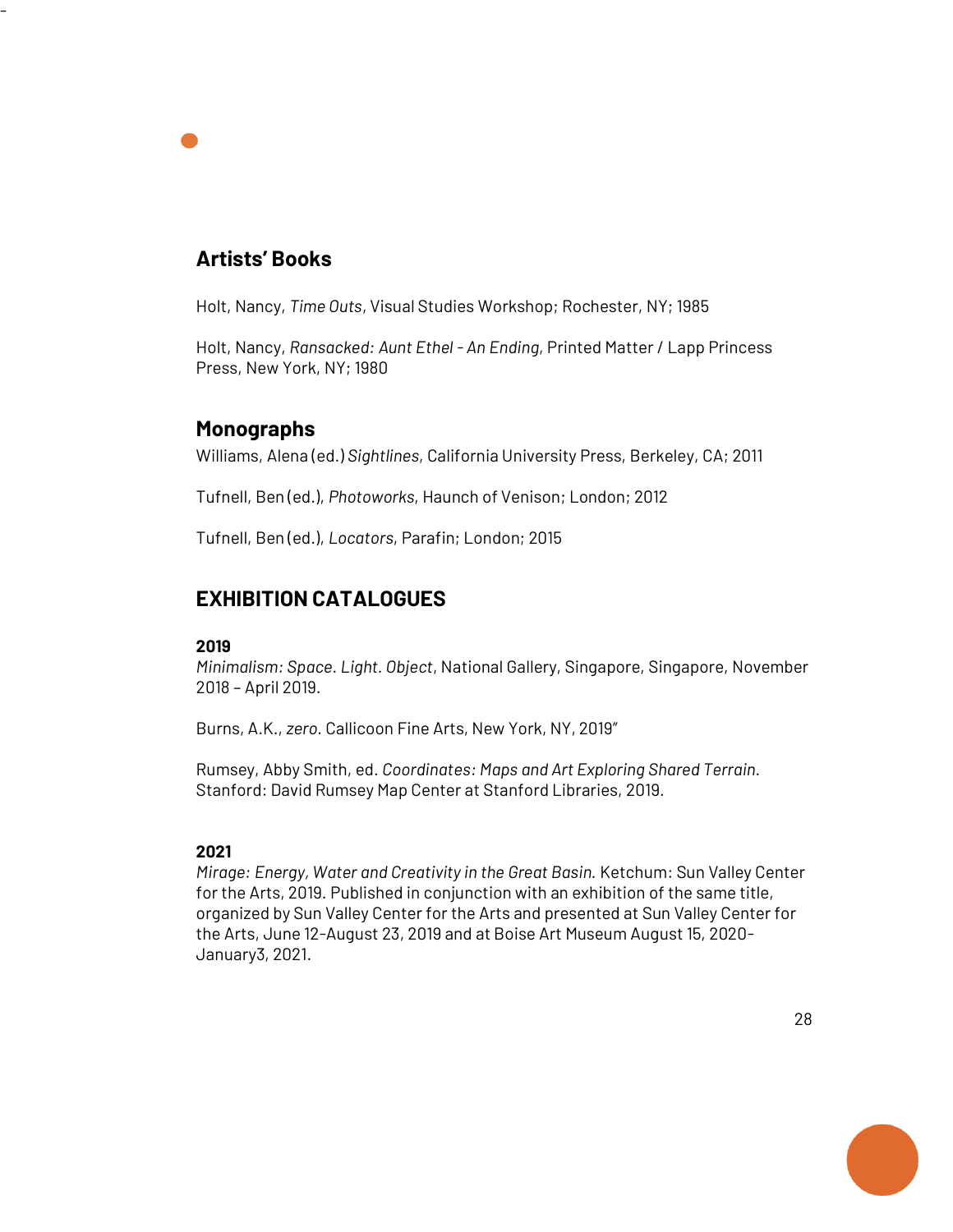

*Scratching the Surface 30.5. – 7.11*, (leaflet) Staatliche Museen zu Berlin – Preußischer Kulturbesitz & die Autoren, 2021.

*Ti con zero: Tre stazioni per Arte-Scienza*, Palazo delle Esposizioni, curated by Paola Bonani, Francesca Rachele Oppedisano and Laura Perrone, Rome, October 2021 – February 2022.

**2022**

-

# **PUBLICATIONS**

## **1997**

Paflik-Huber, Hannelore, *Kunst und Zeit: Zeitmodelle in der Gegenwartskunst*, Munchen: Scaneg Verlag, 1997.

# **2021**

Smallenburg, Sandra, *Expeditie Land Art: Landschapskunst in Amerika, Groot-Brittannië en Nederland*, Amsterdam: De Bezige Bij, 2016.

Gund, Catherine, "Words of Art" (game), New York: Clarkson Potter/Aubin Pictures/Random House, 2021.

*Light and Language*, edited by Lisa Le Feuvre and Paul McAree, Co. Waterford, Ireland, Lismore Castle Arts, 2021.

*Hessel Collection, A to K*, *Volume 1*, edited by Tome Eccles and Amy Zion, Center for Curatorial Studies, Hessel Museum of Art, Bard College, Annandale-on-Hudson, NY 2021.

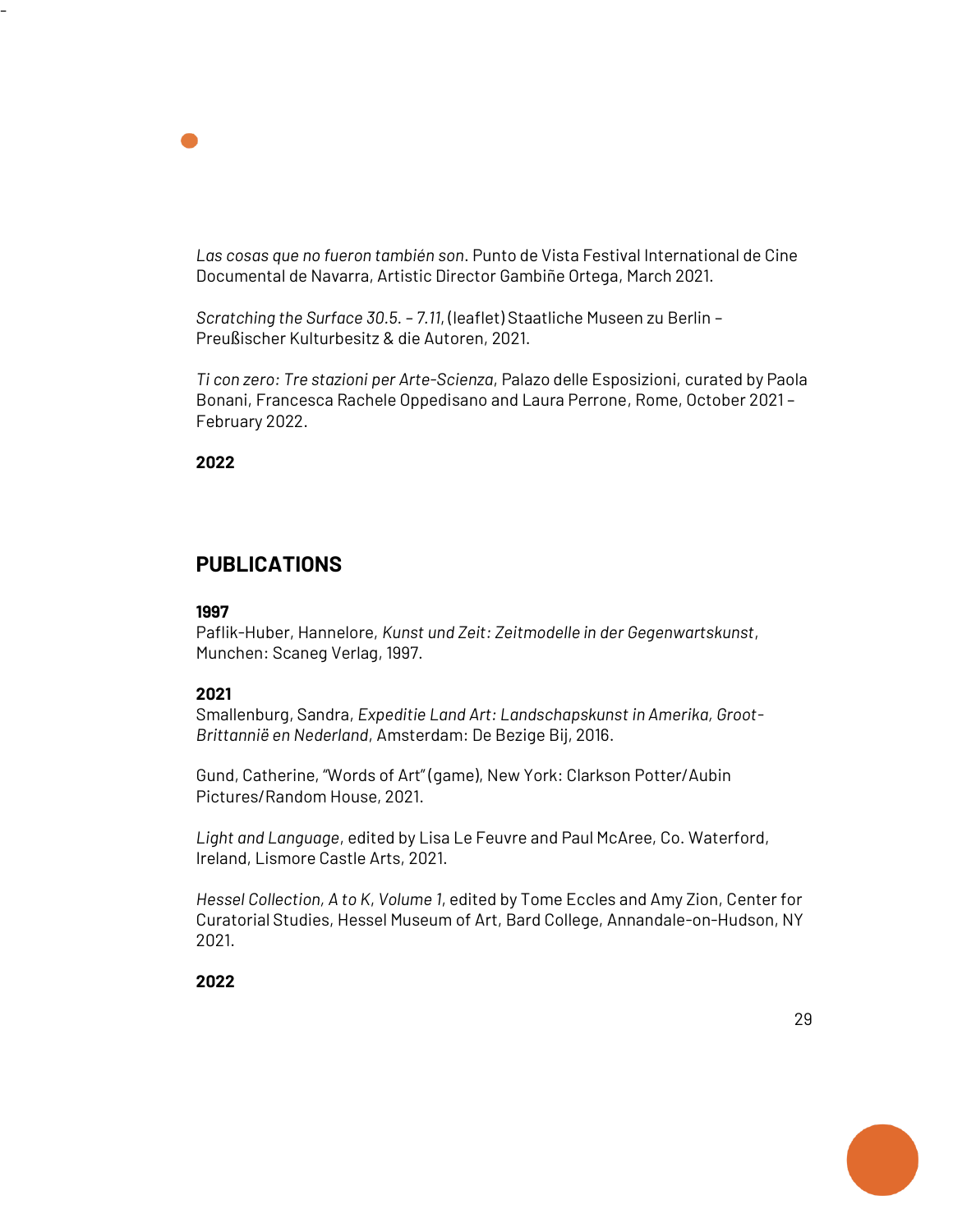*Nancy Holt: Sound as Sculpture,* curated by Thomas Feulmer, Holt/Smithson Foundation and The Warehouse, Dallas, 2022.

*Nancy Holt 'Stone Enclosure:Rock Rings'*, edited by Kristina Lee Podesva and Hafthor Yngvason, Western Washington University, Bellingham, WA: Bruna Press, 2022

# **ARTICLES AND REVIEWS**

-

Smithson, Robert/Muller, Grégoire, "The Earth is Cruel Master," *Arts* p.41, November, l971

Perreault, John, *Village Voice*, February l6, l972

Perreault, John, *Village Voice*, October l8, l972

Ratcliff, Carter, "Review", Art *News*, pp. 8 -10, March, l972

Wolmer, Denise, "Review", *Arts,* p.67, April, l972

Kurtz, Bruce, "Video is Being Invented", *Arts,* pp. 41-42, December – January, 1972-73 (photos)

*Art-Rite,* p. 11, No. 4, December, l973 (photo)

Boice, Bruce, "Review", *Artforum*, January, l973 (photo)

Borden, Lizzie, "Review", *Artforum*, pp. 81-82, June, l973 (photo)

Frank, Peter, *SoHo News*, November, l973

Mayer, Rosemary, "Review", *Arts*, p. 73, March, l973

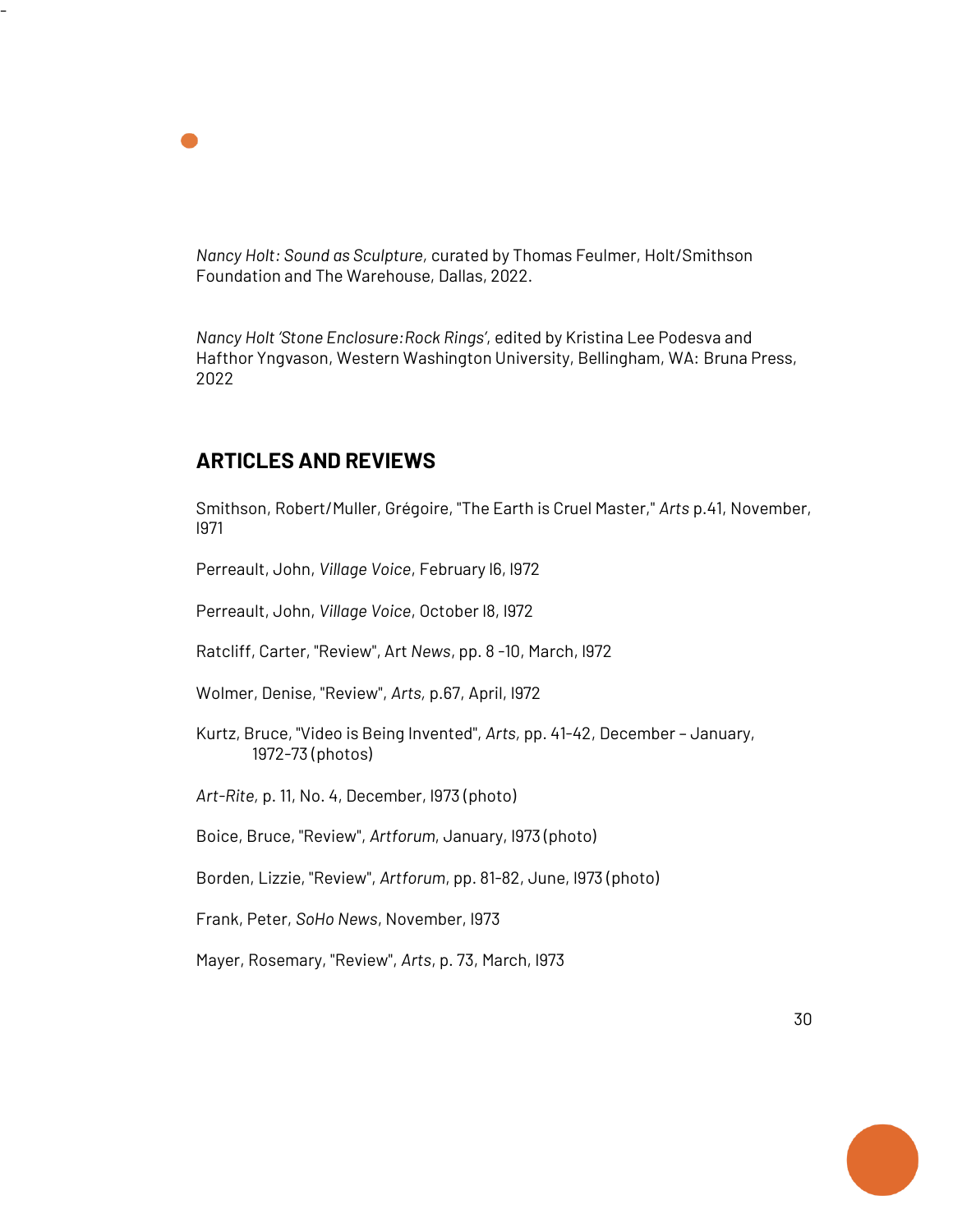

-

Mekas, Jonas, "Film Review", *Village Voice*, February l5, l973

*On Site*, p. 23, No. 4, Fall, 1973, (photos)

Perreault, John, *Village Voice*, February 8, l973

Ratcliff, Carter, "Review", *Art News*, pp. 86-88, March, l973

*Art-Rite*, p. 8, No. 6, Spring, l974 (photo)

*Art-Rite*, p. 15, No. 7, Fall, l974 (photo)

Borden, Lizzie, "The New Dialectic", *Artforum*, p. 51, March, l974

Driscoll, Edgar J., "Back to Nature", *Art News*, p. 81, September, l974

Frank, Peter, *SoHo News*, May, l974

Freed, Hermine, "Video and Abstract Expressionism", *Arts*, December, 1974 (photo)

Heineman, Susan, "Review", *Artforum*, pp. 83-85, September, l974

Lippard, Lucy, "A is for Artpark", *Art in America,* p. 39, November - December, 1974 (photo)

Nemser, Cindy, *Feminist Art Journal*, p. 5, Fall, l974 (photo)

Perreault, John, *Village Voice*, February l4, l974

Smith, Roberta, "Review", *Artforum,* pp.76-77, April, l974 (photo)

Willig, Nancy, Tobin, *New York, New York Times*, Sect. 2, p. 10, August, l974

Cornwell, Regina, "Swamp", *Castelli-Sonnabend Video and Film Catalogue,* pp. 70-74 (photos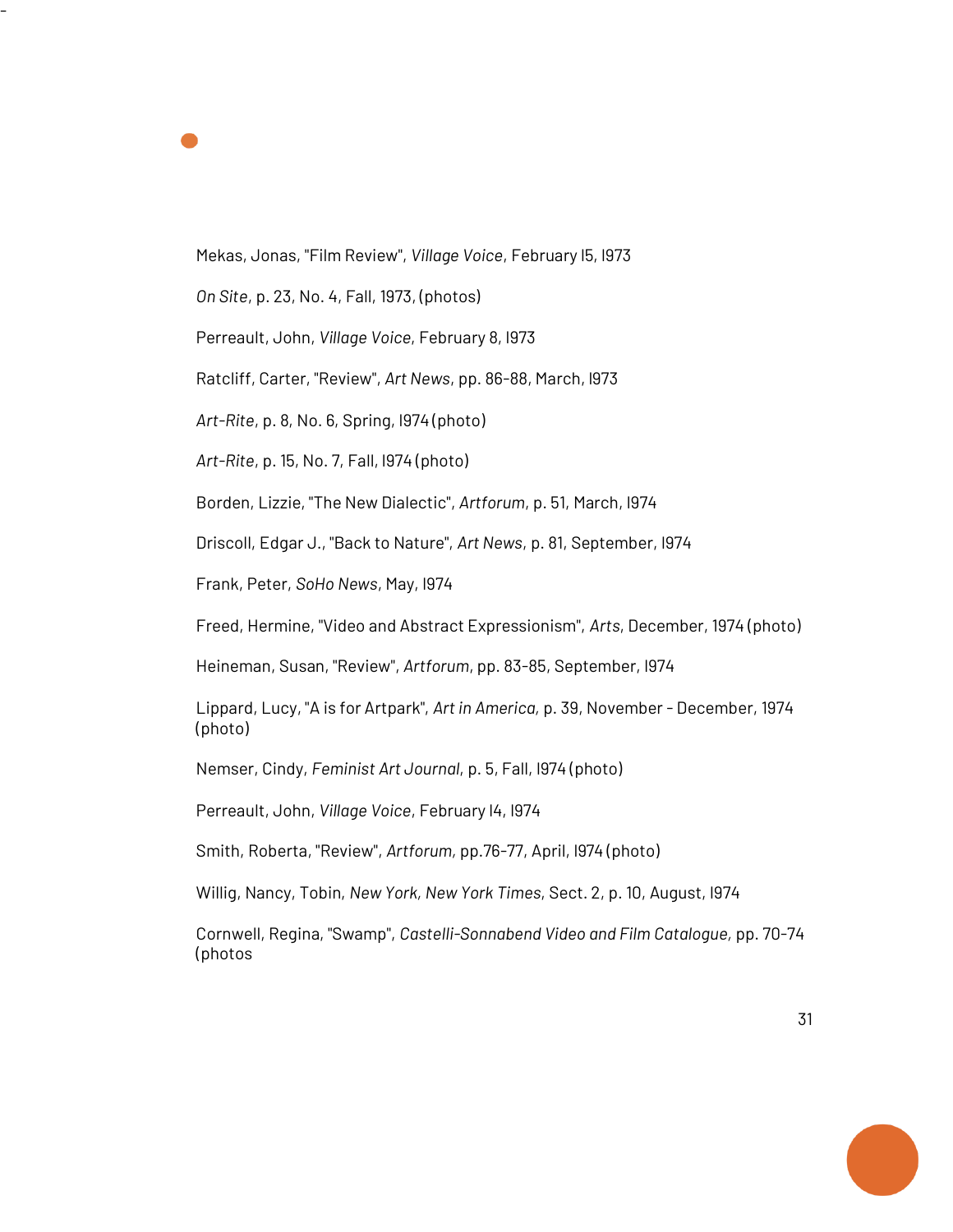Borden, Lizzie, "Videotapes", *Castelli-Sonnabend Video and Film Catalogue* (photos)

Antin, David, "Television: Video's Frightful Parent", Part I, *Artforum,* p. 44, December, 1975 (photo)

-

Borden, Lizzie, "Directions in Video Art", *Video Art*, catalog for exhibition, Institute of Contemporary Art, Philadelphia, Pennsylvania, p. 84, January, l975 (photo)

Glueck, Grace, "Videotape Replaces Canvas for the Artists Who use TV Technology in New Way", *New York Times*, pp. L33, 63, April l4, l975 (photo)

Weiler, A. H., "'Artists' Spaces' or 3 Shorts at the Whitney", *New York Times*, October 23, 1975

Winsten, Archer, "The Whitney Offers Three Short Films," *New York Post*, p. 46, October 23, 1975

Krauss, Rosalind, "Video: The Aesthetics of Narcissism", *October*, No. 1, pp. 52-54, Spring, l976

Lippard, Lucy, "Camouflages: Films by Holt and Horn", *Art Rite*, No. lC, Fall, l975 Reprinted in *From the Center*, Dutton, New York, New York, l976

McKenna, Christine, "Earthworks Surveyed", *Artweek*, p. 5, Feb. 21,1976

Wiegand, Ingrid, "Biennial Sleepers and Early Classics", *SoHo News*, March l7, 1976

Beardsley, John, "Probing the Earth: Contemporary Land Projects", *Hirschhorn Museum Catalogue*, pp. 46-51, October, l977 (photos) (Errors in biography)

Brantley, Robin, "Film and Video Star at Whitney". *New York, New York Times*, Weekend Section p. C9, September 16, l977

Forgey, Benjamin, "Hirschhorn Gives Us a Glimpse of Faraway Earth Art", *Washington Star*, F-1, October 30, l977 (photo)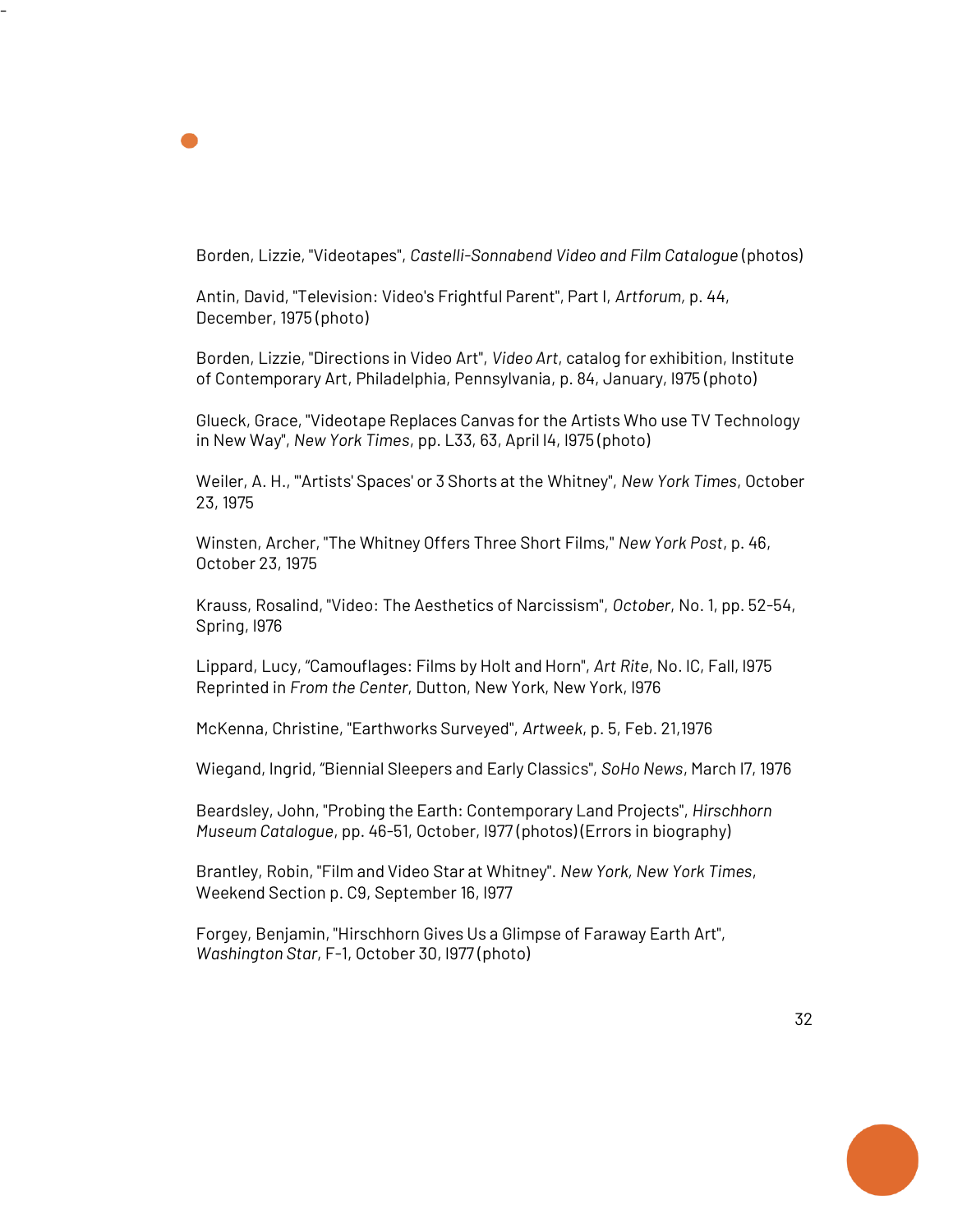

Lewis, JoAnn, "The Landscape of Art for the '70's", *Washington Post*, Sunday Arts Section, p. 1, October 30, l977 (photo)

Lippard, Lucy, "Art Outdoors: In and Out of the Public Domain", *Studio International*, pp. 88-89, 2/l977 (photos)

Lorber, Richard, "Review", *Artforum*, pp. 71-72, December, l977 (photos)

Rickey, Carrie, "Revolve", *Arts*, p. 4, November, l977 (photo)

-

Rosen, Nancy, "A Sense of Place: Five American Artists", *Studio International,* pp. ll8-ll9, 2/l977 (photos)

Wiegand, Ingrid, "A Turning on Death", *SoHo News*, Vol. 4, No. 51, p. 28, September 22-28, l977 (photo)

Williamson, Ray A. "Contemporary Alignments", *Archeoastronomy Bulletin*, November, 1977 (photo)

Balkind, Alvin, "Dennis Wheeler 1946-1977" (including a description of *Revolve*), *Vanguard*, a publication of the Vancouver Art Gallery, p. 2, December, l977-January, l978

 , "Arlington Gets Even Better with Age", *Regardie's*, a Washington DC business magazine, May, l978 (photo)

,"Voice Choice", ("Revolve"), *Village Voice*, September, l978

Battcock, Gregory, *New Artists Video*, a critical anthology, Dutton Paperbacks, pp. 45, 45, 48, 49, 57, 96, l54, l55, l978 (photos)

Delaney. Marshall, "Death as a Work of Art", *Saturday Night* (a Canadian publication), pp. 63-64, January -February, l978 (photo)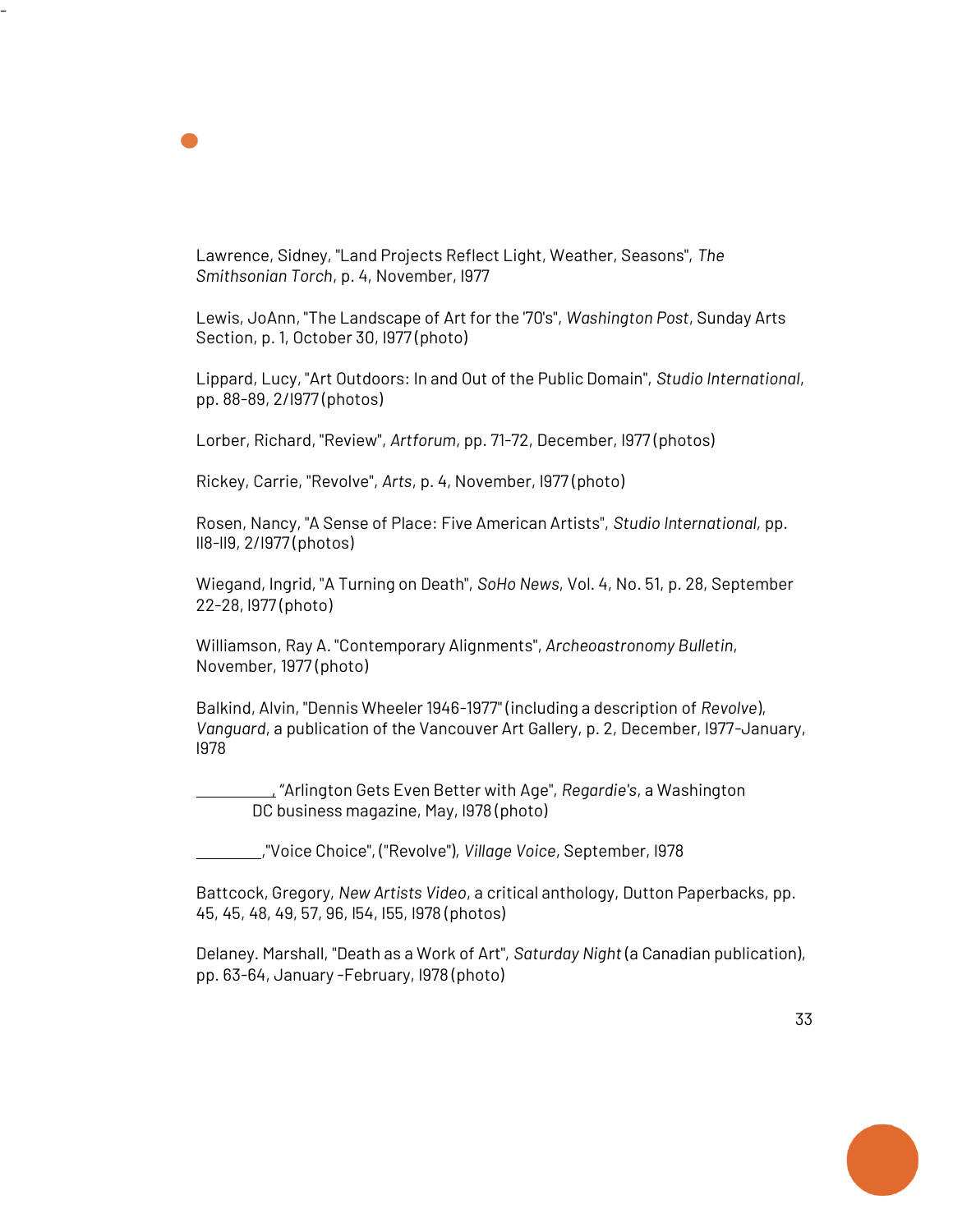Glowen, Ron, Photo and caption -"Rock Rings", *Artweek*, p. 16, November 18, 1978

-

Kingsley, April, "Six Women at Work in the Landscape", *Arts*, pp. 108-112, April, l978 (photos).

Lippard, Lucy, "Complexes: Architectural Sculpture in Nature", *Art in America,* p. 94, January-February, l978 (photos).

Ordover, Sarah, "Structure Realism" (review of *Revolve* and *Underscan*), *Tele-Vision*, p. 9, January, l978.

Tsuchiya, Arthur, "Video Reviews: Tapes by CAPS Recipients", (*Underscan*), *Afterimage*, pp. 12-13, April, l978 (photo)

Wright, Martha McWilliams, Review article, "Probing the Earth: Contemporary Land Projects", *Art International*, pp.61-65, January, l978, (photos)

Dixon, John Morris, "Stone Enclosure: Rock Rings", *Building Stone Magazine*, pp. 30- 31, November/December, l979 (photo)

Foster, Hal, "Review", *Artforum*, pp. 72-73, September, l979 (photo)

Jones, Bill, "Cineprobe: An Evening with Nancy Holt at the Museum of Modern Art", *The Independent*, a publication of AIVF (American Independent Film and Video Makers), Cover article, pp. 1-2, 13-14, May, l979 (photos)

Kramer, Hilton, "Review", *New York, New York Times*, Weekend Section, p. C19, May 11, 1979

Larson, Kay, "New Landscapes in Art", *New York, New York Times Sunday Magazine*, pp. 20-23, 28-38, May 13, l979 (photo)

Munro, Eleanor, *Originals: American Women Artists*, p. 56, Simon and Schuster, 1979, Color photo: p. C11.

Rosenberg, Avis Lang and Keziere, Robert, "Stone Enclosure: Rock Rings", *Vanguard* (A Canadian art magazine), pp. 22-27, February, l979 (photos)

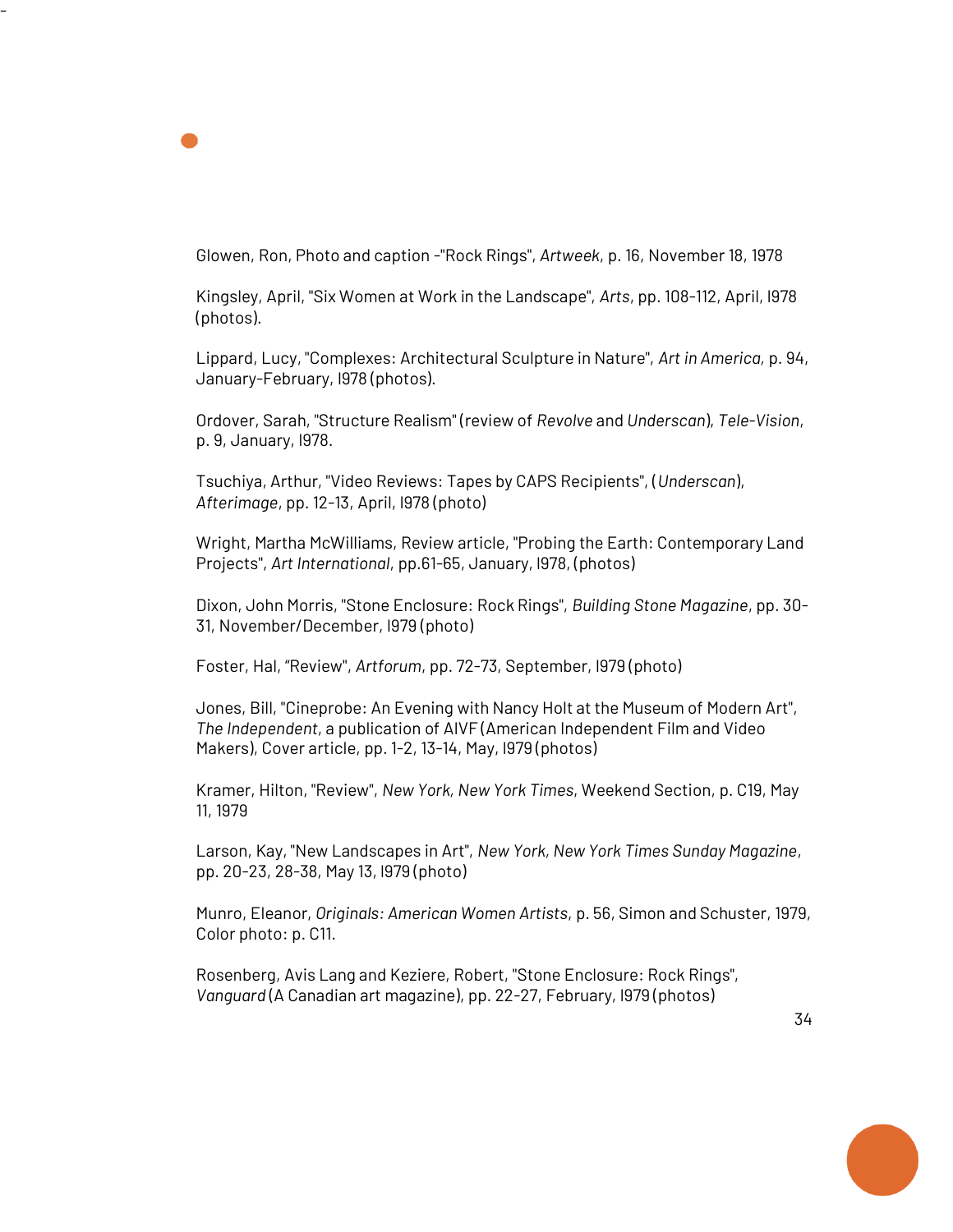Taylor, Robert, "Boston Made Them", *Boston Globe*, Sunday magazine cover article, pp. 1,4-6, 14-16, February 25, l979 (photo)

, *Art News*, cover group photo

-

,"In the Works", *Art in America*, Artworld Section, p. l54, January, l980

Allred, Patricia, "Sculptors and Landscape Architects Exploring Interdisciplinary Alternatives", *Site,* a publication of a conference (June l5-l6, l979), Minneapolis College of Art and Design, l980 (photo)

Castle, Ted, "Verbal Art Speaks Up", *Flash Art*, pp. 27-30, November, l980

Daval, Jean Luc, editor, *Actual Art/Skira Annual l970-80*, Editions d'Art, Albert Skira S. A., Geneva, Switzerland, pp. 33, l33, l37, (includes essay by Valentine Tatransky) (photos)

Deitch, Jeffrey, "Commercial Art", *Flash Art*, pp. 25, 26, November, l980

Forgey, Benjamin, "A Summer Sculpture Place", *Washington Star*, pp. D1, 2, June 3, l980 (photo)

Fox, Judy, *Aspects of the 70's: Sitework*, Wellesley College Museum Catalog*,* pp. 2, 4, 8-10, April, l980 (photos)

Freeman, Nan, "Place, Space, Occupation, Journey: Siteworks in the 70's", *Art New England*, March, l980

Growden, Marcia Cohn, *Artists in the American Desert*, Sierra Nevada Museum of Art Catalog, pp. 25, 34, l980 (photo)

Kaufman, Marc, "Rosslyn: Pitfall of Urban Design", *Washington Star*, pp. B1, 3, Sunday, June 8, l980

Larson, Kay, "Expulsion from the Garden: Environmental Sculpture at the Olympics", *Artforum,* pp. 36-45, April, l980 (photos).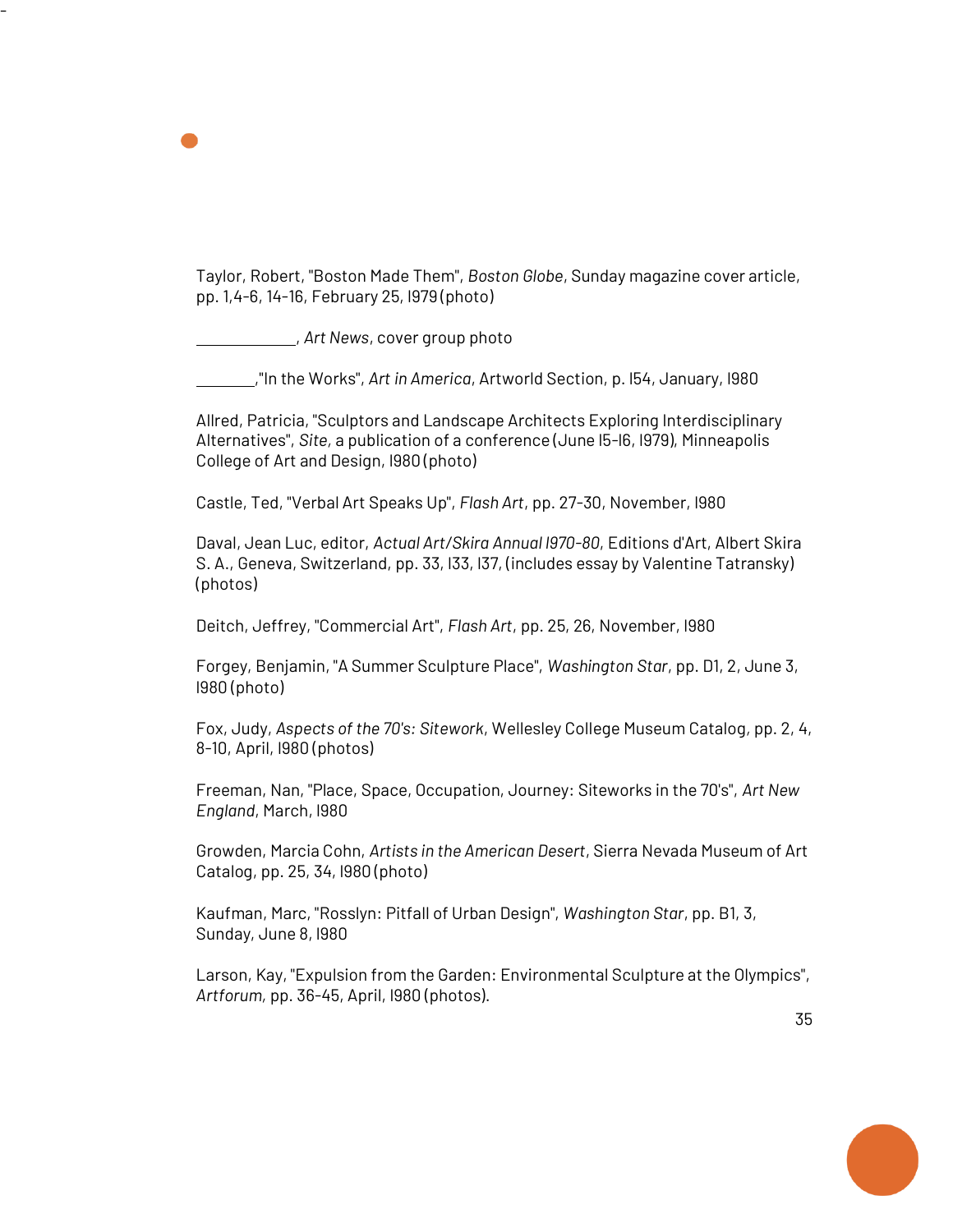

-

Loferski, Joseph, "Current for the Sun", The *Sciences*, published by the New York, New York Academy of Sciences, p. 8, July/August, l980 (photo)

McFadden, Sarah, "Report from Lake Placid-The Big Secret: Art at the Olympics", *Art in America*, pp. 53-63, April, l980 (photos).

Owens, Craig, "Environmental Art", Catalogue: *Art at the Olympics* (l980 Winter Olympics), pp. 4-l0 (photos)

Perreault, John, "Artist's Aunt, Artists' Book", *SoHo News*, p. 51, June 3, l980 (photo).

Perreault, John, "Who Pulled the Video Plug? Is the Tedium the Message?" *SoHo News,* p. 50, April 2, l980

Sinclair, Stephen, "Behind Closed Doors", *The Cultural Post*, National Endowment for the Arts, pp. 3-9 May/June, l980

Tannous, David, "Report from Washington: The 11th International Sculpture Conference," *Art in America,* pp. 39-45, November, l980

Weiss, Andrea/Chen, Amy, *Underscan*, *Women Make Movies Inc. Catalog* p. l4, 1980 (Cover Photo)

Whitfield, Tony, "Three Books - Three Lives", *Fuse*, (Canadian Cultural News Magazine), pp. 170-175, March, l980

Yard, Sally, *A Sense of Place: The American Landscape in Recent Art*, Hampshire College Gallery of Art Catalog, February, l980 (photos)

Beardsley, John, "Personal Sensibilities in Public Places," *Artforum,* p. 45, Summer, l98l

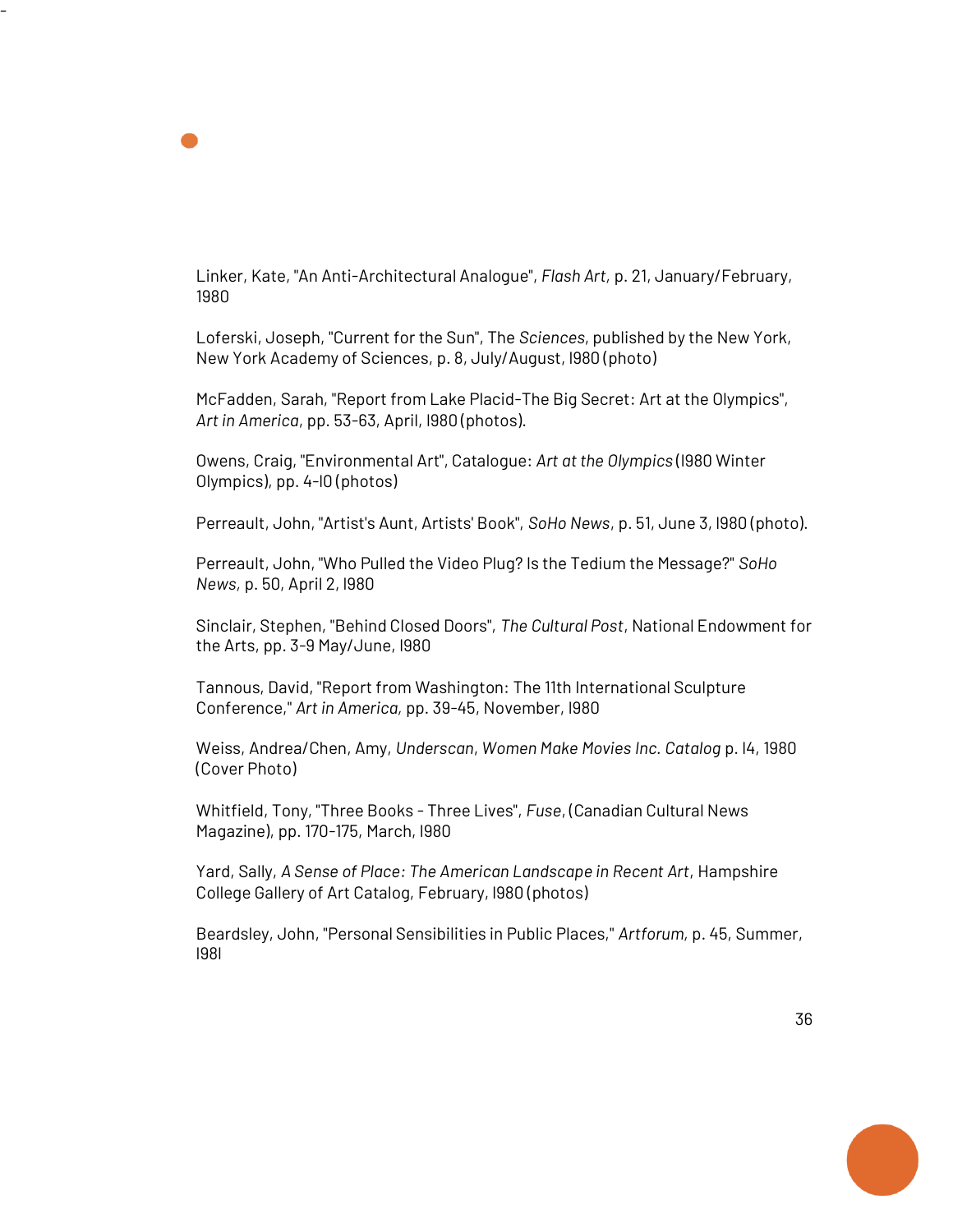

-

Forgey, Benjamin, "Art Funds: Vital House of Cards Could Fall", *Washington Star*, Sect. D, pp. 1, 4, Sunday, March 22, l981

Furlong, Cindy, "Circumstantial Evidence", a review of *Ransacked*, *Afterimage,* May, l981 (photos)

Hunter, Sam, "Introduction", *New Directions: Contemporary American Art* (Catalog of the Commodities Corp. Collection curated by Sam Hunter) edited by Sam Hunter, l981

Larson, Kay, "The Gowanus Guerrillas", *New York*, pp. 62-63, June 8, l981

Larson, Kay, "The Problems with Pantheons", *New York,* pp. 60-61, March 2, 1981

Levin, Kim, "After the Fallout", *Village Voice*, p. 76, June l7, l981

Linker, Kate, "Public Sculpture: The Pursuit of the Pleasurable and Profitable Paradise", *Artforum,* pp. 64-73, March, l981, (photos)

Phillips, Deborah C., "Books: Definitely Not Suitable for Framing," *Art News*, pp.62- 67, December, 1981

Schwartz, Ellen, "It's the Gospel According to Their Organizers, Not 'The Word'", *Art News*, p. 126, April, l981

Senie, Harriet, "*Landscape/Sculpture"*, Amelie Wallace Gallery, SUNY Catalogue, SUNY College at Old Westbury, New York, New York, pp. 2-7 (photos)

Silverthorne, Jeanne, Review of "Alternatives in Retrospect", at New Museum, New York, New York, *Artforum*, p. 78, October, l98l

Vowinckel, Andreas, "Nature-Sculpture," *Wurttenbergischer Kunstuerein Catalogue*, Stuttgart, Germany (in German and English), Cover photo of *Sun Tunnels*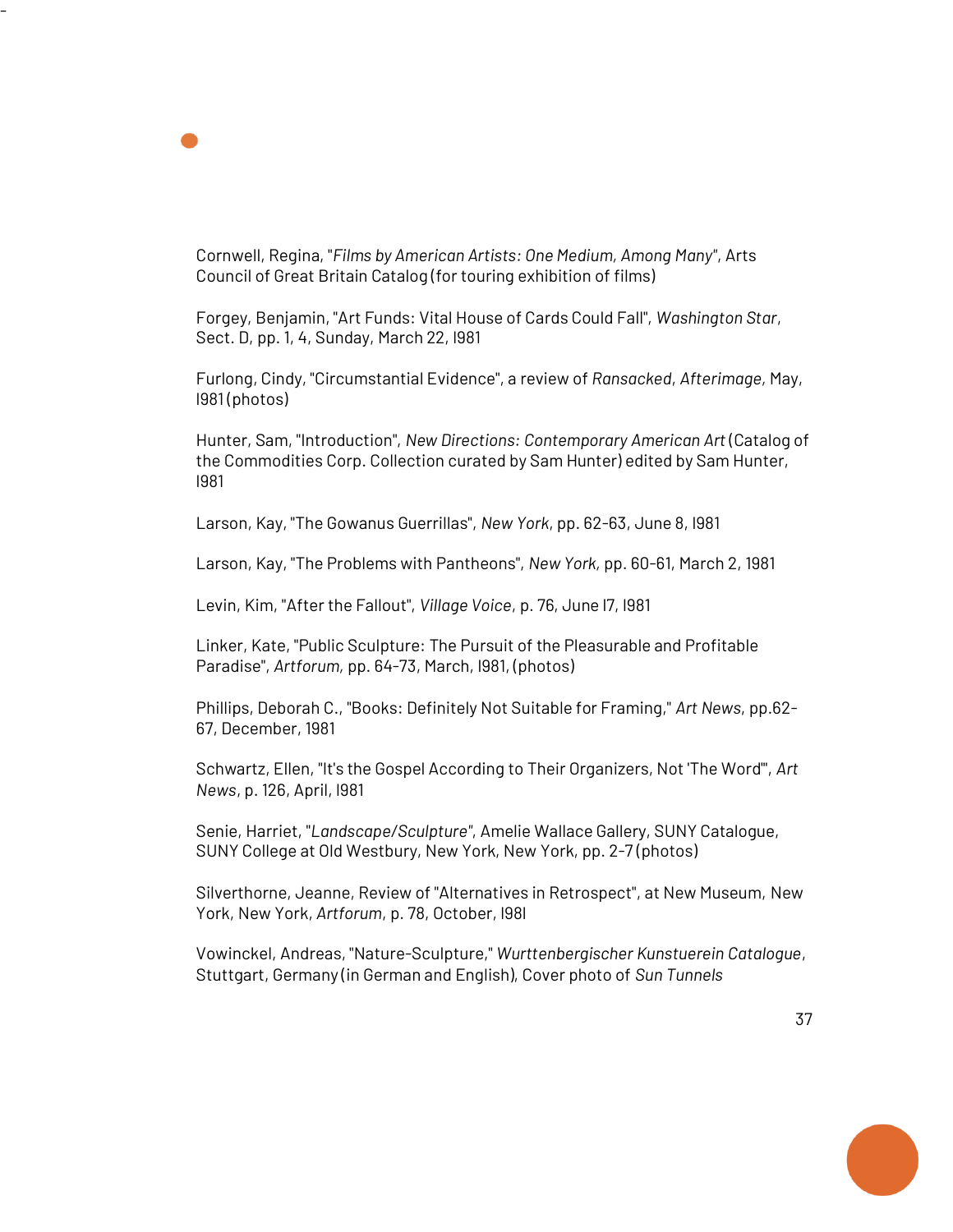Zimmer, William, "Back Space: Alternatives in Retrospect: An Historical Overview l969-l975, The New Museum", *SoHo News*, pp. 25, 56, May 20, 1981

-

\_\_\_\_\_\_\_\_\_\_\_\_ "Serving the Environment", *New York, New York Times*, Art Section, pp. 25, 26, Sunday, June 27, l982

\_\_\_\_\_\_\_\_\_, "Nancy Holt: A Stationary Point in a Turning World", Citysite *Sculpture*, catalog pp. 24-29, published by The Market Gallery of the City of Toronto Archives to record an outdoor sculpture project sponsored by the Visual Arts, Ontario, Toronto, l982

*Name?? ,*"Guide to Public Sculpture", *Art in America Annual*, l982 (photo) de Groat, Els, "Nancy Holt," "*Modern Denken"*, New York, New York Special (in Dutch), p.5, 1982 (photo)

Beardsley, John, *"Art in Public Places,"* published by National Endowment for the Arts, pp. 58, 85, ll6, 1982 (photo)

Beardsley, John, "Traditional Aspects of the New Land Art", *Art Journal*, Publication of the College Art Association, Fall l982 pp. 226-232 (photos)

Castle, Ted, "Art in Its Place", *GEO*, pp. 72-75, ll2, September, l982, (photos)

Castle, Ted, "Nancy Holt, Siteseer," *Art in America*, pp. 84-91, March, 1982 (photos)

Glueck, Grace, "An Art Blackout in Poland", *New York, New York Times*, Sunday Arts Section, pp. 1, 15, January 25, l982

Glueck, Grace, "Art in Public Places Stirs Widening Debate", *New York, New York Times,* Arts Section, pp. 1, 35, Sunday, May 23, l982

Habs, Gail J., "Citysite Sculpture", *Artviews*, published by Visual Arts, Ontario, pp. 8- 9, April/May, l982

Hatch, Heather, "Citysite: The Final Image," *Artviews*, published by Visual Arts Ontario, pp. 2-5, Fall, cover photo

38

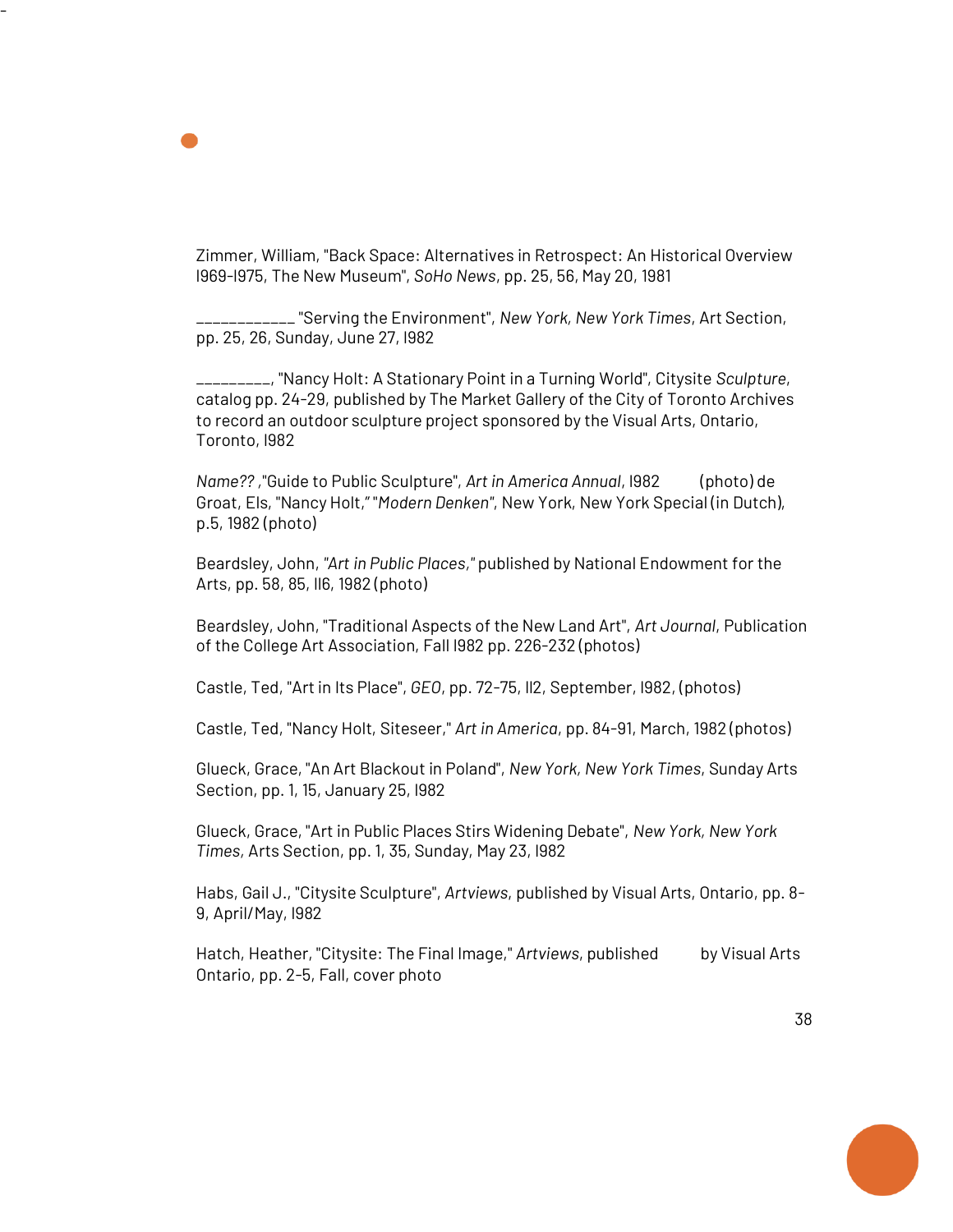Holmes, Ann, "The Shape of the Future", *Houston Chronicle*, Sunday, November 7, l982 (photo)

Kingsley, April, "Public Acres of Art: Artpark and the Leisure Landscape", *Art Express,* pp. 26-29 May-June, l982 (photo)

Levin, Kim, "Voice Choice Review," *Village Voice*, p. 56, January 20, l982, pp. 15

Lundgren, Gustaf, "Tunnel Symbolism" *Observanda Medica Ferrosan*, (in Swedish) Vol. 9, l982 (Cover photo, photos)

MacNair, Andrew, "Nancy Holt", *Express*, p. 9, Winter, l982 (photo)

-

Marzorati, Gerald, "The Polish Experiment," *SoHo News*, p. 56, January 5, l982

McConathy, Dale, "Architecture as Imagination of the Future/Sculpture as Speculation on the Past", *Arts Canada*, Nov., l982, pp. 78-84 (photo)

Morgan, Robert D., "Photo/Document, Photo/Narrative, and Photographs", *New Directions: Contemporary American Art*, ibid.

Perreault, John, "Holt's Volts," *SoHo News*, p. 24, February 2, 1982 (photo)

Robins, Corinne, *Sculptors Drawings, Views by Women Artists,* Catalog published by the Women's Caucus for Art, pp. 43-46 (photo)

Rosen, Nancy, "Introduction", *Ten Years of Public Art l972-l982,* Catalog of the Public Art Fun d, pp. 26-27, June 27, l982

Schwartz, Joyce, "Saginaw Buys Solstice Machine", *Urban Design International*, Vol. 3, No. 5, July/August, l982 (photo)

Shaffer, Diana, "Drawings for Site Sculpture", *New Directions: Contemporary American Art*, same as above (photo)

Snyder, Betsy, "Concrete Sculpture Finds a Place in the Sun and in the Art World", *Today*, published by Martin Marietta, No. 4, l982, pp. 8, 9 (photos)

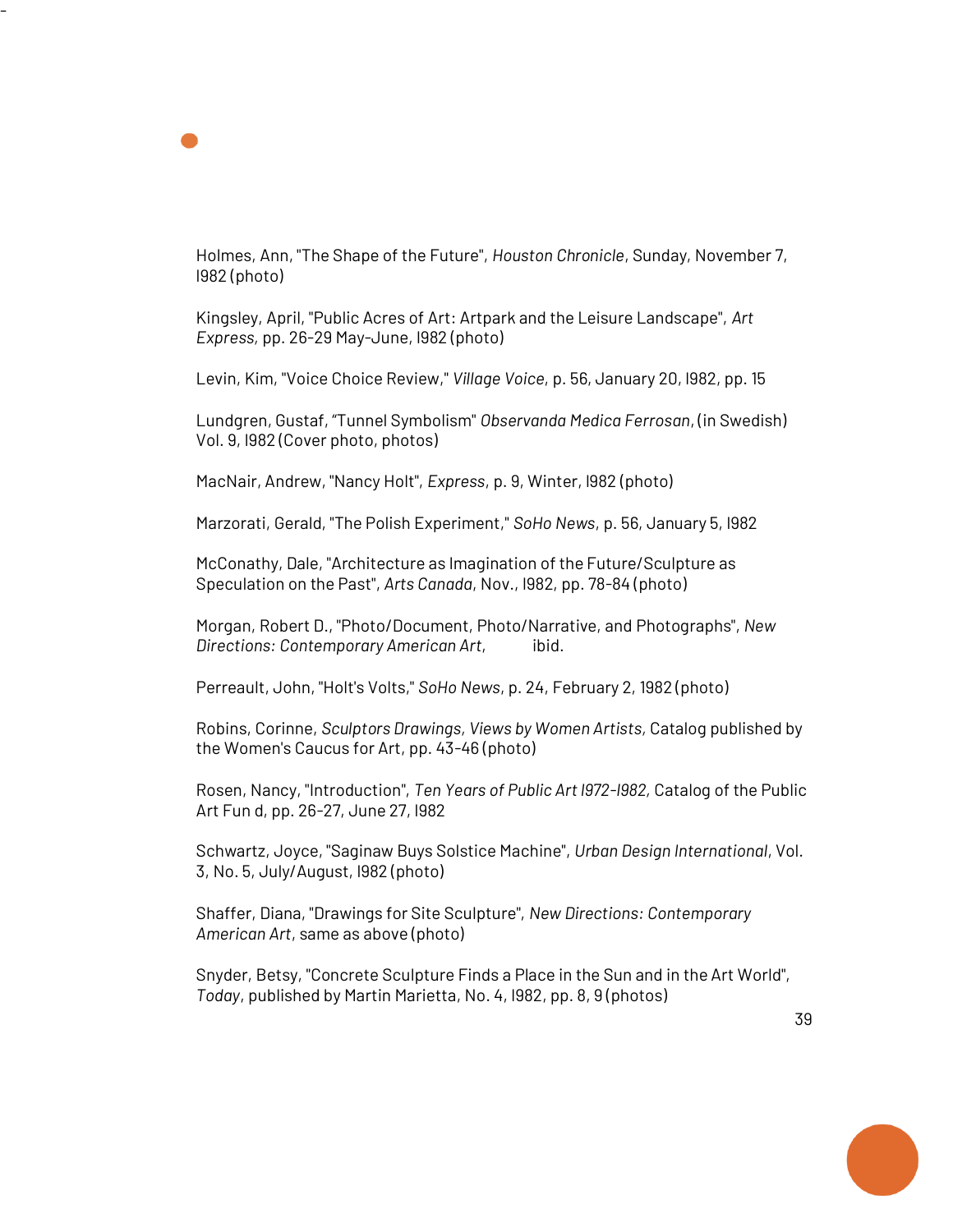Walker, Peter, "Exploring 'Art Into Landscape'", *Landscape Architecture*, pp. 62-63, January, l982 (photo)

 "Women Artists" Bijutsu Shuppan-sha, Tokyo, Japan, (in Japanese), l983, (photos)

Cohen, Ronnie H. Review of "Citysite Sculpture", Toronto, *Artforum*, January, 1983, p. 83

Coppack, Christopher, "Introduction", *Circa*, p. 3. *Ibid.*

-

Donnelly, Micky, "Nancy Holt Interviewed", *Circa*, Contemporary Art Journal, Belfast, Ireland, July/August, l983, pp. 4-10 (photos)

Forgey, Benjamin, "A Park Grows in Rosslyn: Spheres and Tunnels in a Strong Design," *Washington Post,* September l7, l983, p. C 1, 3 (photo)

Garrells, Gary, *Beyond the Monument*, catalog, M. I. T. Hayden Gallery Exhibition, Oct.-Nov., l983 (photo)

Gruber, Bettina/Vedder, Maria, *Kunst und Video*, Internationale Entwicklung und Kunstler, Dumont Buchverlag, Koln, 1983 (photo)

Larson, Kay, *New York, New York*, December 26, l983, p. ll7

Lippard, Lucy, *Overlay: Contemporary Art and the Art of Prehistory*, Pantheon Press, 1983, pp. 64, l06-l07 (Cover photo)

O'Connell, Deirdre, "Wide Open Spaces", *Circa*, p. l3, *Ibid.*

Schwindler, Gary, The *Trisolini Print Project*, catalog, Trisolini Gallery, Ohio University, Athens, Ohio, l983, (photo)

Shaffer, Diana, "Nancy Holt: Spaces for Reflections or Projections", *Art in the Land*, Alan Sonfist, editor, pp.169-177, Dutton, New York, New York, l983 (photo)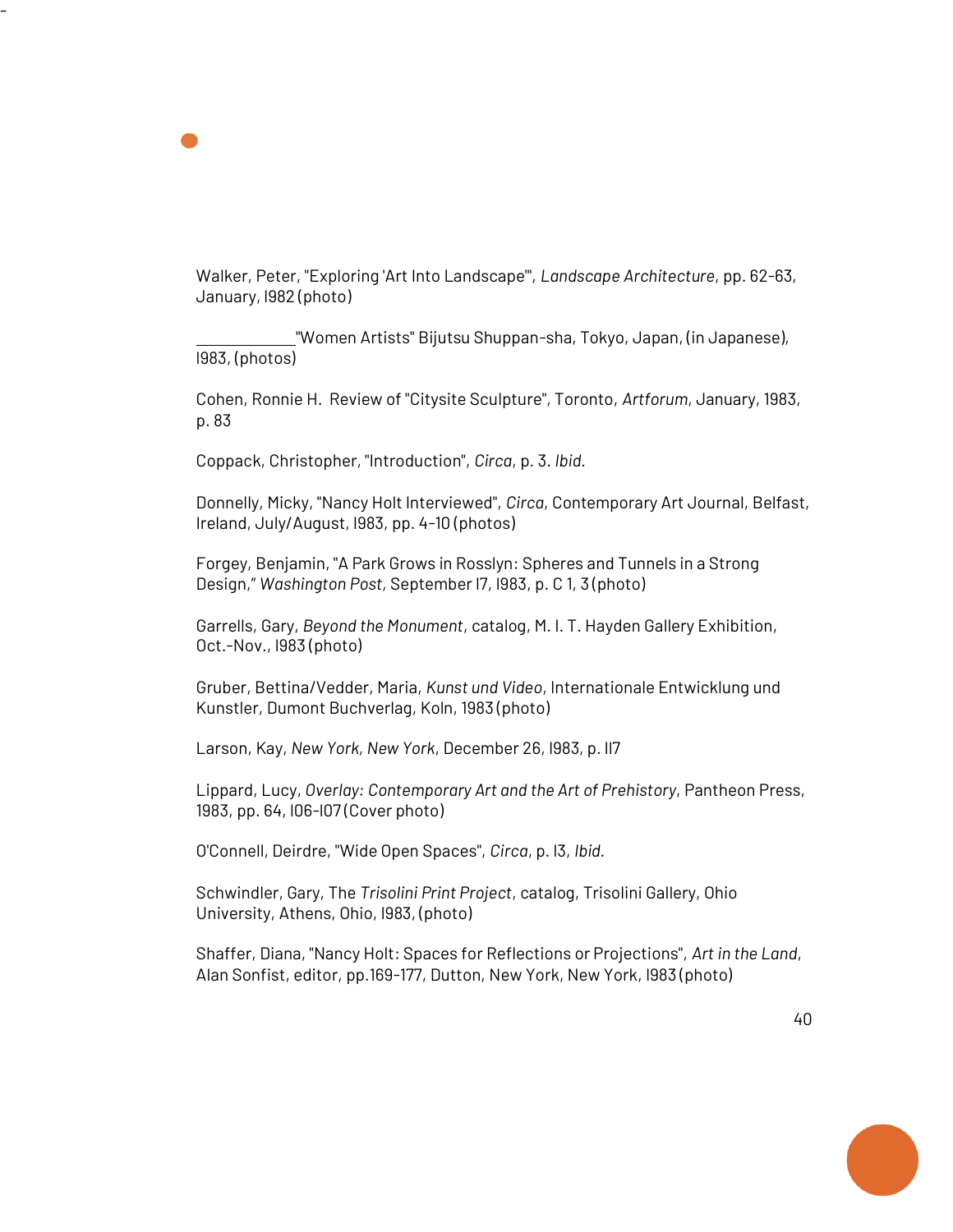Tallmen, Jerry, "Artist Gets Herself in Hot Water", *New York, New York Post*, Saturday, January 7, 1983

-

Wilkin, Karen "Toronto: Public Spaces and Private Visions", *Art News*, January, 1983, pp. 93-96 (photo)

Withers, Josephine, "In the World: An Art Essay", *Feminist Studies*, Vol.9, No. 2, Summer, l983, (photo)

Alloway, Lawrence "Sculpture, Nature, the Environment", *Landmarks* catalog, Bard College Exhibition, September l6 - October 28, l984

Beardsley, John, *Dark Star Park* brochure, published by Arlington County, Virginia, p. 7, l984 (photos)

Beardsley, John, *Earthworks and Beyond: Contemporary Art in the Landscape*, Chapters 1 and 4, Abbeville Press, New York, New York, l984, (photos)

Bellman, David, *Drawings by Sculptors: Two Decades of Non-Objective Art in the Seagram Collection*, catalogue, Joseph E. Seagram & Sons, NY, l984 (photos)

Castle, Ted, "Minimal Art", *Vanishing Points* catalogue, Moderna Museet, Stockholm, Sweden, l984, pp. 30-46 (in English and Swedish)

Castle, Ted, "Occurrences/ New York, New York", *Art Monthly,* Sept. l984, p. l8

Faubion, Michael/ Harris, Stacy Paleologos and Miss, Mary, *Insights/On Sites: Perspectives on Art in Public Places*, pp. 8, l0, 68, 69, Published by NEA Visual Arts Program, Partners for Livable Places, l984 (photos)

Forgey, Benjamin, "Park for Art's Sake", *Washington Post,* Saturday, July 7, l984 p. Dl (photo)

Handy, Ellen, "Nancy Holt at John Weber", Review, *Arts*, p 36, March, l984 (photo)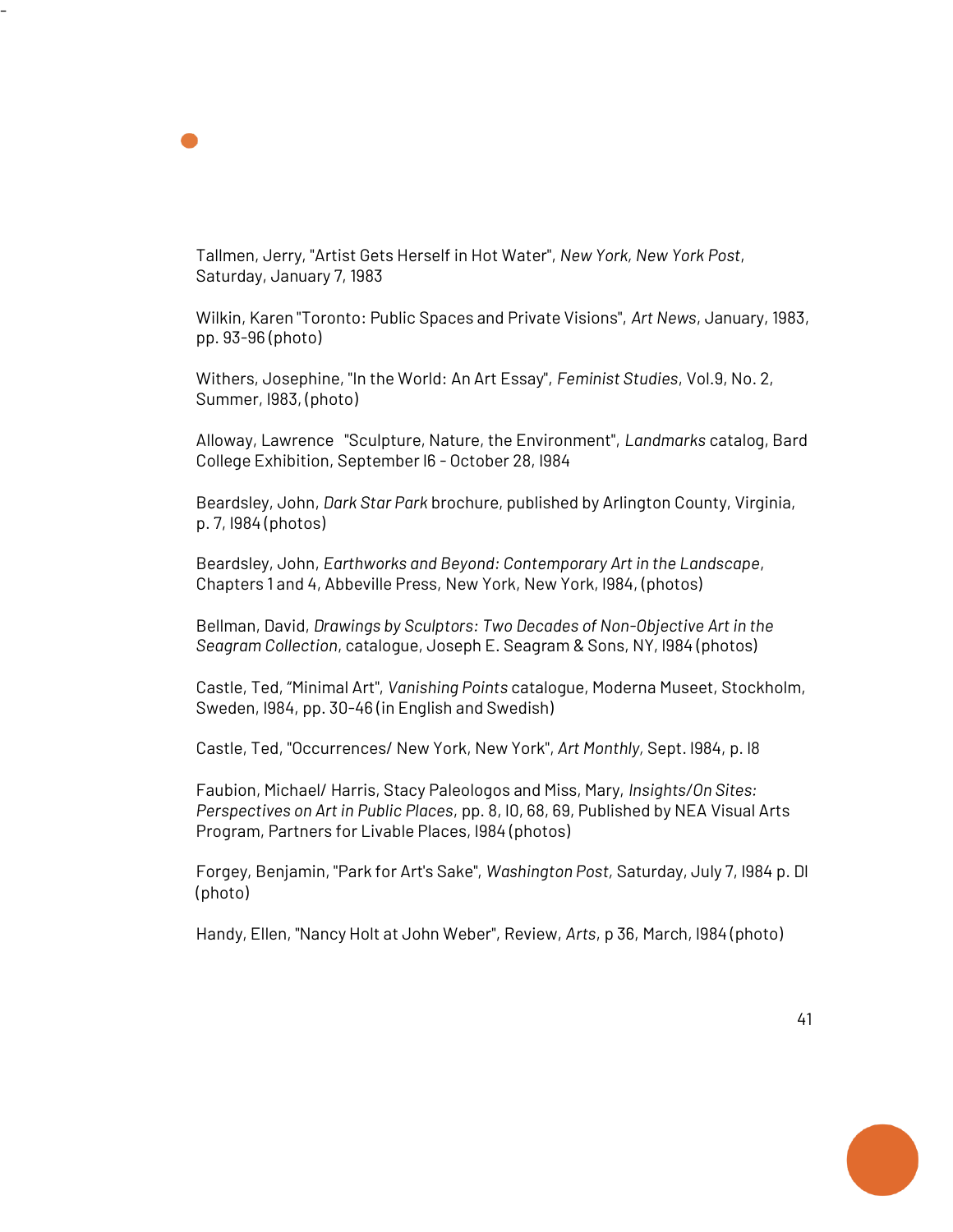Hanhardt, John, *New American Video Art: A Historical Survey, l967-l980*, Catalog, Whitney Museum of American Art, New York, New York, l984 (photo)

-

Harrison, Helen A., "The Workings of the Artist's Mind", *New York Times,* Sunday, September 23, l984

Hartigan, Lynda Roscoe, *Proposed -- in the Present/Sighted -- Toward the Future*  catalogue, Arlington Arts Center, Arlington, Virginia, (photos) p. 5-8

Kiviat, Erik, "Landmarks and Landscape: The Ecology of Site Works", *Landmark*s, *Ibid*.

Levin, Kim, Voice Centerfold Review, *Village Voice*, January l8-24, l984

Light, Valerie, "An Urban Park for Pedestrians Opens in Rosslyn", *Washington Post*, Thursday, June l4, l984, p. Cl8 (photo)

Lippard, Lucy, "Mixed Messages from Public Artists", *Village Voice*, Oct. 2, l984, p. 87

Lyon, Christopher, "Public Gains Access to Sculpture: *Chicago, Illinois Sun-Times*, June 29, l984

Marter, Joan, "Nancy Holt's Dark Star Park", *Arts,* October, l984, pp. 137-139 (photos)

Phaedrus, John, "Artists Propose for Public Art", *Sculptors International,* Vol. 3, No. 5, October/November l984, (photos)

Raynor, Vivien, "Art; Sculptors' Drawings on View", *New York, New York Times,* Dec. 28, 1984

Rice, Shelley, "Fields of Vision", *Landmarks*, *Ibid.*

Robins, Corrine, *The Pluralist Era: American Art, l968-l981*, Harper & Row, l984, pp. 78, 80, 84, 85, l0l-l04 (photos)

Russell, John, Review, *The New York, New York Times*, January l3, l984

42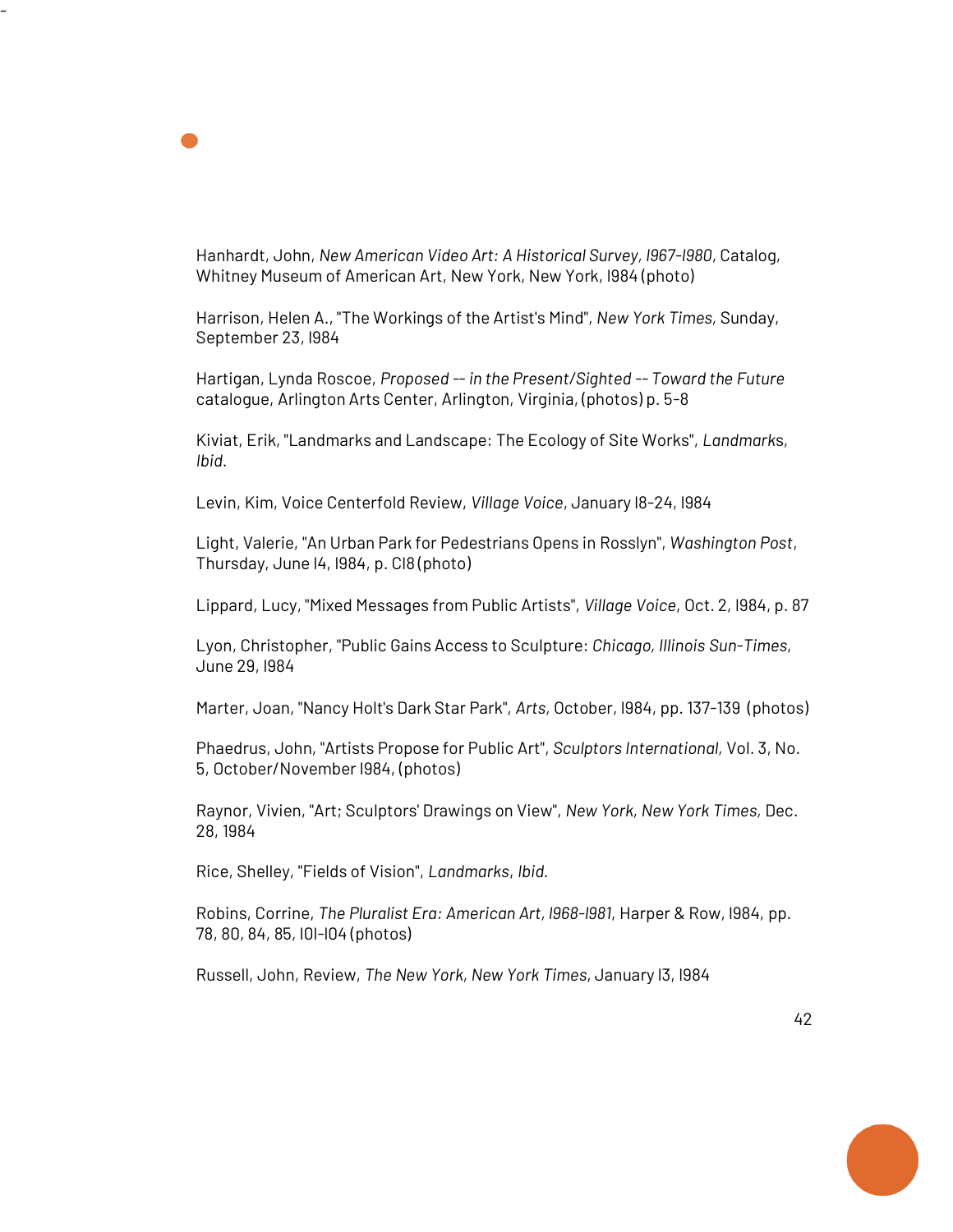Simberloff, Daniel, "Parallel Evolution in Site Art and Ecology", *Landmarks, Ibid.*

-

Storr, Robert, "Nancy Holt at the John Weber" Review, Art *in America*, Summer, 1984, pp. l68-69 (photo)

Tompkins, Calvin, "The Art World", *The New York, New Yorker,* October l5, l984 and December 3, l984

Varnedoe, Kurt, '*Primitivism' in 20th Century Art: Affinity of the Tribal and the Modern*, catalog, Museum of Modern Art, New York, New York, (photos)

\_\_\_\_\_\_\_\_\_ ,"Art by Women: From the Permanent Collection" *Dialogue*, July/August, 1985, p. 54 (photo)

Curtiss, Deborah, *Introduction to Visual Literacy*, Prentice -Hall, New York, New York, l985 (photo)

Forgey, Benjamin, "Pipe Dreams: The State of Sculpture in Public Places", *Washington Post*, Sunday, November 25, l985 pp. G1, l0, (photos)

Fox, Howard, "The Will to Meaning", *Content: A Contemporary Focus l974-l984,* Catalog, Hirschhorn Museum Exhibition, October 4 l984-January 6, 1985 (photos)

Gardiner, Colin, "An Ambiguous Environment" (review of Flow Ace Exhibition), *Artweek*, Jan 26, l985, p. 5 (photo)

Glowen, Ron "Campus Sculpture" (Outdoor works at Western Washington University and University of California/ San Diego) *Arts and Architecture,* pp. 21-22 (photo) Vol. 3 No. 3, January, l985

Goldstein, Mark, "For Public Artists, New York, New York City Is a Giant Stage", *New York, New York Times*, April 8, l985, p. B2, Metropolitan Section

Hunter, Sam & Jacobus, John, Modern *Art: Painting, Sculpture, Architecture*, Second Edition, Harry Abrams, Inc., New York, New York, l985 (photo)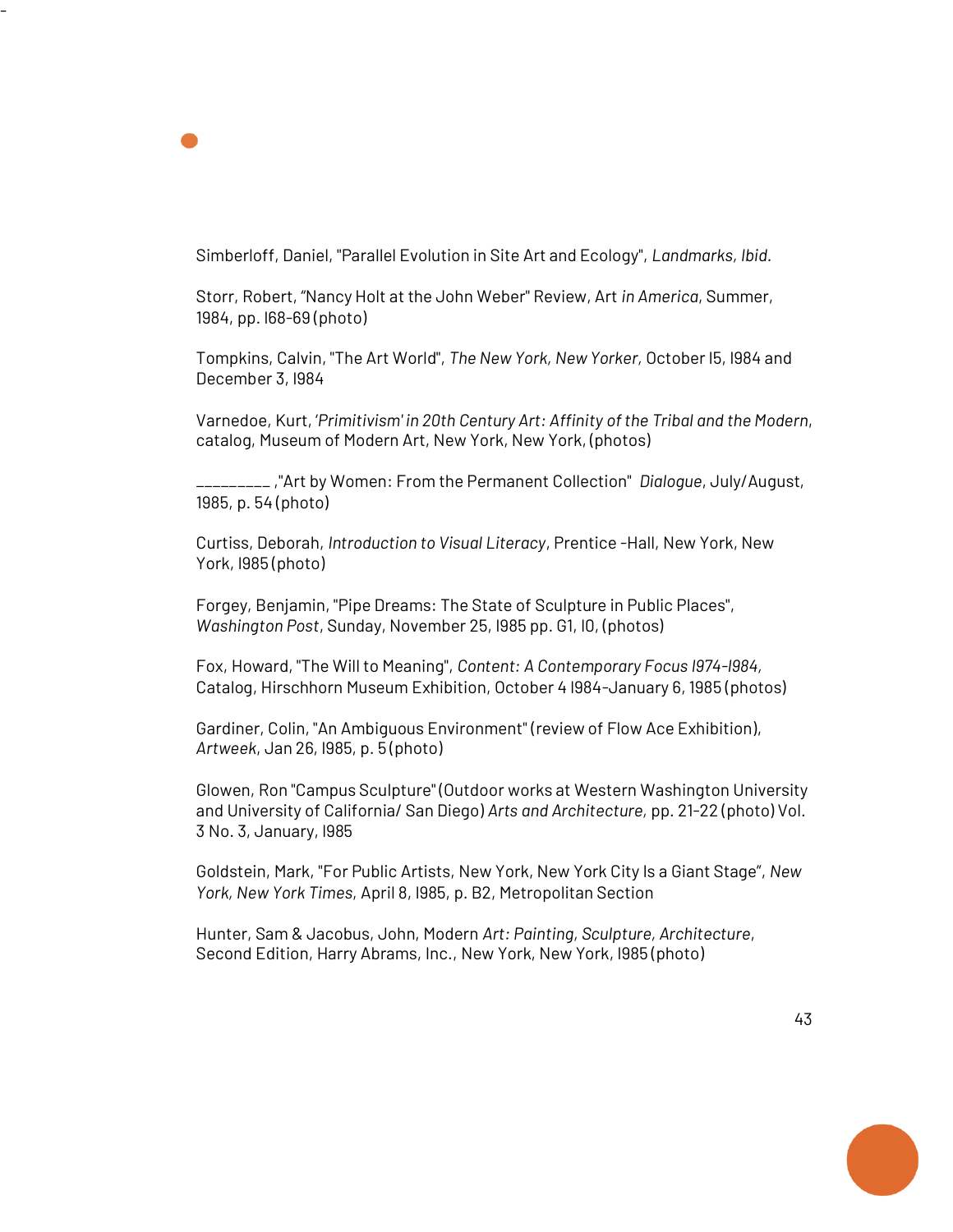Knight, Christopher, "The Good, Bad and Public Art", *Los Angeles Herald Examiner*, Wednesday, March 6, l985

Klite, Paul, *Reclamation Art*, booklet by the Colorado Council on the Arts and Humanities and the Colorado Mines Land Reclamation Division, 1985 (photo)

Larson, Kay, "Combat Zone", *New York*, May l3, l985 p. ll7

-

Leveque, Terry Ryan, "Nancy Holt's Dark Star Park, Rosslyn, Virginia", *Landscape Architecture*, pp. 80--82, July/August, l985 (photos)

Lotringer, Sylvere, "L 'irruption Panique de la Mort", *Traverse Magazine,* published by the Pompidou Museum of Art, Paris, France, pp. 219 - 230, January, 1985

McGill, Douglas C., "Tilted Arc Removal Draws Mixed Reactions" *New York Times*, Thursday, June 6, l985, p. C 21

Muchnic, Suzanne, "Diluted Encounters in Exhibit", Review of "The Artist as Social Designer" at the Los Angeles County Museum, *Los Angeles Times*, March, 1985 (photo)

Muchnic, Suzanne, "Review of Flow Ace Heating", *Los Angeles, California Times,* Jan. l8, 1985, Part IV

Nash, Michael, "What Time is Live Art? Drugs, Dreams and Duende: A Phenomenology of the Present Tense" *High Performance,* Issue 32, l985 (photo)

Phillips, Deborah, Review of "Drawings by Sculptors: Seagram Collection", *Art News,*  May, l985, pp. l11-12

Rice, Shelley, "Words & Images: Artists' Books as Visual Literature", *Artists Books*. Edited by Joan Lyons, Published by Gibbs M. Smith, Inc. Peregrine Smith Books in Association with Visual Studies Workshop Press, l985, pp. 62-64

Schwartz, Joyce, Artists *+ Architects: Challenges in Collaboration,* Catalog of the Cleveland Center for Contemporary Art, l985 (photos)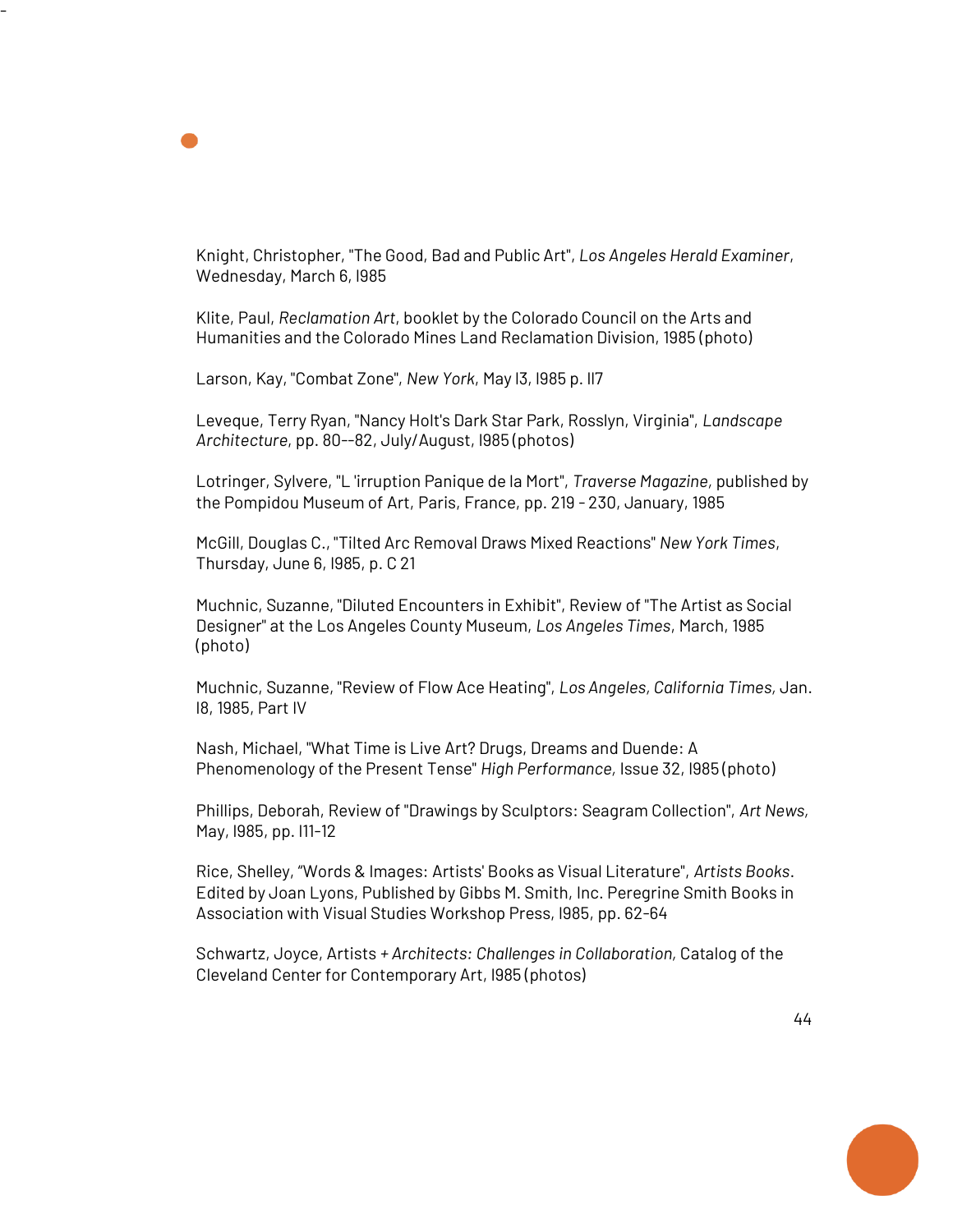Stephens, Sasch, *Zeit und Sonne* (Time and Sun): Astroarcheology and Astronomical Art, Hornmoldhaus, Bietigheim-Bissingen, West Germany, (In German only) (photos)

Yau, John, Review of "Dark Star Park ", *Artforum*. April, l985, pp. 97-98 (photo)

-

Berkson, Bill, "Seattle Sites", *Art in America*, July, l986 pp. 68- 83, 133-135 (photo)

Chollet, Laurence, "From Wasteland to Work of Art", *Sunday Record*, December 21, l986, Flair Section p. 1, 11 (photos)

Glueck, Grace, "A New Face and Fresh Ideas in the Public Art Debate". *New York Times,* Sunday, January l2, l986, Art Section, p. 35 (photo)

Henn, Ulrike, "Mullhade als Himmelshügel", *Art: Das Kunstmagazin,* December 1986, p.10 (photo)

Ingram, Jan, "A New Angle on Plumbing Materials" *Anchorage Daily News,* Sunday, July 27, l986 (photo)

Ingram, Jan, Review of Alaskan Impressions Exhibition, *Artweek*, Aug. 9, 1986 p.27 (photo)

Korn, Henry, "Santa Monica's Popular Front", *Connoisseur*, October, l986, p. 46

Kluesing, Cherie, "Site-Specific Art: Landscape as Medium", *Art New England*, May, l986, pp. 6, 26 (photo)

Lund, Christian K., "Art as Big as All Outdoors", *Deseret News*, Sept.23, l986, p. C1 (photo)

McGill, Douglas, "Jersey Landfill to Become an Artwork", *New York Times*, September 3, l986 p. C l, l9 (photos)

McGill, Douglas C., "Sculpture Goes Public", *New York, New York Times Magazine*, Sunday, April 27, l986 (photo)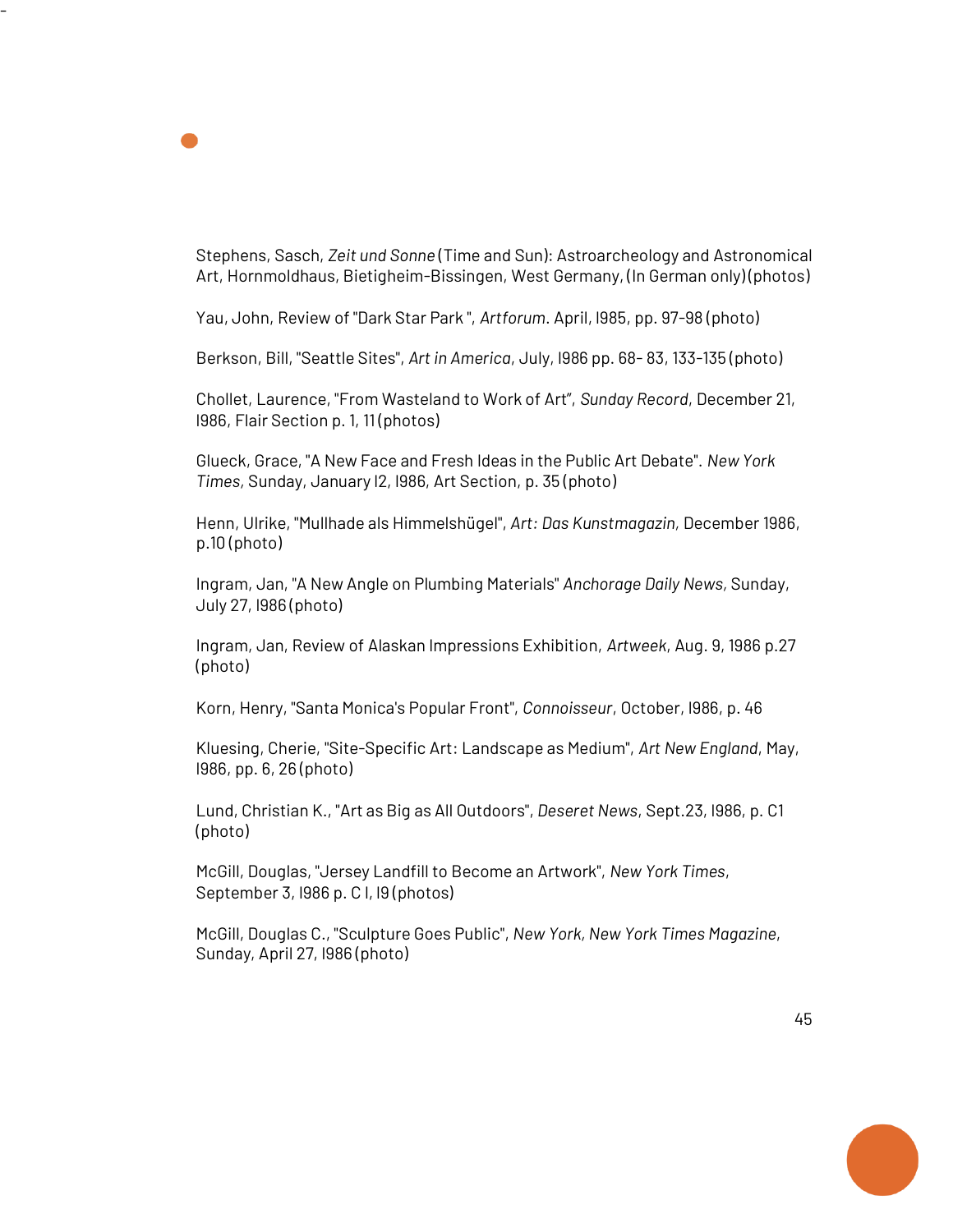Munro, Eleanor, "Art in the Desert", *New York Times,* Sunday, December 7, l986, Travel Section p. 1, 9 (photo)

Senie, Harriet, Sculpture *for Public Spaces: Maquettes, Models and Proposals*, Catalog, Marisa del Re Gallery, January/February l986 (photos)

Sweet, David, "Earth in the Works", *Art and Auction,* June, l986, pp. 72-76

-

Westfall, Stephen, "Environment as Window: Nancy Holt and Michelle Stuart", *Alaskan Impressions* Catalog, Visual Arts Center of Alaska, Anchorage, July, l986 (photos)

 ,"Can a Landfill Be Turned into Art?", *Civil Engineering,* March 1987, p.10 (photo)

\_\_\_\_\_\_\_\_\_\_, "The Art of Trash", *New Age*, March/April, l987 pp. 10 – 11 (photos)

\_\_\_\_\_\_\_\_\_\_\_\_\_\_, "Public Sculpture and the Question of Functionalism", *Women Artist News*, June, l987, p.19-20, Panel, Sculpture Center, New York City, March 12, l987, Moderator: Elizabeth Munro Smith.

\_\_\_\_\_\_\_\_\_\_\_, "DiBernardo Tells How Garbage Becomes Art in New Jersey", *TAMS in House*, Tippetts, Abbott, McCarthy, Stratton Consultants, Inc. 1987, p.1

 "Editorial", *ENR* (Engineering News Record) The McGraw Hill Construction Weekly, June 11, l987, p. 82, Excerpted in *Land Use Digest*, The Urban Land Institute, Washington, DC, Summer, l987

Beardsley, John, "Art in the Metro?" *Washington Post*, Dec. 13, l987, p. 8

Breen, Bill, "New Jersey's Window on the Sky", *Christian Science Monito*r, December 16, l987

Curtiss, Deborah, *Introduction to Visual Literacy: A Guide to the Visual Arts and Communication,* Prentice Hall: Englewood Cliffs, NJ, 1987, p. 212 (photo)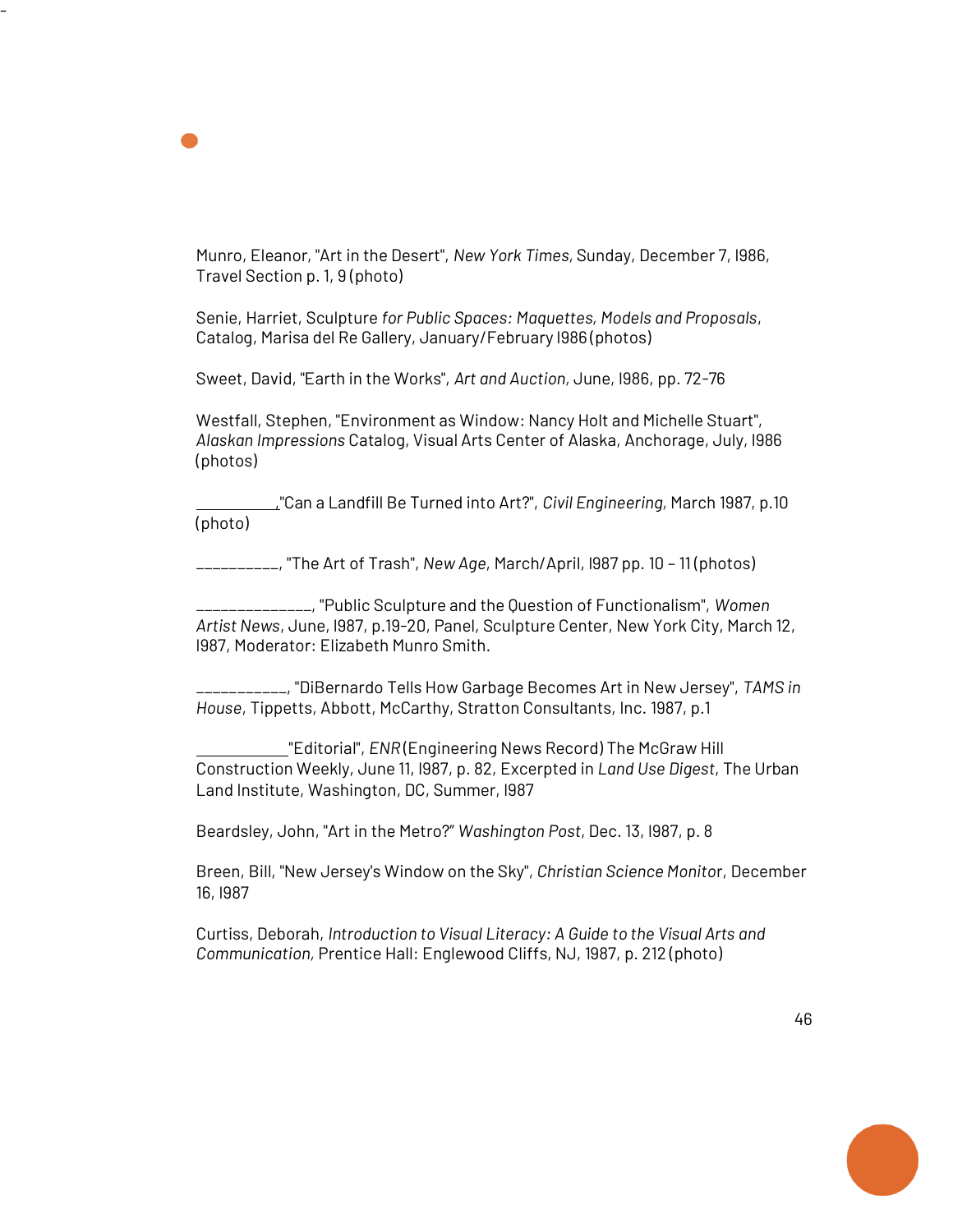Duvert, Elizabeth, "With Stone Star and Earth", *The Desert is No Lady, Southwestern Landscapes in Women's Writing and Art*, Ed.: Vera Norwood and Janice Monk, New Haven: Yale University Press, l987, pp. 211-216, 225, 227, 229, 230-234, 270 (photos and photo book jacket)

Findlay, Christopher, "Landscape Architects", *Sculpture,* May/June, l987 p. 31

-

Gerster, Georg, "Gebarden und Geburten", *Neue Züricher Zeitung,* Weekend Section, May 9 and IO, I987 (photo) (Zurich Newspaper)

Hanhardt, Richard, Editor, Video *Culture: A Critical Investigation*, New York: Gibbs M. Smith, Inc, Peregrine Smith Books in association with Visual Studies Workshop Press, 1987, pp. 16, 163, 181

Id, Drew, "Smelling All the Flowers ...at Trashhenge", *Construction Equipment Guide*, July 8, l987 pp. 8-9 (photos)

Johnson, Barry, "Art and Science: Seeking a Formula for Aesthetics", *The Oregonian*, April 17, 1987, p. 28 (photo)

Kenan, Naomi, "From Garbage to Fine Art", *Gold Coast*, Jan., l987 pp. 12-13 (photos)

Kingsley, April, "The Impact of Criticism", *Dialogue: An Art Journal*, May/June, 1987, pp.12-14 (photo)

Kluesing, Cherie, "New Realities: the Artist in the Landscape", *Radcliffe Quarterly*, March, 1987, pp. 21-22 (photo)

Larkin, Susan, "In the Public Eye", *Connecticut*, August, l987 p. l65 (photo)

Lovelace, Carey, "Nancy Holt Brings the Heavens Down to Earth", *Arts: New Jersey*, Published by The New Jersey State Council on the Arts, Fall, l987, pp. 10 -14 (photos)

Morse, Margaret, "Magical Mounds", *House & Garden*, November, l987, p. 138, (photos)

Munro, Eleanor, "Earthwork Odyssey", *Christian Science Monitor*, Wednesday,

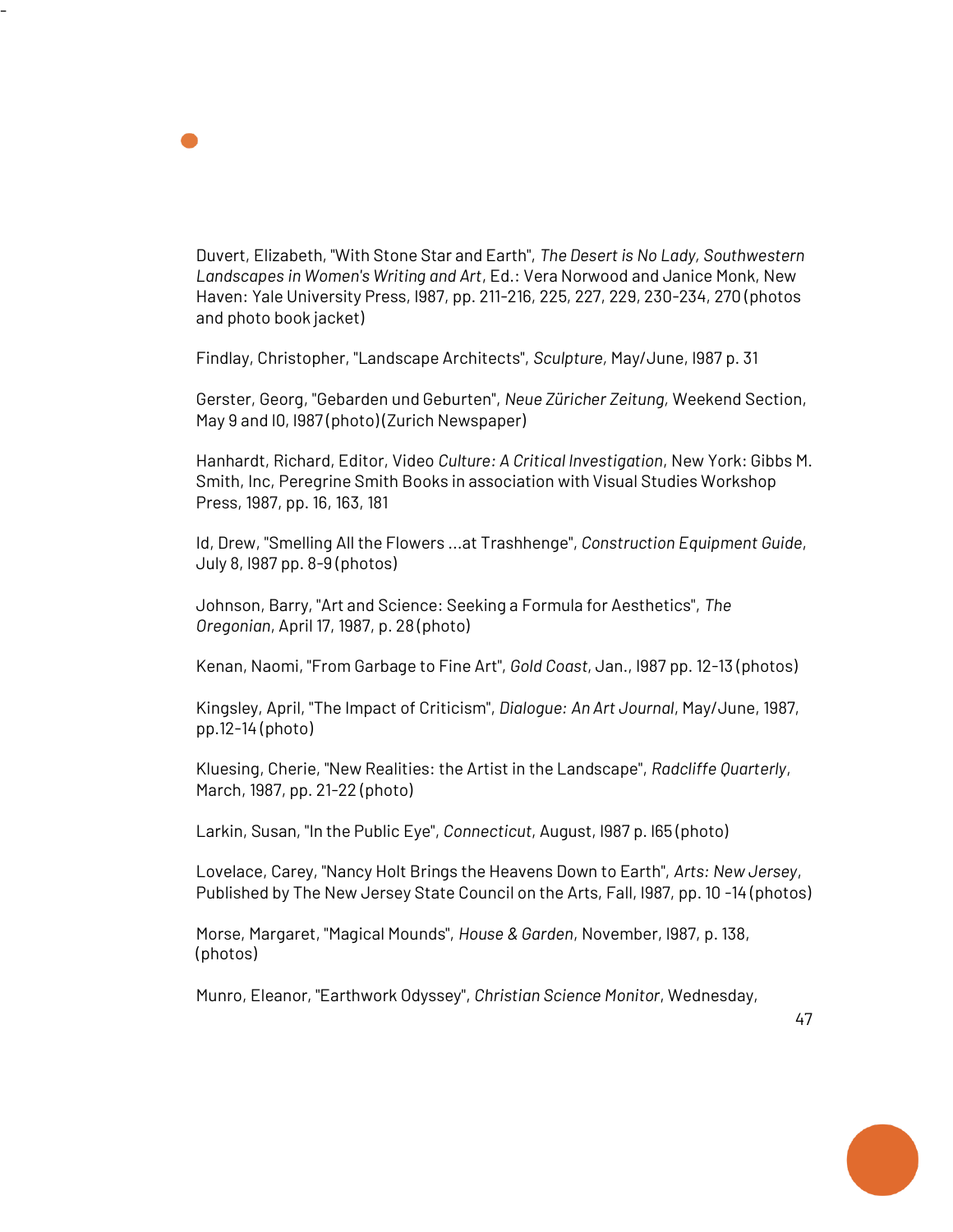

-

March 25, l987, pp. 30-31 (photos)

Nelson, Katherine Metcalf, "Sun Tunnels: Encircling the Summer Solstice", *Utah*, June, 1987, pp. 51-53, 57 (photos)

Pinyan, Charles, "Sky Mound to Rise from Dump", *ENR (Engineering News Record)*, The McGraw Hill Construction Weekly, June 11, l987, pp. 28-29 (photos)

Rogers-Lafferty, Sarah, *Standing Ground: Sculpture by American Women.* Contemporary Arts Center Catalog, Cincinnati, l987 pp. 22-25, 50 (photo)

Rosen, Steven, "Women are Reshaping the Field of Public Art", *The New York, New York Times*, Sunday, November 8, l987 p. 78

Saad-Cook, Janet, "Touching the Sky: Conversations with Four Contemporary Artists", *Archaeoastronomy,* Vol. VIII, Nos. 1-4 April, l987 pp. l24-131 (photos) Also appearing in "Touching the Sky: Conversations with Four Contemporary Artists", *Leonardo* 21 No. 2 (l988)

Sargeant, Georgia, "Dark Star Park", *International Sculpture*, Jan/Feb. l987, pp.34-35 (photos)

Spina, Ann, "Art From Garbage: Reach for the Sky", *The Jersey Journal*, December 7, l987 p. 9, Section B (photos)

Schwartzman, Allan, "Public Monuments", *Manhattan, Inc*., August, l987 p. 134 (photo)

Stapinski, Helene, "Artist Gets Her Fill of Garbage", *The Corporate Reporter*, April 9- 22, l987, Page l, 8 (photos)

Wines, James, *De-Architecture*, New York, New York: Rizzoli International Publications, Inc. l987, pp.103-104, 175 (photos)

Young, Stanley, "Catch the Wave", *Art*, November, l987, pp. 122-128

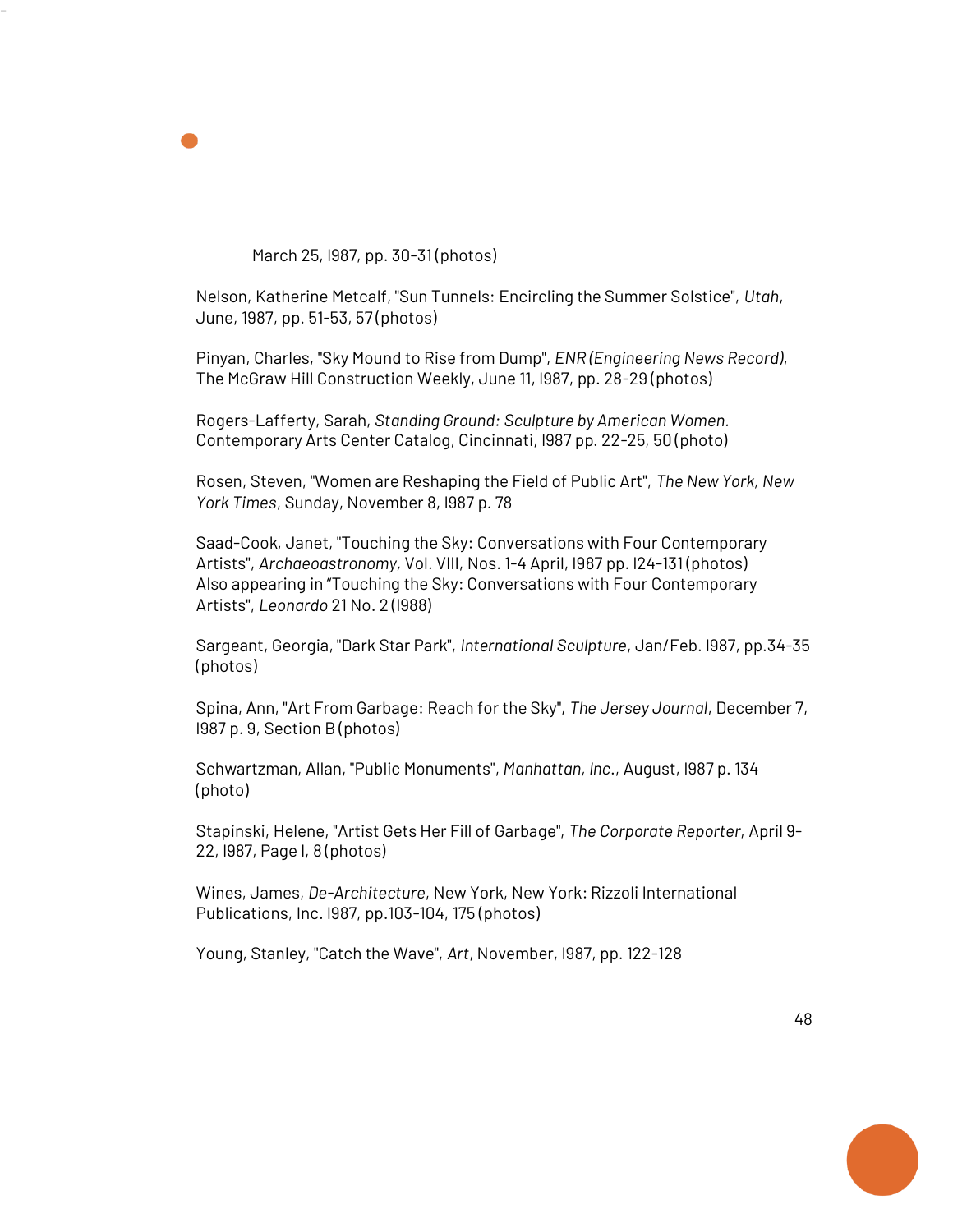Young, Stanley, "Santa Monica: World's Largest Sculpture Garden", *Santa Monica Monthly*, January, l987, Vol. 2, No. 1, pp. 4-5

 ,"Arlington's Public Art", *Economic Development Update*, Arlington, Virginia (House organ--Arlington County Government) February, l988, pp. 1,2,5 (photo)

"Underground Art", *Village Voice*, May 3, l988, p. 10 (photo)

-

 "Celestial Art on a Dump Site", *Urban Land*. September, l988, pp. 30-31 (photos)

Carlock, Marty, *A Guide to Public Art in Greater Boston, Massachusetts*, The Harvard Common Press, Boston, Massachusetts, 1988, p. 181

DeAngelis, Martin, "One man's Urban Landfill is Artist's Celestial Dream", *The Press*, Southern New Jersey, February 23, l988, pp. 1, 15 (photos)

Feuer, Wendy, "Down the Tube; A Rapid View of Underground Art", *Stroll Magazine,* June/July, l988. p. 86 (photo)

Gessert, George, "Artist's Books", *Northwest Review* 1, l988, pp. 66-68 (photo)

Glading, Jo Astrid, "Some May Laugh, but Turnpike Is a Lifeline", *The Times*, Trenton-Metro, June 15, l988, pp. A1, A10

Higuchi, Shoichiro, *Art Vivant*, October, l988 Published by Seibu Museum, Tokyo, Japan, pp. 53 & 94 (photos)

Kluesing, Cherie, "Site Artists: The Role of the Outsiders in Landscape Design", Prospect, *Landscape Architecture*, April/May l988, pp.104, 106, 120

Knack, Ruth "Painting the Town Red", *Planning*, American Planning Association, May l988 (cover photo)

LeVeque, Terry Ryan, "Nancy Holt's 'Sky Mound': Adaptive Technology Creates Celestial Perspectives", *Landscape Architecture*, April/May, l988, pp. 82-86 (photos)

49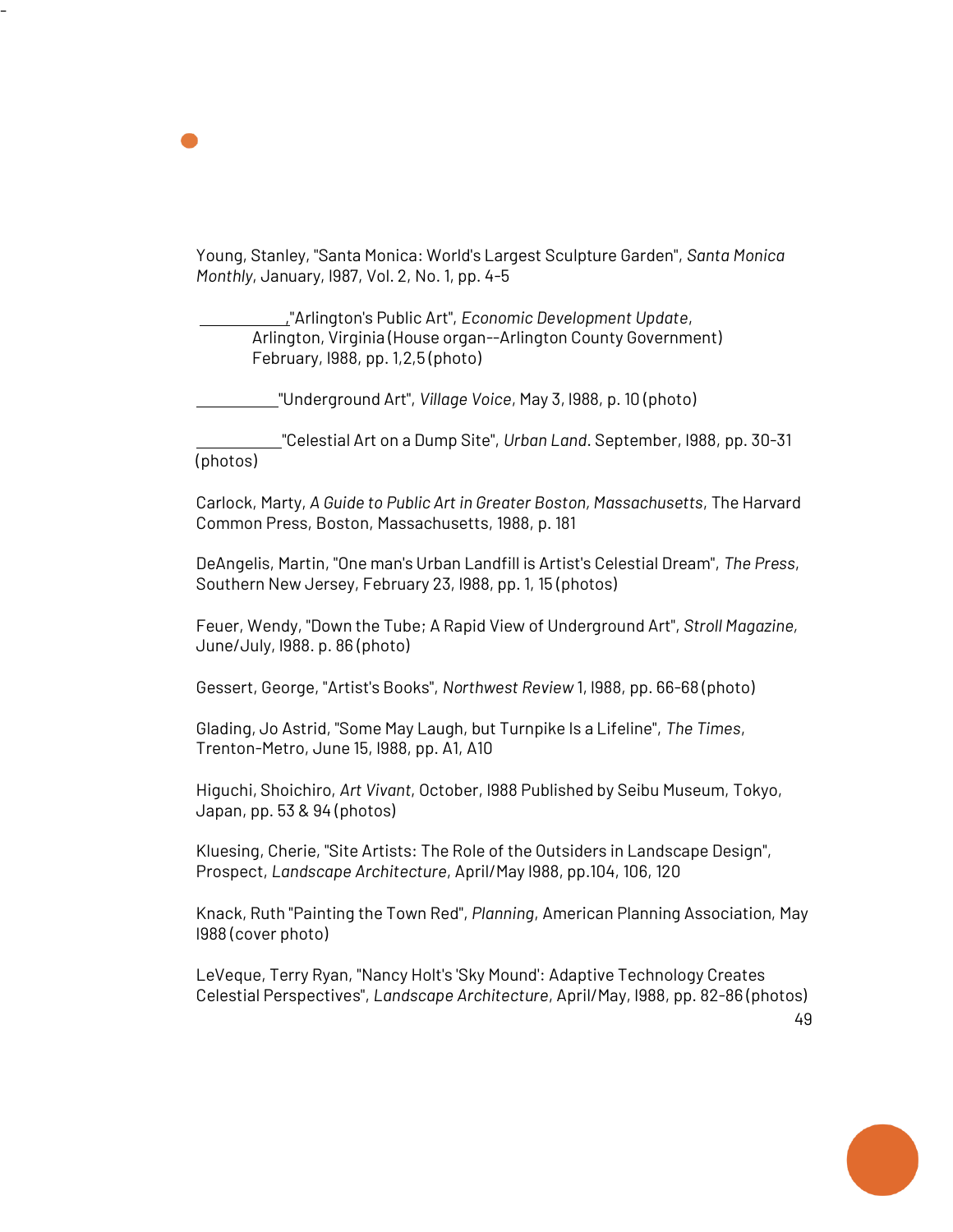Saad-Cook, Janet "Touching the Sky: Conversations with Four Contemporary Artists", *Leonardo* 21 No. 2, l988

-

Slatkin, Wendy, Women *Artists in History,* 2nd Edition, New York, New York: Prentis-Hall, 1988

Smith, Elisabeth Munro, "Earth Shaping Designs", Savvy, June, l988, pp.16-17 (photo)

St. John, Bill, "Dark Star Park: A New Shade of Memorial Art", *Arlington Courier*, August 3, l988, p. 14 (photos)

Williams, Arthur, *Sculpture: Technique - Form - Content.* Davis Publications, Inc., Worcester, Massachusetts, l988, (photos)

Zelanski, Paul and Mary Pat Fisher, *The Art of Seeing*, Prentice-Hall, Inc., Englewood Cliffs, New Jersey, l988 p. 127 (photos)

 , "Landscape and Sculpture Symposium, Manchester", *Sculptors Society of Ireland,* Volume 10 Issue #5, l989, p.12

 ," Shadows of Nature", *Art & Man*, Volume 20 #2, November, 1989, p. 16 (photo)

Alexander, Max, "Art in the Underground", *Art in America*, December l989 (photo)

Beardsley, John, "Earthworks Renaissance", *Landscape Architecture*, June, 1989, pp. 45-48 (photo)

Brea, Jose Luis, "Sky Mound", *Arena*, January, l989 pp. 70-71 (photos)

De Herrera, Maria, "Art to Measure the Universe", *Christian Science Monitor*, Monday, February 6, l989 pp. 16,17 (photos)

Denton, Monroe "Nancy Holt: Sculpting the Elements" *Public Art Review*, Volume 1, No.1, Winter/Spring l989 pp. 8-9, Cover (photos)

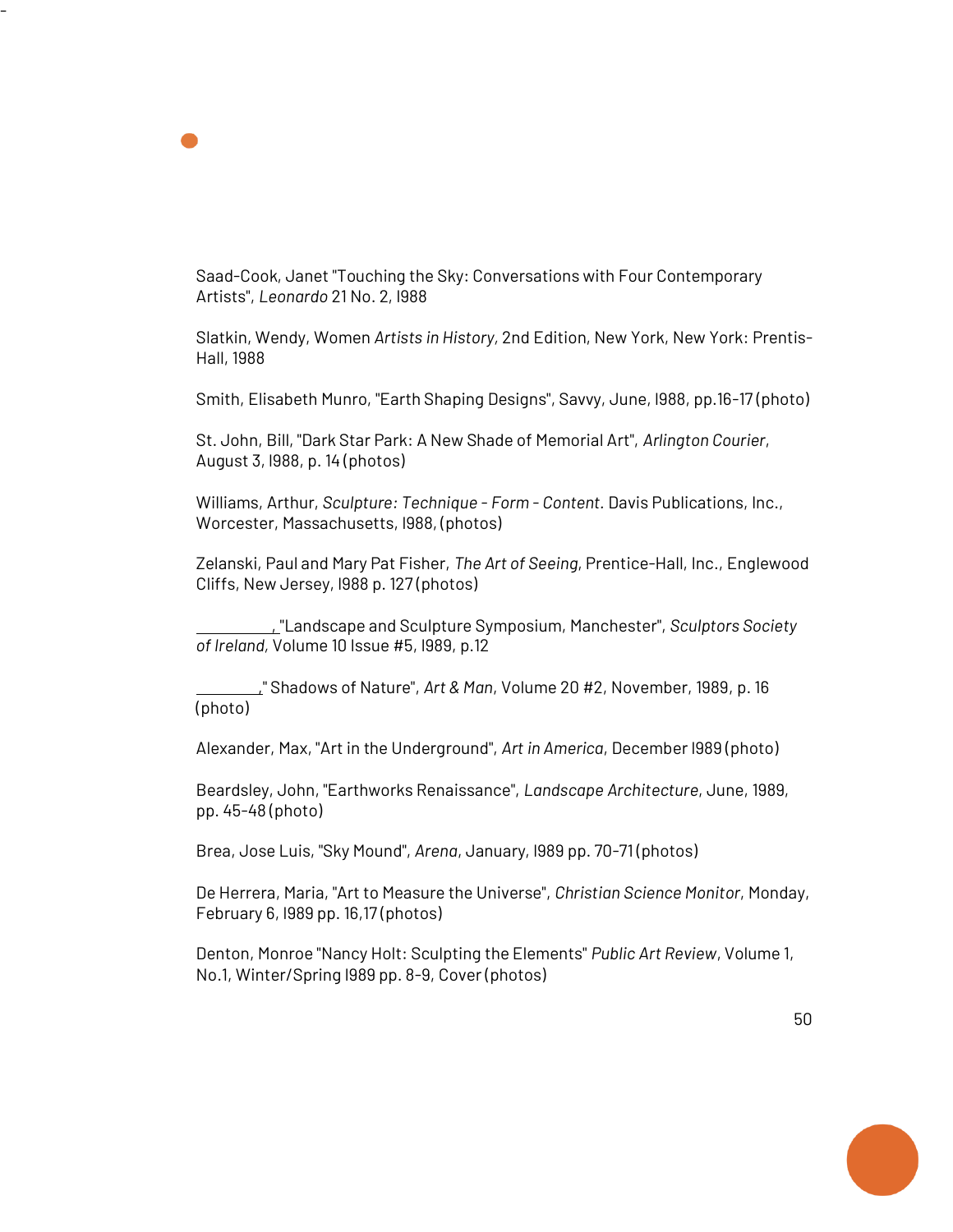Feuer, Wendy, "Public Art from a Public Sector Perspective", *Art in the Public Interest*, UMI Research Press: Ann Arbor, Michigan, l989 p. 154 (photos)

-

Holt, Steven, "Afval Als Basis" (Trash As Basis), *Industrieel Ontwerpen*, (Article in both Dutch and English) August l989, pp. 20-22, 45-46 (photos)

Kluesing, Cherie, "Design Collaboration", *Landscape Architecture*, June, l989

Marks, Ben, "On the Beach", *Artweek*, Nov. l6, l989 Volume 20, No 38 p. 3 (photo)

Rosen, Randy and Catherine C. Brawer, *Making their Mark: Women Artists Move into the Mainstream, l970-85*, New York, New York: Abbeville Press, l989

Tomlins, Charles Brannon, Tom Finkelpearl and Patricia Phillips, *The Drowned World: Waterworks*, Catalogue, The Institute for Contemporary Art, PS 1, April 23- June 11, l989, p. 16, (photo)

Wagenknecht-Harte, Kay, *Site & Sculpture: The Collaborative Process*, New York: Van Nostrand Reinhold, l989, pp. 7-8, 28, 50, 64, 66, 71-72 (photos)

Wilkinson, Tracy, "Santa Monica Approves Art You can Flip Over", *Los Angeles Times*  Sunday, May 14, l989, Section IX pp. 1, 10 (photo)

Wooster, Ann-Sergeant, "Let Us Now Praise Famous Women", *Amtrak Express*, February/March, l989, p. 39 (photo)

Braff, Phyllis, "Fate of the World as a Theme" *New York, New York Times*, March 18, 1990

Breen, Bill, "Lifting the Lid", *Garbage: The Practical Journal for the Environment*, July/August, l990, pp. 16-17(photos)

Broude, Norma, "Alternative Monuments", *Art in America*, February 1991, pp.72-75 (photos)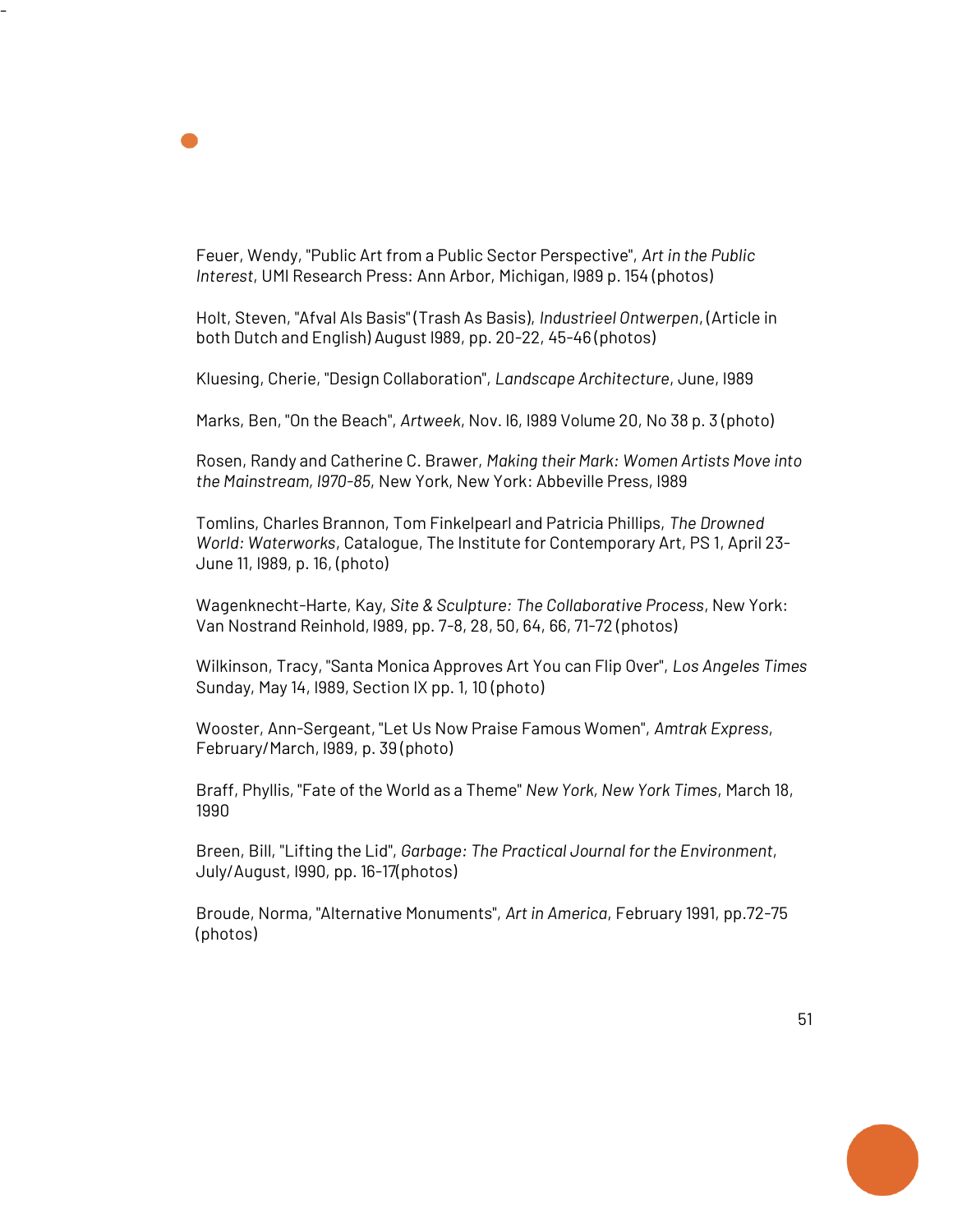Drabelle, Dennis, "Sky Mound, *The Art of Landscape Architecture*, Projects funded by grants from the Design Arts Program, National Endowment for the Arts, published by Partners for Livable Places, March, l990 pp.18-23 (photos)

-

Fujie, Atsushi, "Nancy Holt's Sculptures: Metaphor of Circle", Sansai, August 1990, pp. 80-86 (photos)

Gamerman, Amy, "New Sculpture: A Matter of Waste", *The Wall Street Journal*, January. 30, l990, p. A16

McGill, Douglas C. "Sculpture Goes Public", *America Illustrated*, February 1990, pp.42-47 (photos) in Russian

Raymond, John, "Creation's Two Faces: Art and Nature", *The Independent*, Santa Barbara, California, May 10, l990 p. 33-34

Rossi, Leena-Maija, "Taide Parantaa Maiseman Arpia", *Helsingin Sanoma,* July 26, l990, p. A12 (photos)

Ryan, Deborah E. "Playing with Public Art", *Landscape Architecture*, September, l990 (photo)

Rubin, Tom, "Green Seal," *Countryside* Winter, l990, p. 40 (photo)

Sandquist, Gertrud, "Internationellt Knostrprojekt boorjar i Nokias Grustag", *Hufvudstadsbladet*, (Stockholm) 26 July, l990, p. 8 (photos)

Weaver, Leslie, "Landfill on ay to Becoming Observatory", *Record,* Hackensack, New Jersey, August, 23, 1990

Weiner, Jill, "Beauty from the Beast", *Village Voice* Jan, 23, l990 p. 49 (photo)

Weiner, Jill, "Charting the Seasons with Garbage" *New Jersey Monthly*, June, 1990, p. 16 (photo)

Yngvason, Hafthor, "Dwelling in Nature", *Public Art Review*, Volume 2, No 1, Spring/Summer, l990, p. 3 (photo)

52

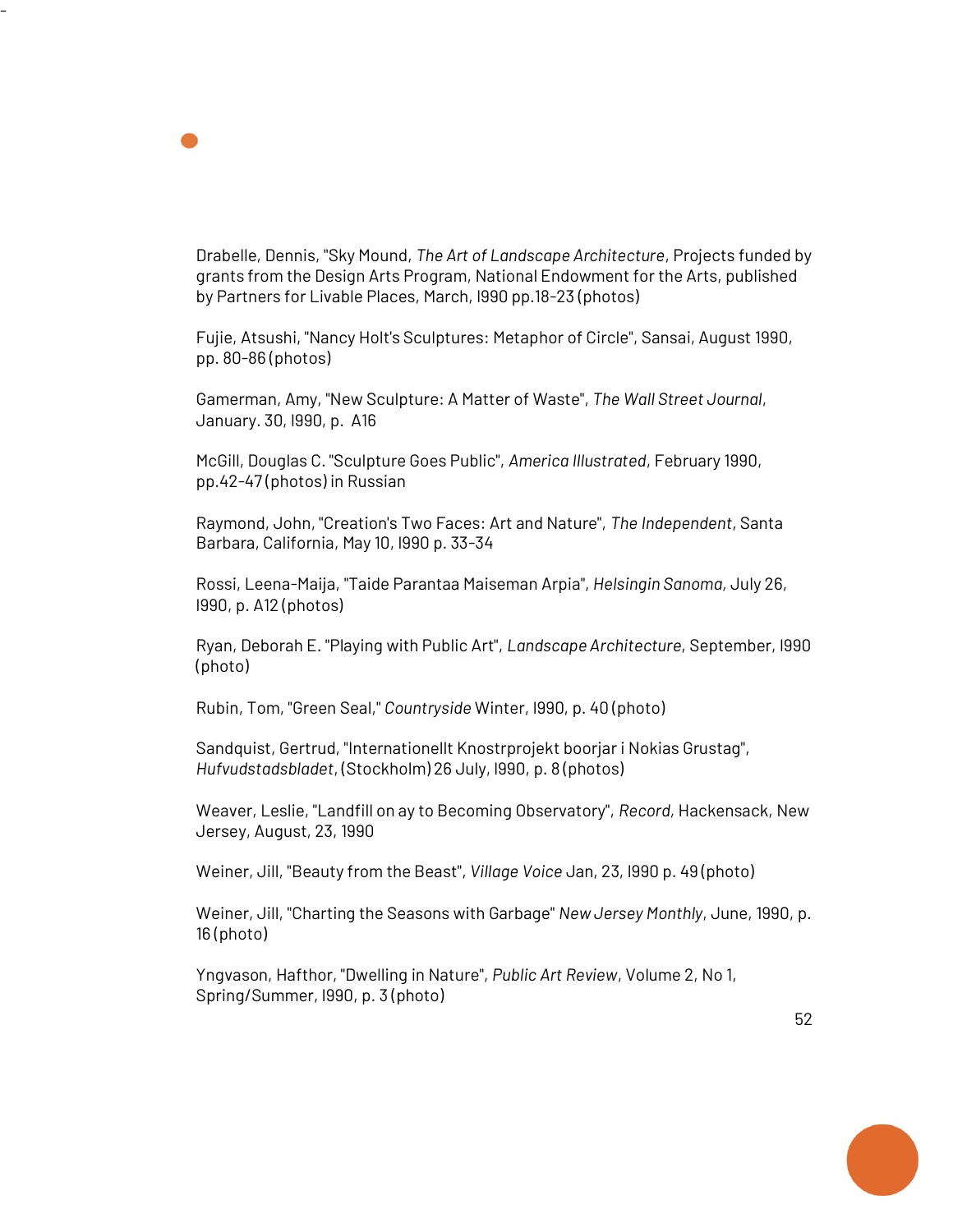Yngvason, Hafthor, "Reflections on a year of Public Art", *On View*, Summer/Spring, l990, p.68

-

Berman, Avis, "Public Sculpture's New Look", *ARTnews*, September, 1991, pp. 102- 109

Carlock, Marty, "Brakes Squeal for New Art at UMass-Dartmouth", *Boston Sunday Globe*, December 8, l991, pp. 80, 82 (photos)

Cembalest, Robin, "The Ecological Art Explosion", *ARTnews*, Summer 1991, pp. 104- 105

Heller, Nancy G., *Women Artists*, Abbeville Press, New York, New York, 1991, pp.185,187,189 (photo)

Higuchi, Shoichiro, *Water as Environmental Art*, Tokyo: Toppan Printing Co, 1991, pp.102-105

Phillips, Patricia C. "Liquidating Tradition: Contemporary Fountains", *Sculpture*, July/August, 1991, pp.39-43 (photo).

Schwartz, Joyce Pomeroy, "Works of Art for Public Spaces", *Encyclopedia of Architecture, Design, Engineering & Construction*, Volume 4, New York, New York: Wiley, l991, p.130 (photo)

, "Public Sculpture's New Look" *Dialogue*, Feb, 1992, p. 52 (photo)

\_\_\_\_\_\_\_\_\_, *Public Art Proposals, NICAF, Yokohama, '92* International Contemporary Art Fair, 1992, Yokohama, Japan pp.118, 218 (photos)

Aveni, Anthony F. "Patterns on the Desert: Nazca Lines, Peru", *Mysteries of Mankind; Earth's Unexplained Landmarks, National Geographic*, Washington DC, l992, p. 138.

Baskin, Anita, "Stonehenge in New Jersey", *OMNI* Magazine, August 1992, p. 63 (photos)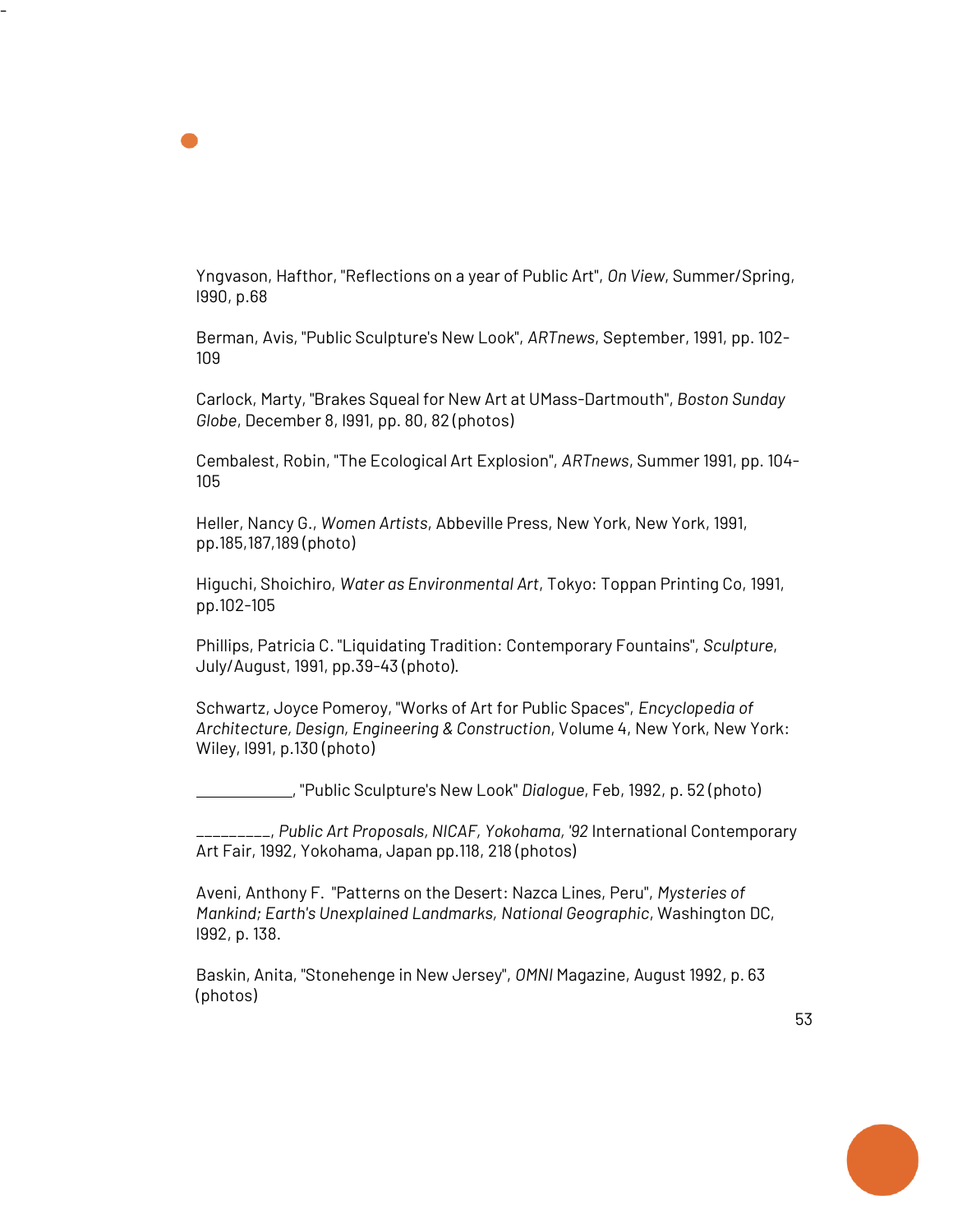Braff, Phyllis, "6 East End Sculptors at Midcareer", *New York, New York Times*, Sunday, July 26, 1992, Section 2, p.11

-

Hess, Alan, "Technology Exposed", Landscape *Architecture*, May, 1992, pp. 44-45 (photos)

Hill, Bart, "Fax and Figures", Westward*,* Denver, Colorado, September 23, l992

Ito, Kobun, "Art and Public Space", *SD: Space Design* Nov., 92 (Japanese) p. 21 (photos)

Johnson, Jory and Michael Leccese, "Three Collaborations", *Landscape Architecture*, July, 1992 pp. 44-45 (photos)

Kuusamo, Altti, "Nancy Holt - Pipes and Tracks" *Strata* (Catalog), Tampere Art Museum and The Museum of Contemporary Art, Helsinki, Finland, February, 1992 pp.120-132 (photos)

Larson, Kay, "The Wasteland", *New York, New York Magazine*, October 26, l992 p. 90

Levin, Kim, Voice Choices "Volume", *Village Voice,* August 4, 1992

Matilsky, Barbara C. "Nancy Holt: Reconnecting to the Stars", *Fragile Ecologies*, New York, New York: Rizzoli, l992 pp. 86-91 (photos)

Napier, A. David, *Foreign Bodies: Performance, Art, and Symbolic Anthropology,* University of California Press, 1992 pp. 39-41 (photos 7a, 7b)

Poore, Anne, "Sun Tunnels at Solstice" *Salt Lake Tribune*, The Arts, June 14, 1992, pp. E1, E3 (photos)

Raven, Arlene, "The Great Outdoors", *Village Voice*, August 4, 1992 p. 93

Schwendenwien, Jude, "Finland: 'Strata'", *Sculpture*, Nov-Dec, l992, pp.77-79 (photo)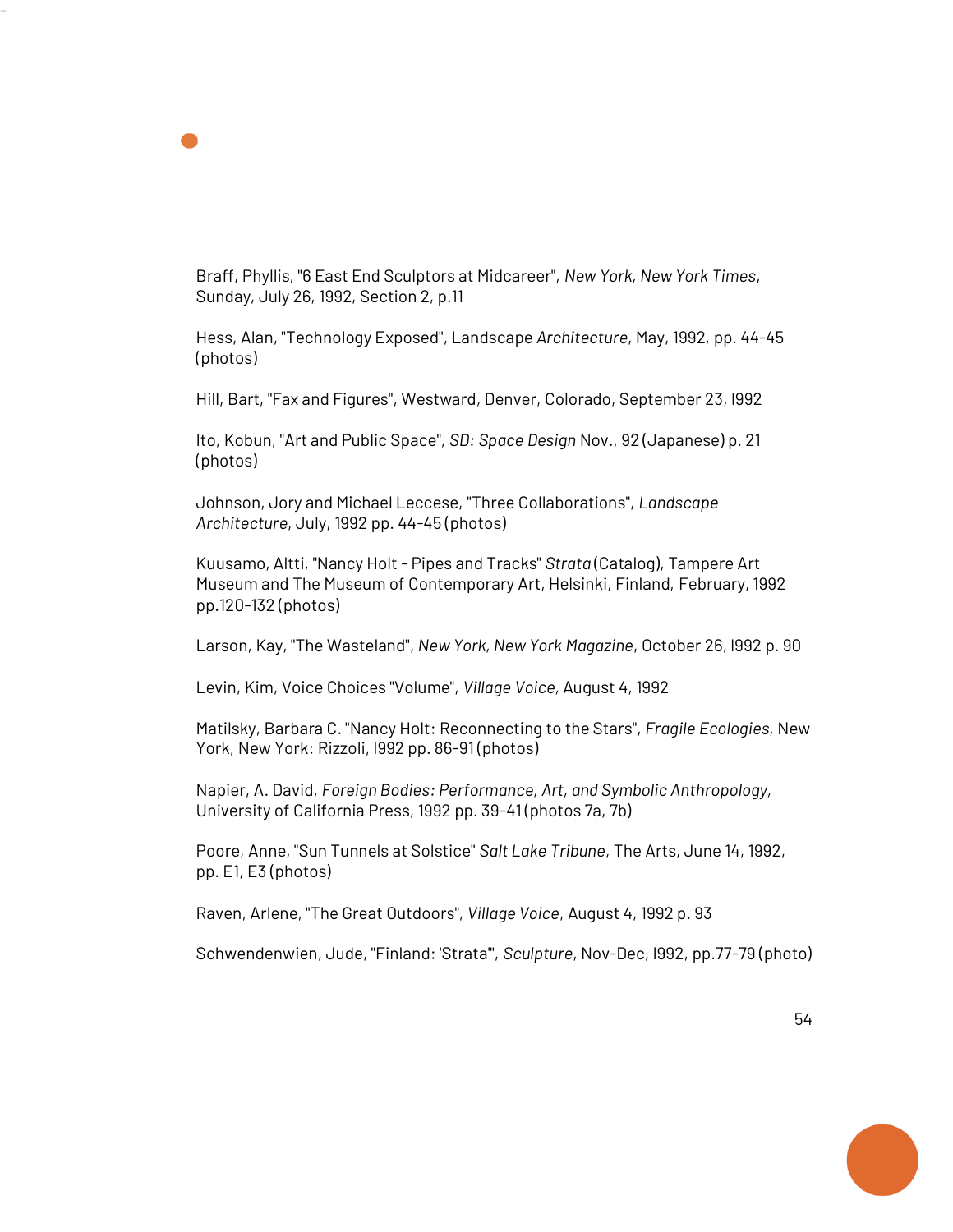Senie, Harriet F. *Contemporary Public Sculpture: Tradition, Transformation And Controversy*, New York, New York: Oxford Press, 1992 pp. 146, 150-55, 157-59 (photos)

-

Siegel, Judy, Ed. *Mutiny and the Mainstream*, Midmarch Arts Press, New York, New York, l992, pp. 85, 136, 172, 235, 257

Strassfield, Christina, Volume*: 6 Contemporary Sculptors*, Catalog, Guild Hall Museum, East Hampton, New York, New York, 1992 pp. 5,6,14,15 (photos)

Toikka, Antero, "Desert Art", *Taide* magazine, Helsinki, Finland, September 1992, pp.36-37 (photos)

Werckmeister, Johanna, "Durch den Tunnel in die Kunst Auf den Spuren Eines Verschütteten Themas", *Tunnel: Orte des Durchbruchs*, Jonas Verlag, Marburg, Germany, l992, pp.122-125 (photos)

Werkner, Patrick, *Land Art USA,* München: Prestel-Verlag, l992, pp. 2/3, 115, 116, 132, 137, 141 (photos) In German

Williams, Terry Tempest, Refuge*: An Unnatural History of Family and Place*, Vintage Books, September, 1992, in "Blue Heron" pp. 266-270, 296

\_\_\_\_\_\_\_\_\_\_, "Fragile Ecologies Explored", *LAND* (Landscape Architecture News Digest) March/April, l993, Volume 35 No. l 2, pp. 1, 4 (photos)

\_\_\_\_\_\_\_\_\_\_, Review, *The New York, New Yorker*, May 24, l993, p.15

Albertazzi, Liliana, ed. *Differentes Natures: Visions de L'Art Contemporain*, Paris, France: Lindau EPAD Ministère de la Culture et de la Francophonie Délégation aux arts plastiques, 1993 pp.29, 136-137 (photos)

Blocker, Susan, "Encompassing Earth and Sky", *Wisconsin State Journal*, p. 1F December 12, l993 (photos)

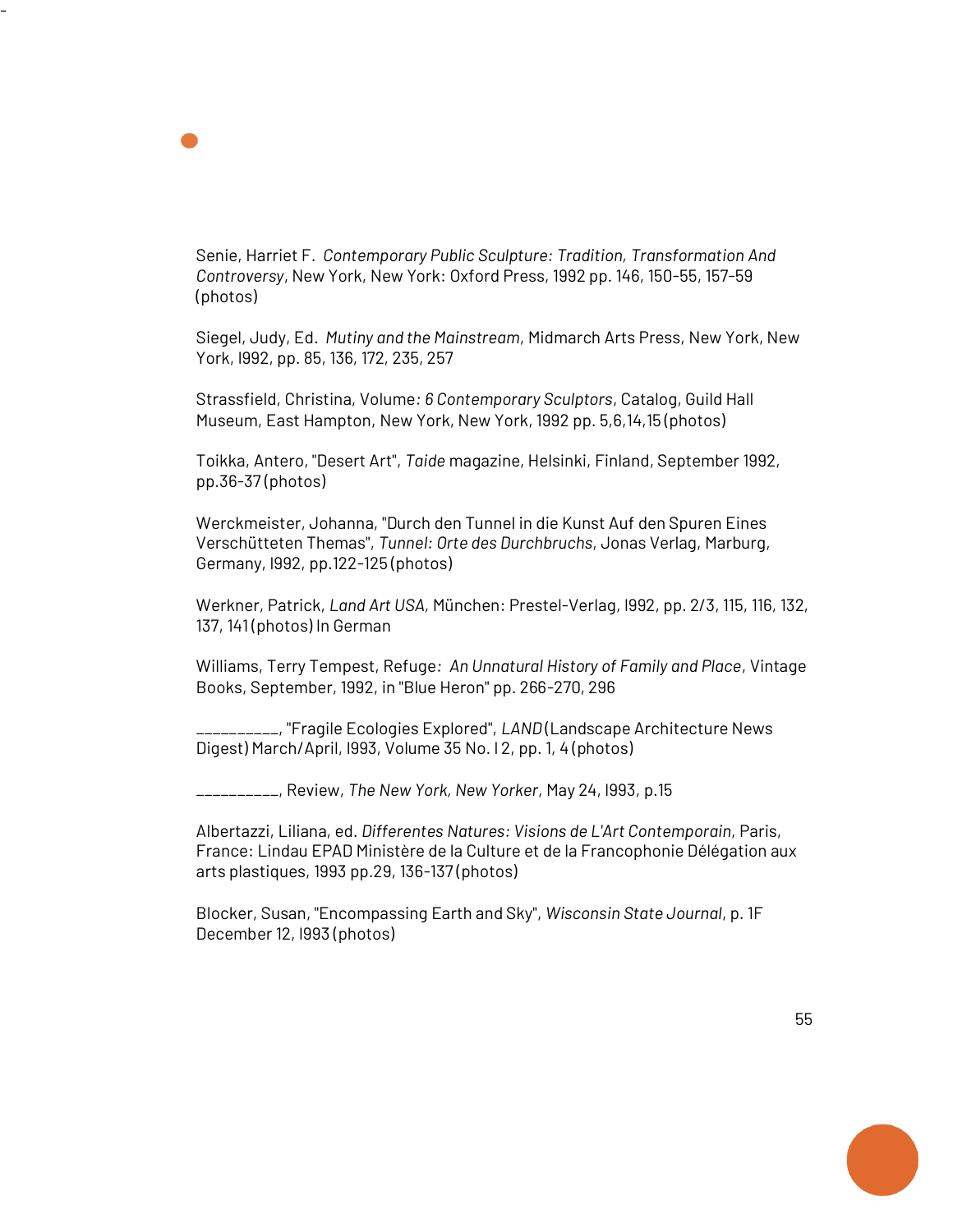Fechter, Michael, "Sculpture to Shine with Sun", *The Tampa Tribune,* Saturday July 17, l993 p. 4

-

Fein, Sylvia, *First Drawings: Genesis of Visual Thinking*, Exelrod Press, Pleasant Hill, California, l993, p. 49 (photo)

Garraud, Colette, *L'Idée de Nature dans l'Art Contemporain*, Flammarion, Paris, France, 1993 pp. 12, 13, 36, 37, 38, 39, 40, 54, 71, 86, 174 (photos)

Gelburd, Gail, *Creative Solutions to Ecological Issues*, Catalog for an exhibition organized by the Council for Creative Projects, New York, New York, and distributed by the University of Pennsylvania Press, l993 pp. 15-16, 26, 28-37 (photos)

Joachimides, C. M. & N. Rosenthal, Eds. *American Art in the 20th Century, Painting & Sculpture, l9l3-1993,* Prestel, l993

Leccese, Michael, "A Park with an Emptiness Below", *Landscape Architecture*, April, 1993, pp. 52-58 (photo)

Lewis, Richard and Susan, *The Power of Art*, New York, New York: Harcourt Brace, l993 (photos)

Maclay, Catherine, "Art's Place in the Ecosystem" *San Jose Mercury News*, May 28, l993, p. 42

Pincus, Robert L. "In Perspective: Artist's Passion for Technology, Ecology Shows up in Public Places", *The San Diego Union-Tribune*, March 26, l993 pp. 7-8 (photo)

Russell, Dr. Stella, *Art in the World*, Wadsworth Publishing, Fourth Edition 1993 pp. 445,447,448, 478 (photo)

Tarlow, Lois, "Profile: Nancy Holt's Inspirational Site Works", *Art New England*, June/July, l993, pp. 40-41, 44 (photos)

Taylor, Mark A. "Nancy Holt: Monument Builder, Eco Artist, Mystic", *Catalyst*, October, l993, published in Salt Lake City, Utah, Volume 2, No. 8, pp.16-17 (photos)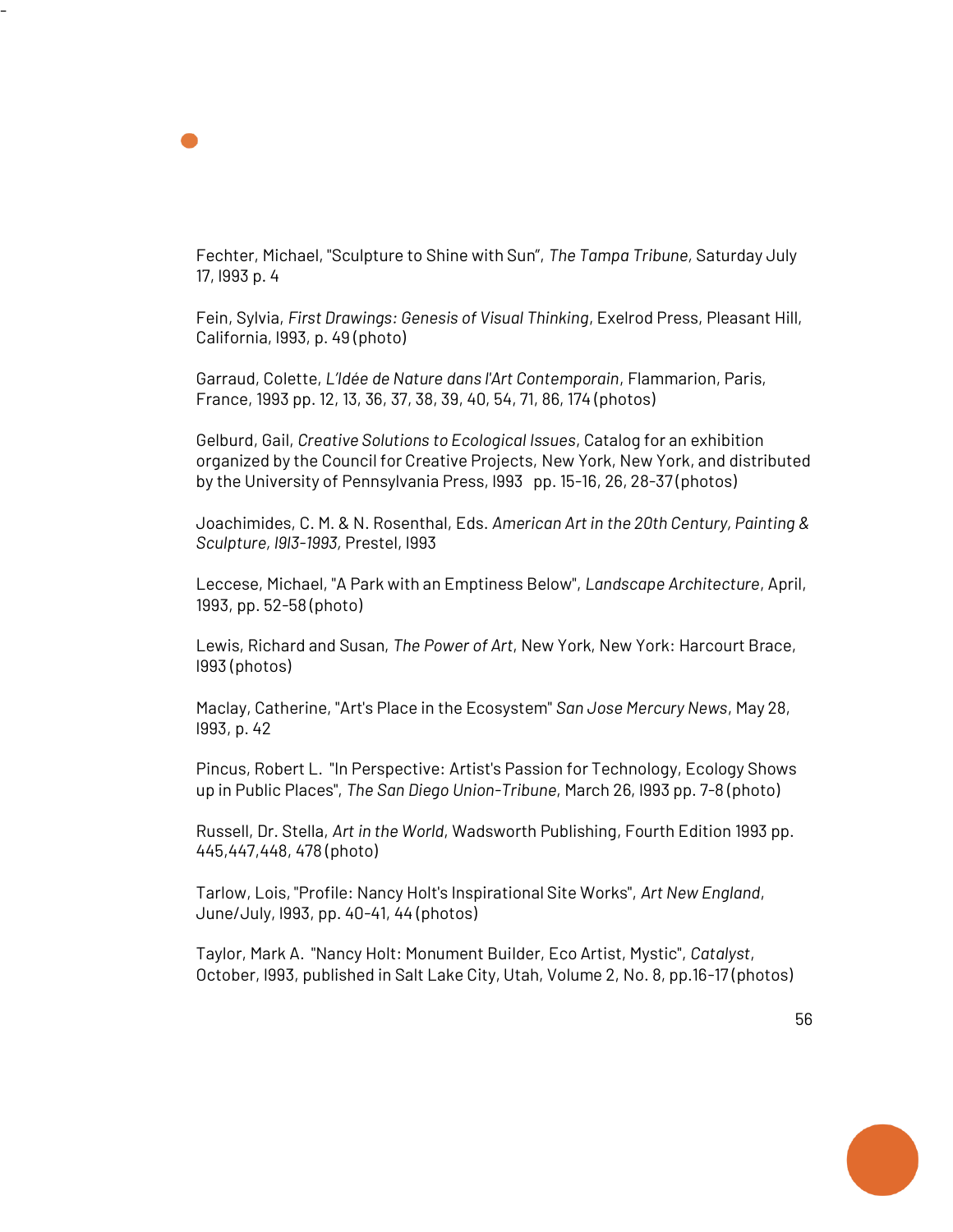Tiberghien, Gilles A. *Land Art*, Editions Carré, Paris, France, l993, pp.126, 147-9, 165-7, 197-200, 203, 235 (photos) (French Edition)

Van Wesemael, Maarten and Tekst Adriaan de Regt*, Concept Beeldende Kinstprojecten* (A Concept for Art in the Green Hart), Cultural Council of Southern-Holland, l993 pp. 49 -50 (photos)

\_\_\_\_\_\_\_\_\_\_\_\_, *State of the Arts,* Utah State of the Arts, Meridian Intl., Inc., Ogden, UT cover, p. 169 (photos) -missing year

\_\_\_\_\_\_\_\_\_\_\_, *Architecture*, August, l994 (letters)

-

Cameron, Mindy Lehrman and the Exploratorium, *Report on "Rising Above Our Garbage",* Symposium sponsored by the Exploratorium, January 28-30, 1994, San Francisco, California, pp.18-20

Dunham-Jones, Ellen, "Environmental Infrastructure" *Architecture*, August, 1994

Hunter, Andrew, 432 *MPH*, Art Gallery of Hamilton, Ontario, Canada and ARTPARK, Lewiston, New York, New York, March 5, l994 p. 7 (photos)

Lacy, Suzanne, Ed. *Mapping the Terrain; New Genre Public Art*, Bay Press; Seattle, Washington, 1994, pp., 239-241(photos)

Marter, Joan, "Nature Redux: Recent Reclamation Art", *Sculpture*, November-December l994, pp.30-31, (photos)

Storr, Robert, "Mapping", Catalog, The Museum of Modern Art, New York, New York, l994

Engler, Mira, "Waste Landscapes: Permissible Metaphors in Landscape Architecture", *Landscape Journal*, 14:1, Spring 1995 p. 14 (photo)

Forgey, Benjamin, "Good News, Bad News: Two Works of Art: One Saved, One Scrapped", *Washington Post*, Sunday, March 26, 1995 pp. G1, 4, 5 (photos)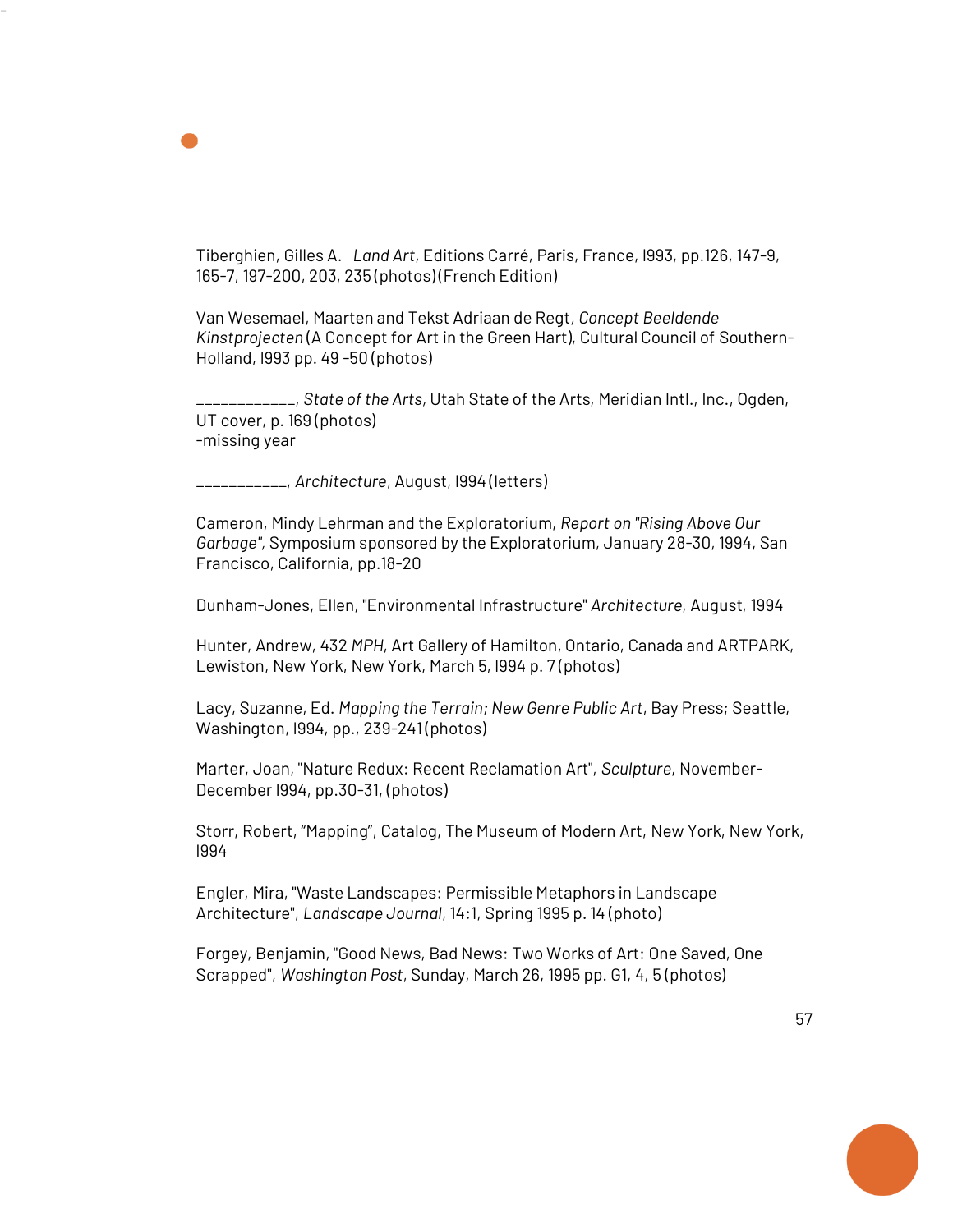

-

Gablik, Suzi, "Arts and the Earth: Making Art as if the World Mattered", *Orion*, Autumn, 1995, p. 45 (photos)

Ingalls, Zoe, "Harnessing Sunlight: Nancy Holt's Sculpture for the University of South Florida Exploits Its own Shadows", *The Chronicle of Higher Education*, Section 2, Opinion and Arts, July 7, 1995, pp. B1, B5 (photos)

Kipphoff, Petra, "Land Art: Kunst mit der Landschaft", *Merian* (USA:Southwestern issue), August 1995, pp. 104-105 (photos) In German

Landi, Ann, "Site Unspecific" (about "Waterwork"), *Art News*, Summer 1995, p. 50 (photos)

Lippard, Lucy, *The Pink Glass Swan: Selected Feminist Essays on Art*, The New Press, New York, New York, 1995, pp. 255, 263-64, 9 (photos)

Marger, Mary Ann, "Solar Power" (about "Solar Rotary"), *St. Petersburg Times*, St. Petersburg, Florida, March 24, 1995 (photos)

Milani, Joanne, "The Art of Revolution" (about "Solar Rotary") *The Tampa Tribune*, Tampa, Florida, March 25, 1995 (Photos)

Oakes, Baile, Ed. *Sculpting with the Environment: A Natural Dialogue*, Van Nostrand Reinhold, New York, New York, 1995, pp. 21, 56-64 (photos)

Robinson, Walter, "Holt Sculpture Dismantled", *Art in America*, July 1995, p. 102

Tiberghien, Gilles A. *Land Art*, Princeton Architectural Press, New York, New York, 1995 pp.126, 147-9, 165-7, 197-200, 203, 235 (photos) (English Edition)

de Sola-Morales, Ignasi, *Present and Futures: Architecture in Cities*, "Terrain Vague", Centre de Cultura Contemporania de Barcelona, 1996, pp.290-91 (photos) In English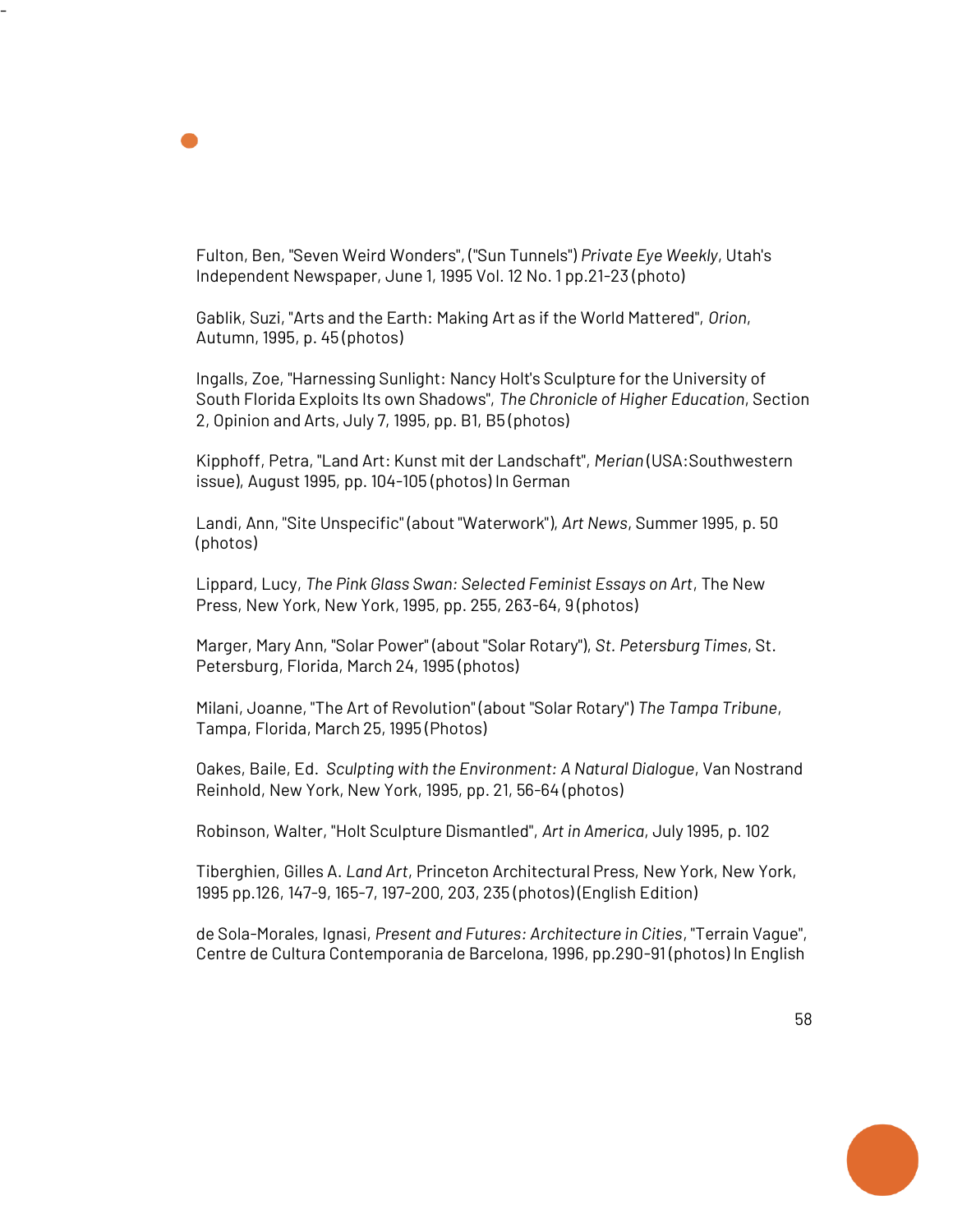Jürgensen, Andreas, *Trilogy: Art-Nature-Science*, Catalog, Kunsthallen Brandts Klaedefabrik, Odense, Denmark, 1996 pp. 45, 41, 51 (photos) In Danish And English

Morgan, Anne Barclay, "Site: Nancy Holt" *Sculpture*, January, 1996 pp.14-15 (photos)

Schwartz, Joyce, *The Private Eye in Public Art*, catalog, LaSalle Partners at NationsBank, Charlotte, North Carolina, 1997 (photo)

-

Brayer, Marie-Ange, "Atlas der Künstlerkartographien" in *Atlas Mapping*, published by Turia and Kant, Vienna, 1997 (in German) p.35 (photo)

Fauntleroy, Gussie, "Creating Beauty in an Inhospitable Landscape: Nancy Holt's Site-Specific Creations, *Pasatiempo*, Santa Fe's Weekly Magazine, *The New Mexican*, November 7-13, 1997 pp. 14, 53 (photo)

Martinez, Rosa, director Oceano Grupo Editorial, *Historia Del Arte: Ultimas Tendencias (Latest Trends in Art History)* Volume 16, Instituto Gallach de Libreria y Ediciónes, Barcelona, 1997, pp. 2920, 2022 (photos) In Spanish

Nyrhinen, Tiina, "Kuumaisemasta Elamyspaikaksi" (about "Up and Under") Culture Section, p. B3, *Helsinki Sanomat*, Finland, Sunday, August 3, 1997 (photos) In Finnish

Penders, Anne-Francoise, "Nancy Holt, Artiste 'Perceptuelle'", *Pratiques* 3/4, Fall 1997, pp. 146 -173 (photos) In French

Baque, Dominique, *La Photographe Plasticienne: Un Art Paradoxal*, Regard, 1998 pp. 20, 44, 45 In French

Compte-Sponville, André, *Pensées Sur La Connaissance*, Albin Michel, 1998 p. 41 (photo) In French

Kastner, Jeffrey and Brian Wallis, *"Land and Environmental Art"*, Phaideon Press, London, England, 1998, pp. 14, 32-34, 86-90, 215, 218-19, 227-28, 234, 261, 280 (photos)

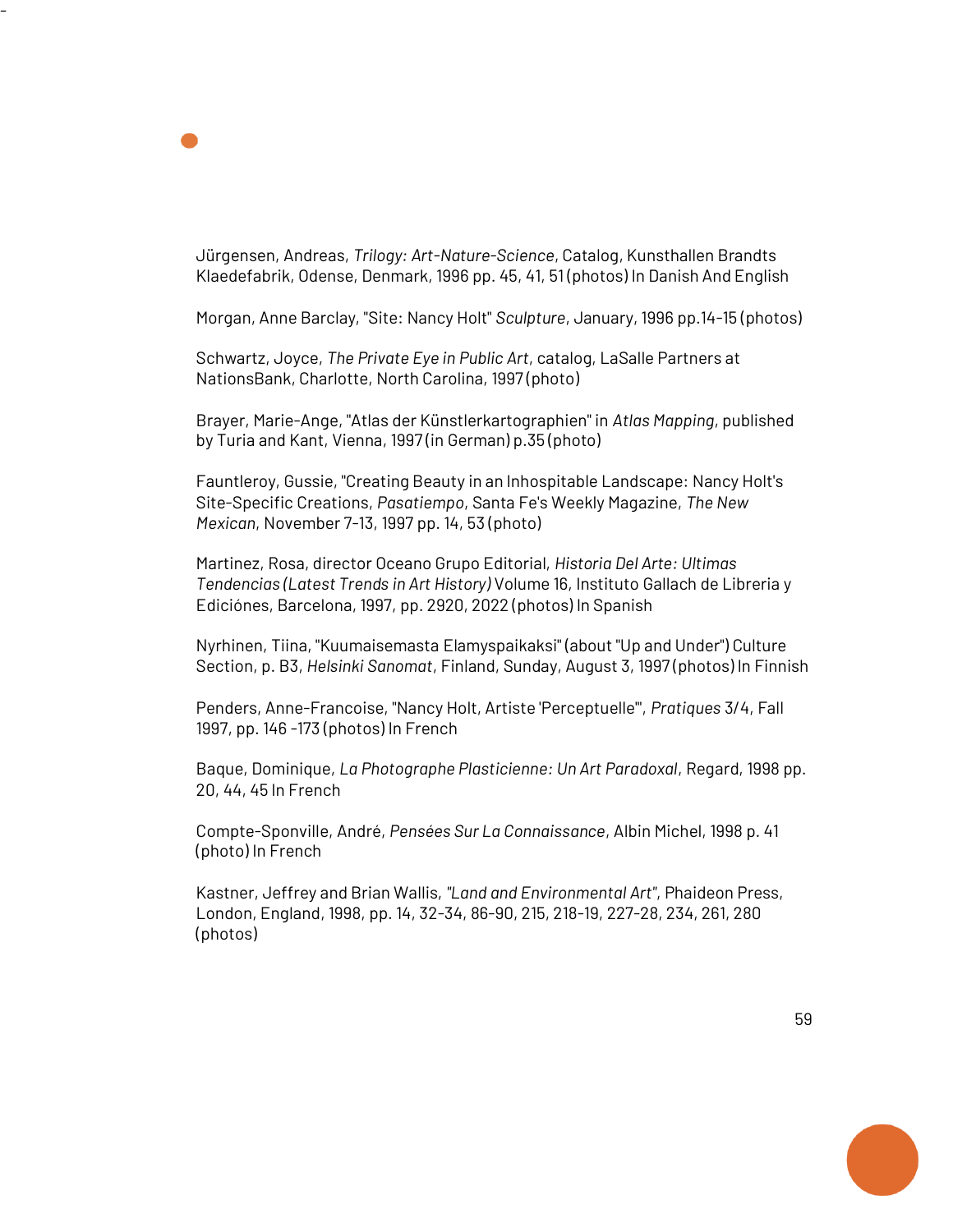Obrist, Hans Ulrich, "Unbuilt Roads", *Contemporary Visual Arts*, Issue 20, 1998, London, England, England, pp.36-41 (photo)

-

Ross, Stephanie, "Gardens and the Death of Art" *Landscape Architecture*, July, 1998, pp. 69, 90-92 (photos)

Ross, Stephanie, "*What Gardens Mean*", University of Chicago, Illinois Press, 1998, pp.214-215 (photos)

 , Sites*/Sights of Passage: Art of the New Jersey Turnpike*, James Howe Fine Arts Gallery, Union, New Jersey, 1999, pp. 12, 13 (photo)

\_\_\_\_\_\_\_\_\_\_\_\_, "Maailman parasta Pinsiössä," *Nähdään Nokialla*, p.1, p.4, Nokia, Finland

Abstract Book, 36<sup>th</sup> World Congress of the International Federation of Landscape Architects, Royal Danish Academy of Fine Arts, Denmark, June 26 –29, 1999, pp. 14, 15 (photos)

Barlow, Margaret, *Women Artists,* Hugh Lauter Levin Associates, Inc., Southport, Connecticut, 1999, pp. 308-309, 313 (photos)

Butler, Cornelia, *Afterimage: Drawings Through Process*, MIT Press, Cambridge, Massachusetts & London, England, 1999 pp. 58-59 (Catalogue, photos)

Domino, Christophe, *A Ciel Ouvert*, Editions Scala, 1999 pp.50-51 (photos) In French

Huchel, Frederick M. *A History Of Box Elder County,* Box Elder County Commission, 1999, p.298 (Cover photo, photos)

Penders, Anne-Francois, *En Chemin, Le Land Art*, Ante Poste, Bruxelles, 1999 (Two Volumes) Volume I: pp. 70-72, 98-103 (photos), Volume II: pp. 62-64 (photos) In French

Phillips, Lisa, *The American Century: Art & Culture 1900-2000*, Whitney Museum of American Art, 1999 pp. 202, 208, 256 (photos)

60

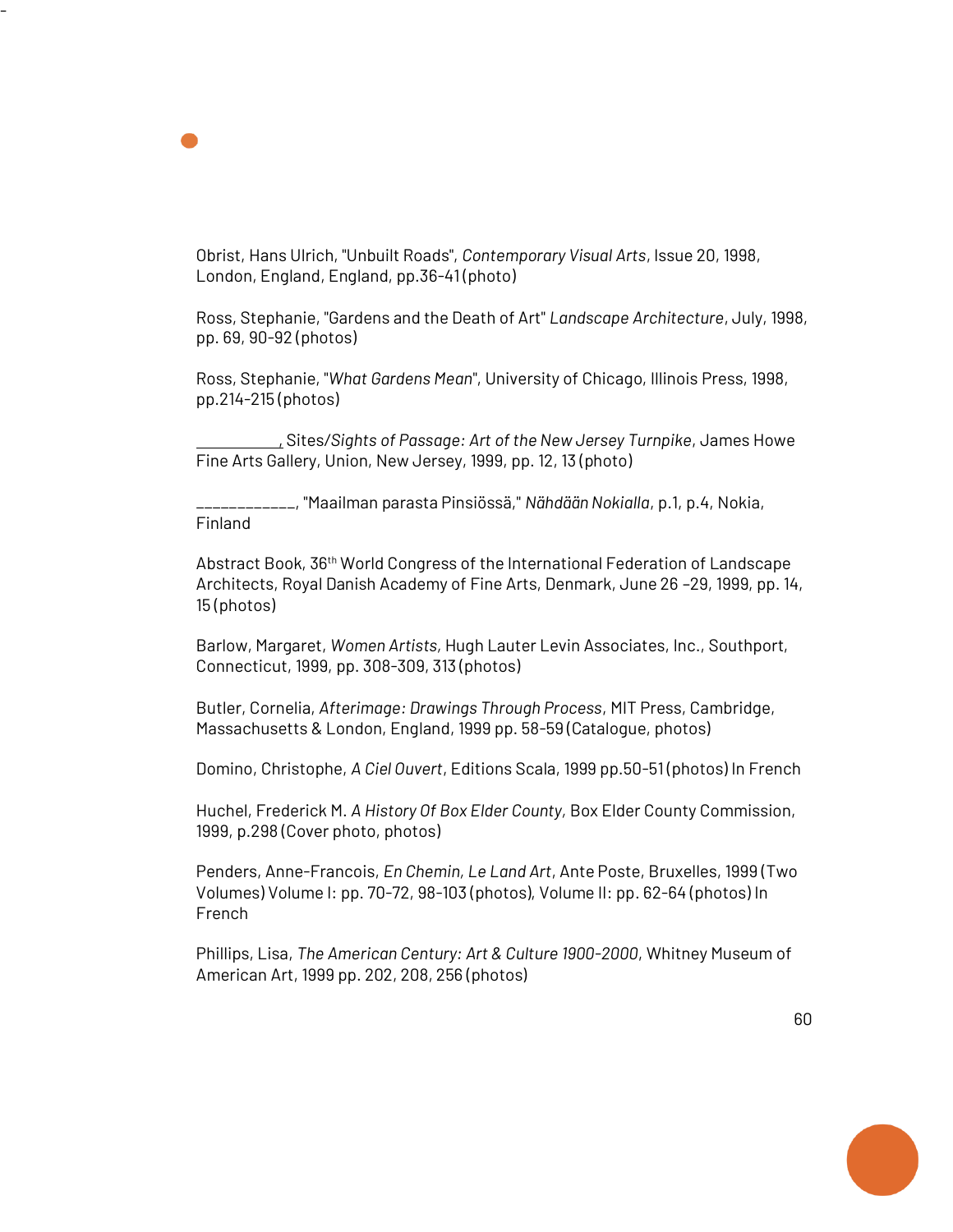Shantananda, Swami, "An Amazing Inner World", *Darshan*, May 1999, p. 5 (photo)

-

Tiberghien, Gilles, "L'Ecologie du Paysage Comme Métaphore Artistique", *Les Carnets du Paysage*, Spring/summer 1999, Ecole Nationale Supérieure Du Passage, Versailles, France p. 52 (photo) In French

\_\_\_\_\_\_\_\_\_\_\_, "Nancy Holt, Sun Tunnels, 1978," *Real to Reel, Land and Environment Art on Screen,* Catalog, Ota Fine Arts, Tokyo, pp. 10-11. (photos)

Chaffee, Paul C. "Out of the Shadows", *The Saginaw News*, May 25, 2000, p. A11 (photo)

Kastner, Jeffrey, *Real To Reel: Land And Environmental Art On Screen*, OTA Fine Arts, Tokyo, 2000, pp.10-11, back cover (photos) In Japanese

Lippard, Lucy, *Art in the Landscape*, Chinati Foundation, Marfa, Texas, 2000, pp. 20, 21 (photos)

Mitchell, Corey, "Solstice Sculpture Reborn at SVSU", *The Saginaw News,* May 17, 2000, p. A1 (photo)

Newman, Amy, *Challenging Art: Art Forum 1962-1974*, SoHo Press, New York, New York, 2000, pp. 38, 237, 250, 251, 254, 261, 313, 371, 372, 474, 505n, (photo)

O'Hanlon, Ann, "At a Rosslyn Park, Shadow Play", *The Washington Post*, p. 46 (photos)

Suderburg, Erika, ed. *Space Site Intervention: Situating Installation Art*, University of Minnesota Press, Minneapolis, 2000, pp. 15, 131, 135, 140

Williams, Richard J, *After modern sculpture: Art in the United States and Europe 1965-1970*, Manchester University Press, Britain, 2000, p. 120

\_\_\_\_\_\_, "The Sun Ring," photo and caption, *Midland Daily News*, Saginaw, Michigan, Local section A, page 3, June 22, 2001 (photo)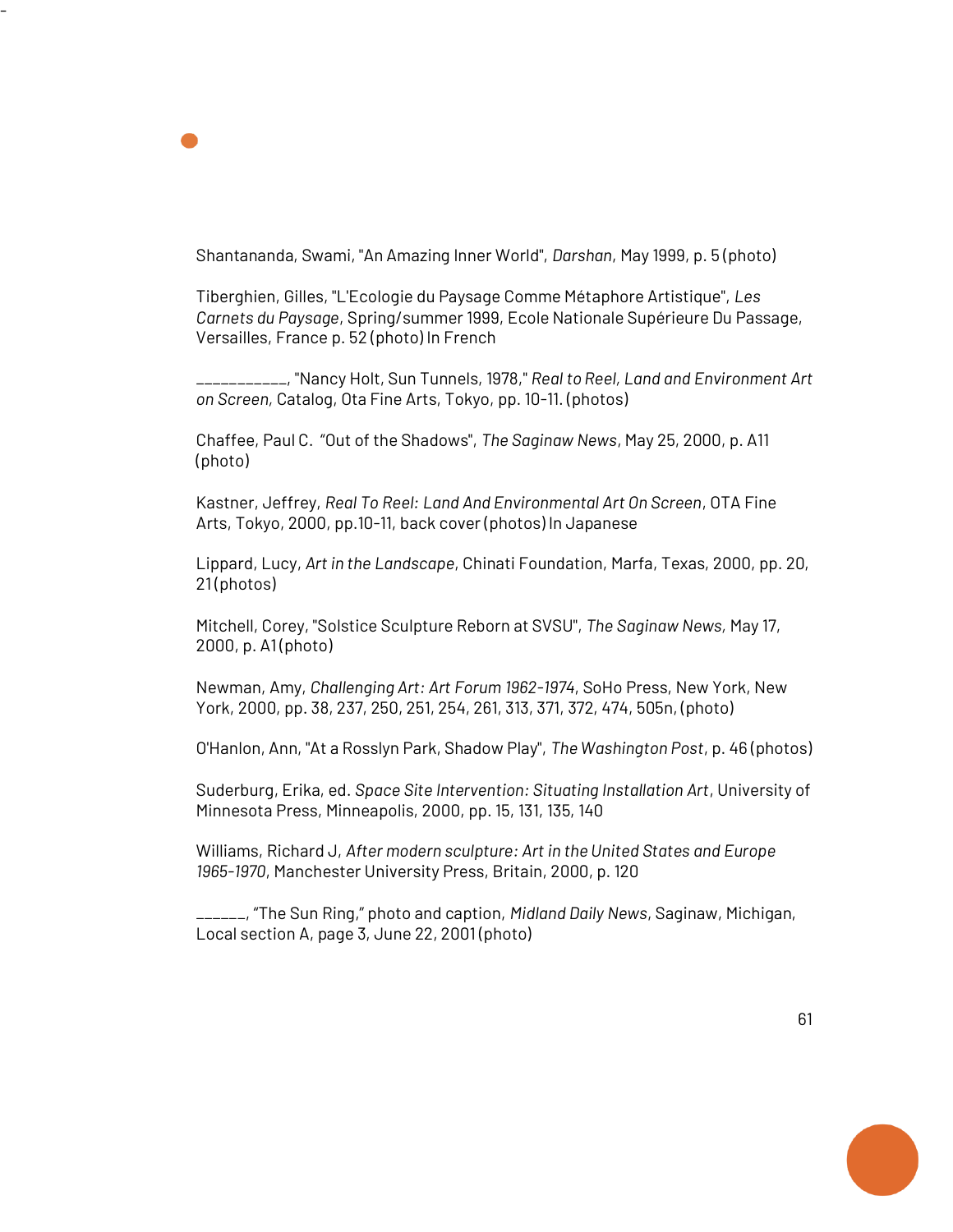Grosenick, Uta, Ed. *Women Artists in the 20th and 21st Century*, Taschen, Cologne, London, England, Madrid, New York, New York, Paris, France, Tokyo, 2001, pp. 228- 233 (photos)

-

Hills, Patricia, *Modern Art In The USA: Issues and Controversies of the 20th Century*, Prentice-Hall, Upper Saddle River, New Jersey, 2001, pp. 257-258, 263, 271, 355 (photos)

Rogers, Elizabeth Barlow, *Landscape Design: A Cultural and Architectural History*, Abrams, New York, New York, 2001, pp. 488, 490-1 (photos)

Sandoval, Aubrey, "Mixed Media: Art Goes Public," *Pasatiempo*, *The Santa Fe New Mexican*, brief article on panel discussion, Plan B Evolving Arts, Santa Fe, New Mexico, June 22-28, 2001, p. 8 (photo)

Tiberghien, Giles, *Nature, Art, Paysage*, Actes Sud, Paris, France, 2001 pp. 51, 52, 166, 179, 185, 188, 197, 198 (photos) pp. 40-41, 44 (photos) in French

Trantel, Piet, *global entropy research: into Wendover (Nevada/Utah)*, Center for Land Use Interpretation, 2001, p. 27 (photo) In English and German

Cembalest, Robin, "Gender Bender", *Art News*, January, 2002 p. 136 (photo)

Clarke-Langager, Sarah, *Sculpture in Place: A Campus as Site*, Western Washington University, Bellingham, 2002, pp.30-33 (photos)

Doss, Erika, *Twentieth-Century American Art: Oxford History of Art*, Oxford University Press, 2002, p. 177 (photo)

Gwynn, J. Wallace, *Great Salt Lake: An Overview of Change*, DNR Special Publication, Utah Geological Survey, Utah Department of Natural Resources, 2002, pp. 561-568 (photos)

Mazeaud, Sophie, Frédérique Verley and Astrid Taupin, "Purifications Célestes," *Paris, France Vogue*, pp.188-191, June, 2002 (photo)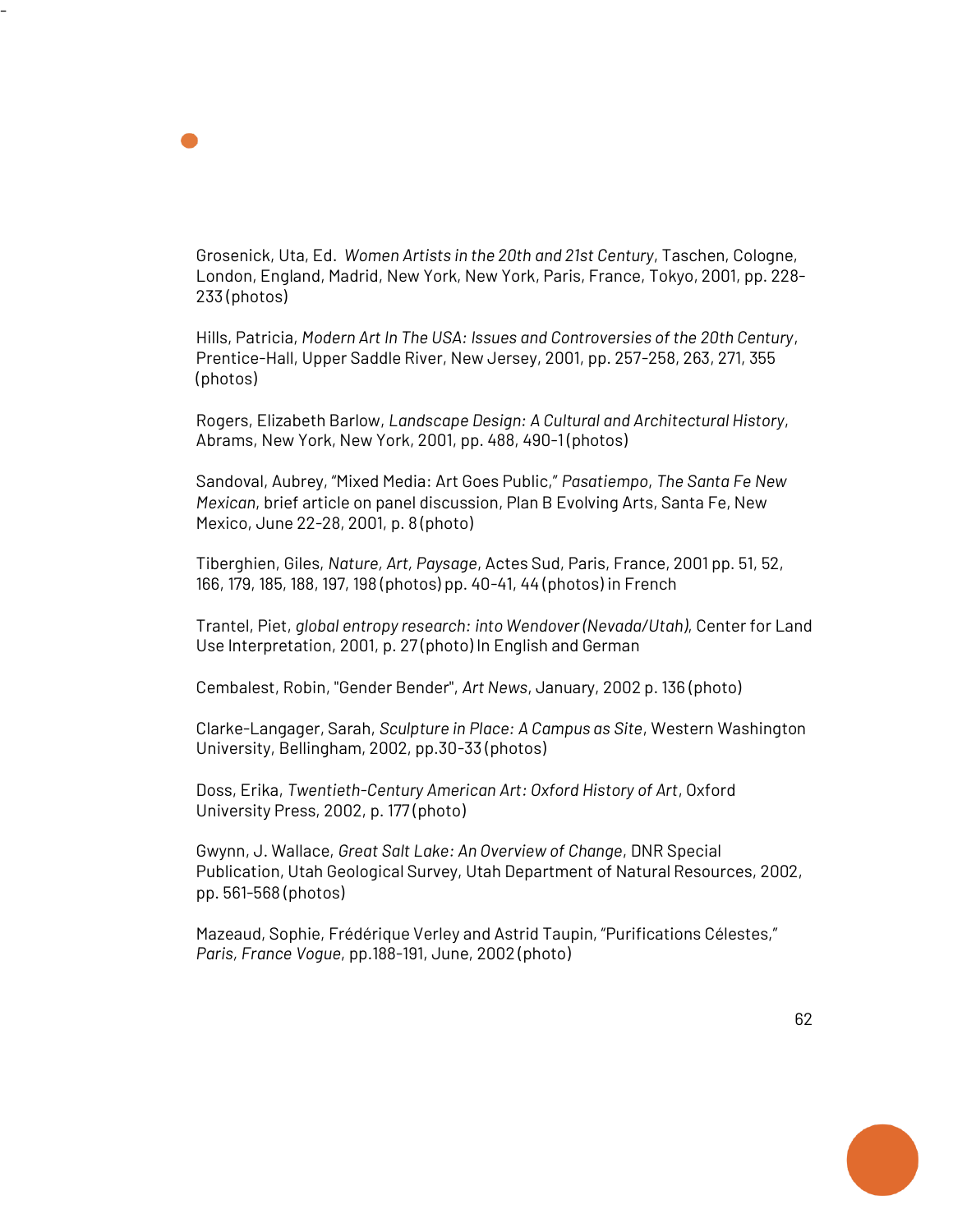Stewart, Mary, *Launching the Imagination: A Comprehensive Guide to Basic Design*, McGraw-Hill, New York, New York, 2002, p. 12 in chapter 10 (photo)

-

Taylor, Simon and Ng, Natalie, curators, *Personal and Political: The Women's Art Movement, 1969-1975*, Guild Hall of East Hampton, Inc., New York, New York, August 2002

Teresi, Dick, "The Universe and Ground Zero," *The New York, New York Times* Week in Review, Sunday, December 23, 2002, p. 6 (photo)

Yee, Danny, review of Maureen Korp's *Sacred Art of the Earth: Ancient and Contemporary Earthworks*, 1997, reprinted July 16, 2002.

Bell, Roberly, *Forum: The Great American Road Trip*, *Sculpture Magazine*, April 2003, pp. 12, 13 (photos)

Ehrlich, Ken & Labelle, Brandon "*Surface Tension: Problematics of Site*", Errant Bodies Press, Distributed by DAP, NY 2003, pp. 61,62,64 (photos)

Trainor, James, A Place In The Sun: Revisiting Nancy Holt's Monumental Earthwork, *Frieze*, Issue 77, September 2003

Witzgall, Susanne, *Kunst nach der Wissenschaft*, Museum of Modern Art, Nuremburg, Germany, 2003, pp. 61, 62 (photo) In German

Bersson, Robert, *Responding to Art: Form, Content, and Context*, McGraw Hill, New York, New York, 2004, pp. 30, 203, 230 (photos)

Boettger, Suzaan, "Behind the Earth Movers," *Art in America*, p. 58, April, 2004

Demos, T.J., "The Big Nothing, Institute of Contemporary Art, Philadelphia, Pennsylvania," *Artforum*, September, 2004, p. 263 (photo)

Engler, Mira, "*Designing America's Waste Landscapes*" Johns Hopkins University Press, Baltimore & London, England pp. 97. 102, 108-9, 238 n.12, 2004 (photo)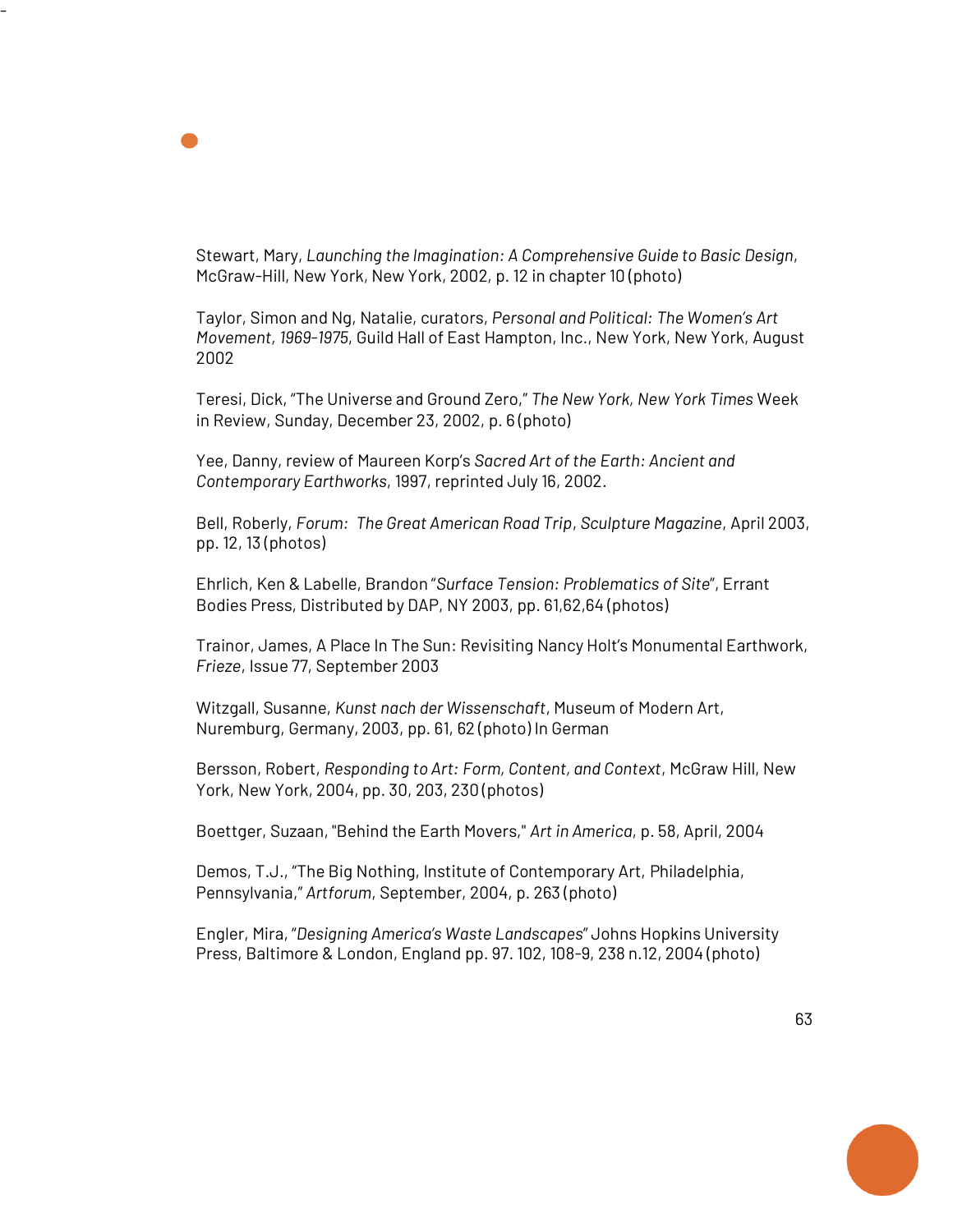Meyer, James, "Another Minimalism," *A Minimal Future? Art as Object: 1958-1968*, Catalogue, The Museum of Contemporary Art, Los Angeles, California, March 14 - August 2, 2004. Goldstein, Ann (editor). (photos)

-

"Three Decades of Public Art," Lecture by Nancy Holt, *MASS: Contemporary Arts in the Public Realm,* Journal of the School of Architecture and Planning, Robert Peters, Editor, The University of New Mexico, Vol. XIII, Fall 2004, pp. 12-19 (photos)

\_\_\_\_\_\_\_\_\_\_\_, "Tour of the Monuments of the Great American Void," *The Lay of the Land*, The Center for Land Use Interpretation Newsletter, Culver City, CA, Spring 2005, p.3

Andre, Carl, *Cuts: Texts 1959-2004*, edited with and introduction by James Meyer, MIT Press, Cambridge, MA, 2005, pp. 25'-252 (photo)

Brun, Jean-Paul "*Nature, Art Contemporain et Société": Le Land Art Comme Analyseur du Social,* L'Harmattan, Paris, France 2005 (Cover photo)

Fowle, Kate and Selzer, Shane Aslan, Editors, "Permanence and Temporality: Nancy Holt," *Curating Now 05*, California College of the Arts, San Francisco, pp. 22-23 (photos)- year?

Kimmelman, Michael, "Art's Last, Lonely Cowboy," *The New York, New York Times Magazine*, February 6, 2005, p. 59

Kimmelman, Michael, *The Accidental Masterpiece: On the Art of Life and Vice Versa*, The Penguin Press, New York, New York, 2005, pp. 180-181 (photos)

Lewine, Edward, "Art That Has to Sleep in the Garage," *The New York, New York Times* Arts & Leisure, June 26, 2005, p. 1, p. 26

Ratcliff, Carter, "A Heap of Smithson," *Art in America*, October, 2005, p. 157

Schambelan, Elizabeth, "Seth Price," *Artforum*, May 2005, p.236 (video photo)

Smith, Valerie, Editor, *Down the Garden Path: The Artist's Garden After Modernism,*  Queens Museum of Art, Queens, New York, New York, 2005, p.171 (photos)

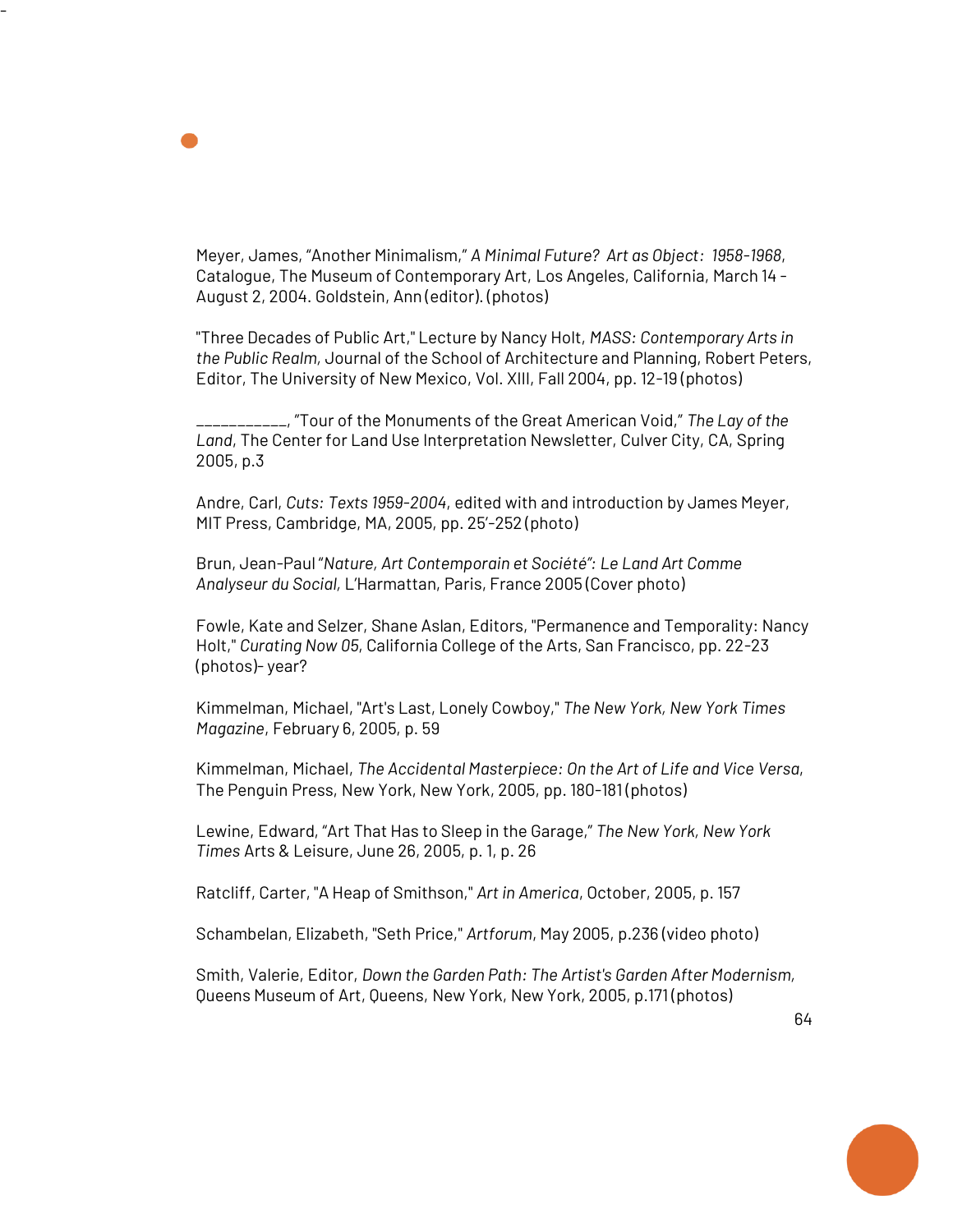Tiberghien, Gilles A., *La nature dans l'art*, Photo Poches, Actes Sud, France, Section 10, plate 39. (photo)

Wagner, Anne M., "Being There: Art and the Politics of Place," *Artforum*, pp.263-269, Summer 2005 (photos)

Cornand, Brigitte *Mother Earth, L'Esprit Du Land Art*, Les Films du Siamois with participation of FRANCE 5 and CNC, 2005, Aired on FRANCE 5 in November, 2006 With Holt, Jonas, Miss, Oppenheim, Turrell, Dwan, Hobbs, Iles, Tsai

Dempsey, Amy and Saunders, Justin, *Destination Art,* Thames & Hudson, Ltd., London, England, 2006, (Cover photo)

Tufnell, Ben, *Land Art*, Tate Publishing, London, England, 2006

-

Bauman, Joe, "Land Near Tunnels Unleased", *Deseret News*, Salt Lake City, May 23, 2007

Foy, Paul, "No Bids for Utah Oil-and-Gas Parcel, *Forbes Magazine*, May 24, 2007

Lailach, Michael and Grosenick, Uta, (editors), *Land Art*,Taschen, Cologne, 2007: 58- 61, cover.

\_\_\_\_\_\_\_\_\_\_, blog entry posted in *ART Now…!*: "Nancy Holt", <http://artesigloxxi.wordpress.com/2008/11/25/>, November 25, 2008 (photos, video) in Spanish

Boettger, Suzaan, "Excavating Land Art by Women in the 1970's: Discoveries and Oversights" *Sculpture*, Vol. 27 No. 9. November, 2008 (photo)

Cook-Romero, Elizabeth, "There Will Be Drilling – There May Not Be Art" New Mexican *Pasatiempo*, February 22 – 28, 2008 PP. 38 – 39 (photo)

Droitcour, Brian, "Decoys, Complexes and Triggers: Feminism and Land Art in the 1970's, *Artforum.com Newsletter*, May, 2008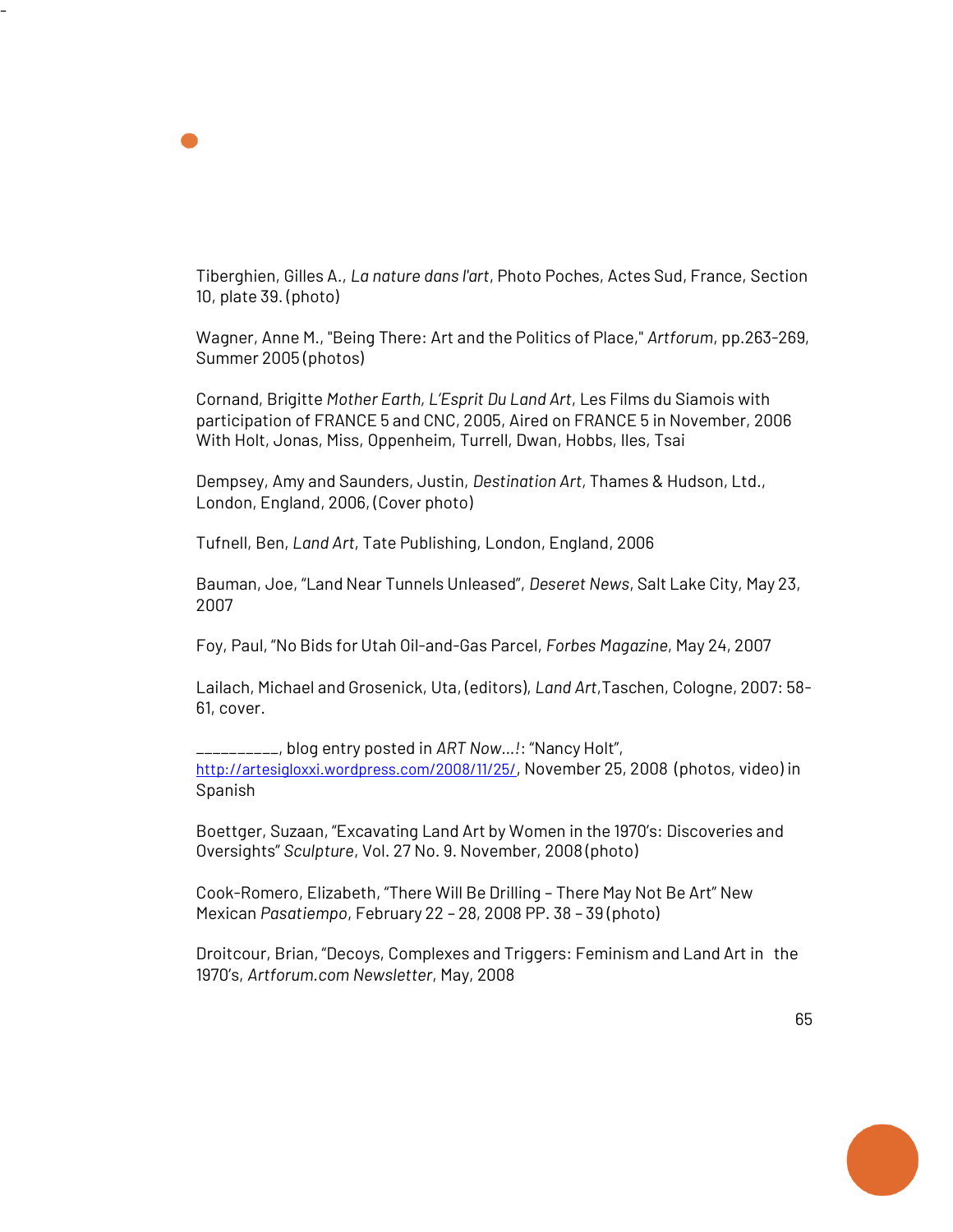Grant, Daniel, "When Public Art is Orphaned" *Wall St. Journal*, July 17, 2008

-

Isreal, Nico, "Clutch Experience" Review of "Spiral Jetty" A Tour of Earthworks by Erin Hogan, *Bookforum*, April/May 2008 (photo)

Januszczak, Waldenar, "*The Sculpture Diaries*" Part III, Broadcast on the British Network Channel 4. 7.5 minutes about Sun Tunnels. [www.zczfilms.com](http://www.zczfilms.com/) September 14, 2008

Kastner, Jeffrey, "Entropy and the New Monument" pp.167-170, *Artforum*, April, 2008

Lippard, Lucy; Holt, Nancy; Smithson, Robert, "Out of the Past" A Discussion about Eva Hesse, June, 1973 *Artforum*, February 2008 pp. 237-250 (Photo: Crossword Work p. 247)

Rosenberg, Karen, "This Land is Her Land (and Her Artwork, Too)" *New York, New York Times*, June 13, 2008

Sirkin, Jenni, "Decoys, Complexes and Triggers, *Frieze,* Issue 118, October, 2008

Weiss, Jeffrey, "On the Road: Land Art Today" *Artforum*, September 2008 p. 131-32 (photo)

Bradshaw, Dove, "Studies for Sun Tunnels and Rock Rings", *NewYork/New Drawings 1946-2007*, Catalogue, Museo de Arte Contemporaneo Estaban Vicente, Segovia, Spain, 2009 pp. 128-131, 302 (photos)

Goetzmann, William H. and Goetzmann, William N., *The West of the Imagination*, Second Edition, University of Oklahoma Press, 2009 pp. 544, 547-8, 556, Sun Tunnels 545-46, 557 (photos)

Hileman, Kristen, "Dark Star Park", *Arlington County Public Art Program Highlights*, Department of Parks, Recreation and Cultural Resources, Arlington, VA, 2009 pp. 3- 5 (photo)

Taylor, Chris and Bill Gilbert, eds. *Land Arts of the American West.* Austin: University of Texas Press, 2009.

66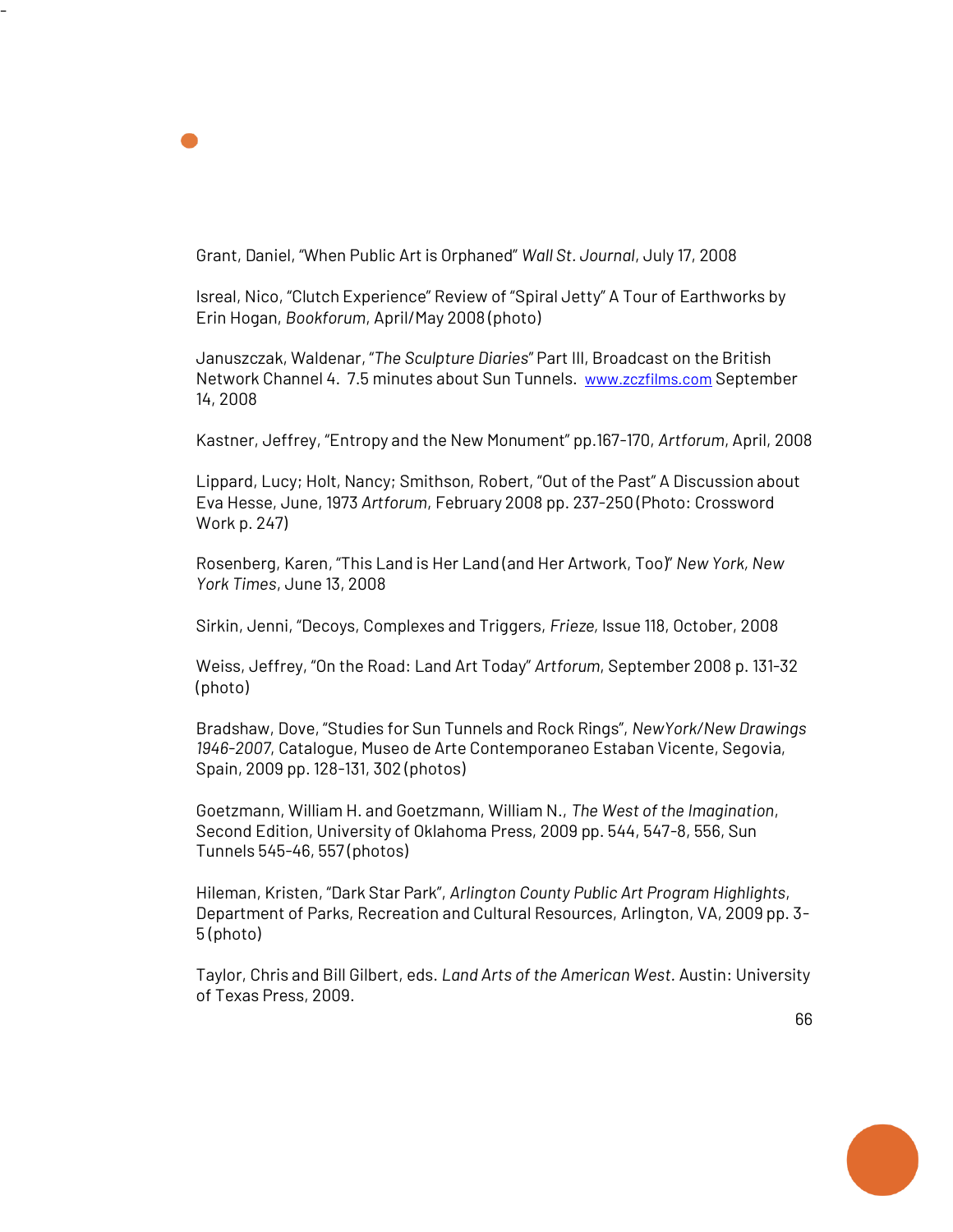*\_\_\_\_\_\_\_\_\_\_, Comunicato Stampa/press release*: "The Mirage of History: Kaleidoscope, Milano", *UnDo.net*, <http://www.undo.net/it/mostra/112464> , December 16, 2010 (photo)

Loe, Hikmet Sidney, "Marking Time at Sun Tunnels", *15 Bytes*, January 10, 2010 (photos)

O'Neill-Butler, Lauren, Nancy Holt, Miriam and Ira D. Wallach Art Gallery, *Artforum*, December, 2010 p. 280 (photo)

Shuster, Robert, "Nancy Holt: Sightlines", *Village Voice*, October 6, 2010

-

\_\_\_\_\_\_\_\_\_\_, blog entry posted in *Travel by tricpe*: "Sun Tunnels by Nancy Holt", <http://www.teoti.co.uk/travel/94776-sun-tunnels-nancy-holt.html>, May 10, 2011 (photos)

\_\_\_\_\_\_\_\_\_\_, "Holt in Karlsruhe", *Badische Neueste Nachrichten*, January 25, 2011

\_\_\_\_\_\_\_\_\_\_, "Nancy Holt im Badischen Kunstverein", *Offenburger Tageblatt*, February 25, 2011

\_\_\_\_\_\_\_\_\_\_, "Karlsruhe: Land-Art", *Stuttgarter Zeitung*, February 10, 2011 (photo)

\_\_\_\_\_\_\_\_\_\_, "Kinemathek zeigt Land-Art-Filme", *Badische Neueste Nachrichten*, February 24, 2011

\_\_\_\_\_\_\_\_\_\_, "Land Art: 26 March 2011 — 15 January 2012", *Staatliche Museen zu Berlin*, <http://www.hamburgerbahnhof.de/exhibition.php?id=32290&lang=en>, (photos)

\_\_\_\_\_\_\_\_\_\_, "Landschaften in neuem Licht: Seit fast 50 Jahren beschäftigt sich die Multimediakunstlerin Nancy Holt mit unsere Umgebung. Nun sind ihre frühen Arbeiten zu sehen", *Chrismon plus Baden*, January, 2011 (photo)

\_\_\_\_\_\_\_\_\_\_, "Missy Präsentiert: Ausstellung "Nancy Holt: Sightlines", *Missy Magazine*, March 9, 2011 (photo)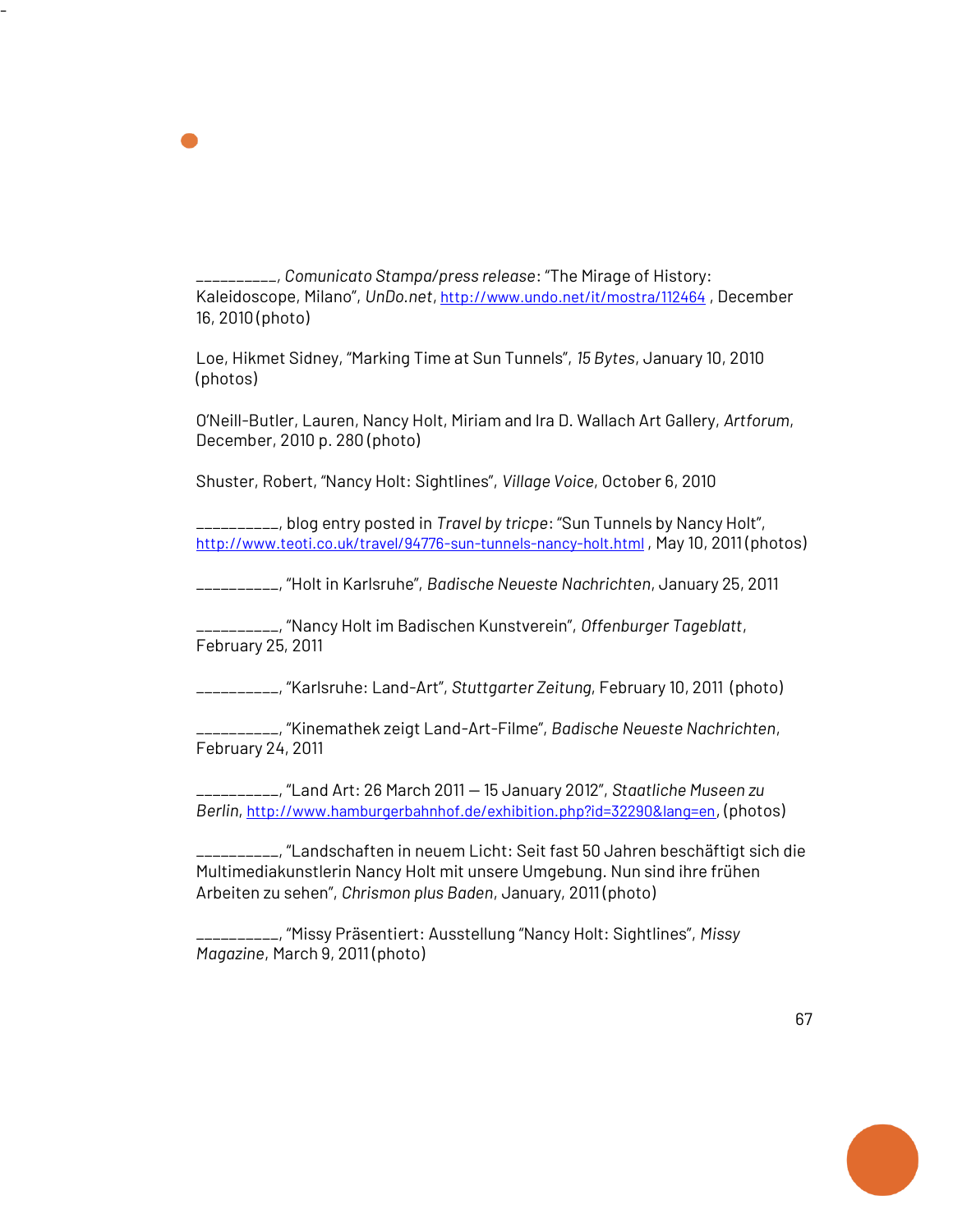\_\_\_\_\_\_\_\_\_\_, "Sightlines — Ausstellung im BKV — Filme in der Kinemathek", *Inka*, February 15, 2011 (photos)

\_\_\_\_\_\_\_\_\_\_, "Sightlines", *Klappe auf*, January 2011 (photo)

\_\_\_\_\_\_\_\_\_\_, "Und Sonst?", *Sonnendeck*, March 2011

-

\_\_\_\_\_\_\_\_\_\_, "Werkvortrag von Nancy Holt", *Badische Neueste Nachrichten*, January 25, 2011

Buhr, Elke, "Tunnelblick in Groß: Die magischen Arbeiten von Nancy Holt", *Monopol,* Berlin, May 2011 p. 117 (photos)

Figueras, Jacques, "Nancy Holt: Sightlines", *International Sculpture Center Book Reviews*, <http://iscbookreviews.wordpress.com/2011/04/27/nancy-holt-sightlines/> , April 27, 2011 (photo)

Halder, Johannes, "Ein Platz an der Sonne: Die amerikanische Land-Art-Pionierin Nancy Holt in Karlsruhe", *Deutschlandradio*, January 27, 2011 (photo)

Hoffmann, Gabriele, "Suche nach der verborgenen Poesie: Irdisches und Himmlisches Geschehen: Der Badische Kunstverein in Karlsruhe zeigt Nancy Holts 'Sightlines'", *Frankfurter Rundschau*, March 2, 2011 (photos)

Hoffmann, Gabrielle, "Wie Man Sternbilder auf die Erde Holt", *Kultur*, Issue 206, 2011 (photos)

Hübl, Michael, "In der Landschaft wird die Kunst frei: Der Badische Kunstverein zeigt Europas erste große Einzelausstellung von Nancy Holt", *Badische Neueste Nachrichten*, January 29, 2011 (photos)

Kennedy, Randy, "The American West as Classroom, Art and Metaphor", *The New York Times*, May 3, 2011 (photo)

McKee, Bradford, "Sky Art", *Landscape Architecture Magazine*, May 2011 (photo)

68

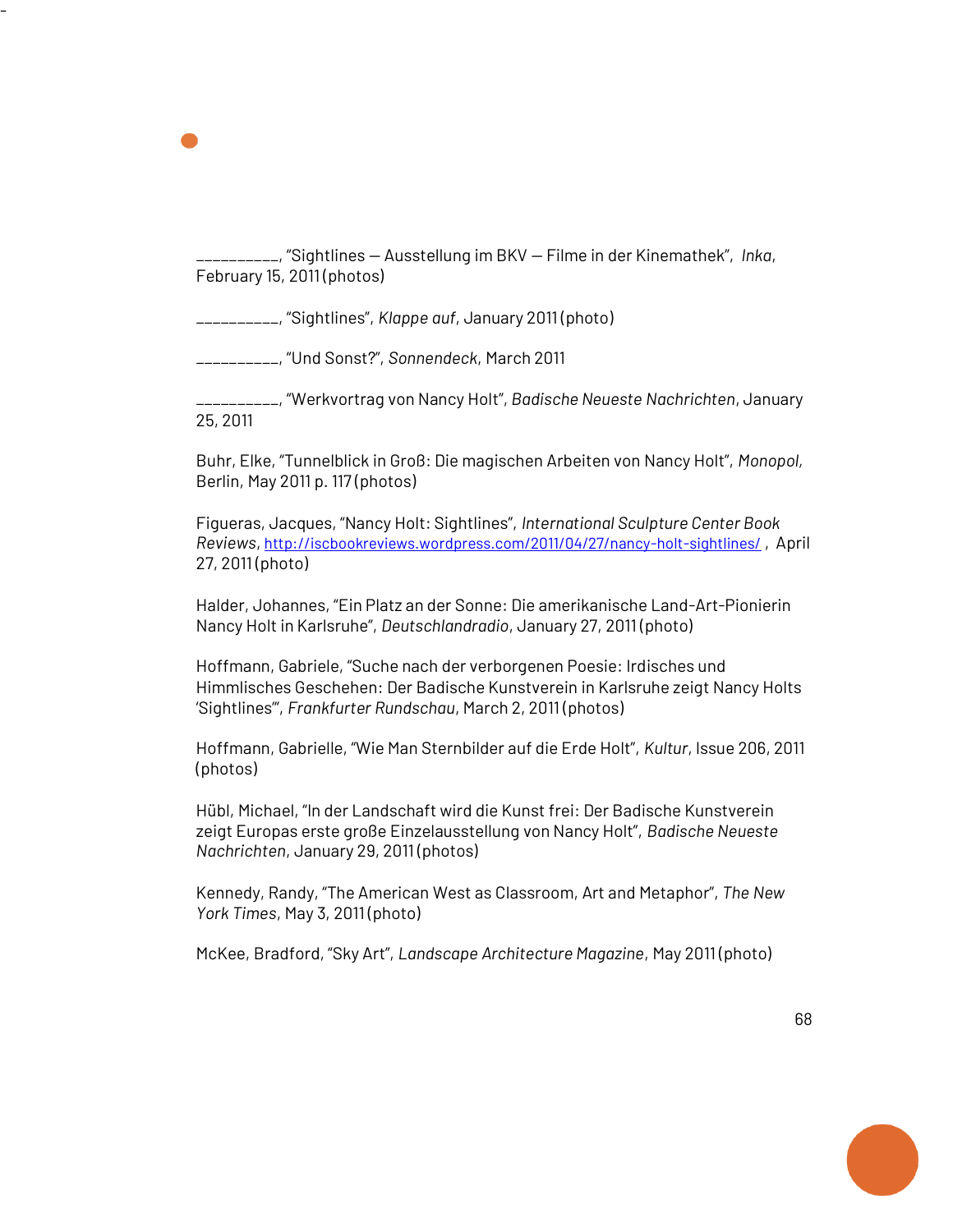Patzer, Georg, "Verstecken und durchblicken — neue Varianten der Land Art: US-Künstlerin Nancy Holt und dänische Kunstspielerei in Karlsruhe", *Badisches Tagblatt*, February 10, 2011

-

Roeschmann, Dietrich, "Die Gerahmte Weite: In Karlsruhe ist eine großartige Werkschau der Land-Art-Pionierin Nancy Holt zu sehen", *Artline*, March 15, 2011 and April 2011 (photo)

Williams, Kat, blog entry: "Nancy Holt", <http://lemons2williams.wordpress.com/2011/04/29/nancy-holt/> , April 29, 2011 (photos)

Ziegler, Philipp, "Hindurch aufs Meer", *Spike*, Issue 27, 2011, pp. 136-37 (photos)

Phaidon Editors, *Universe: Exploring the Astronomical World*, United Kingdom: Phaidon Press, Ltd., 2017

Abramovic, Marina et al. *MoMA PS1: A History*, New York: The Museum of Modern Art, 2019

Miller, Barbara, "Doubling Down: Nancy Holt's Stone Enclosure: Rock Rings", [https://holtsmithsonfoundation.org/doubling-down-nancy-holts-stone-enclosure-rock](https://holtsmithsonfoundation.org/doubling-down-nancy-holts-stone-enclosure-rock-rings)[rings](https://holtsmithsonfoundation.org/doubling-down-nancy-holts-stone-enclosure-rock-rings), June 2019

Meyer, James. *The Art of Return: The Sixties and Contemporary Culture.* Chicago: The University of Chicago Press, 2019

Sleeman, Joy, "Nancy Holt 'Trail Markers' (1969) or, the walk from Wistman's Wood", [https://holtsmithsonfoundation.org/nancy-holt-trail-markers-1969-or-walk-wistmans](https://holtsmithsonfoundation.org/nancy-holt-trail-markers-1969-or-walk-wistmans-wood)[wood](https://holtsmithsonfoundation.org/nancy-holt-trail-markers-1969-or-walk-wistmans-wood), December 2019

Crone, Bridget, "Swampy Ecologies", [https://holtsmithsonfoundation.org/swampy](https://holtsmithsonfoundation.org/swampy-ecologies)[ecologies](https://holtsmithsonfoundation.org/swampy-ecologies), May 2020

Hayden, Sarah, "Nancy Holt: Zeroing In", [https://holtsmithsonfoundation.org/nancy](https://holtsmithsonfoundation.org/nancy-holt-zeroing)[holt-zeroing](https://holtsmithsonfoundation.org/nancy-holt-zeroing), May 2020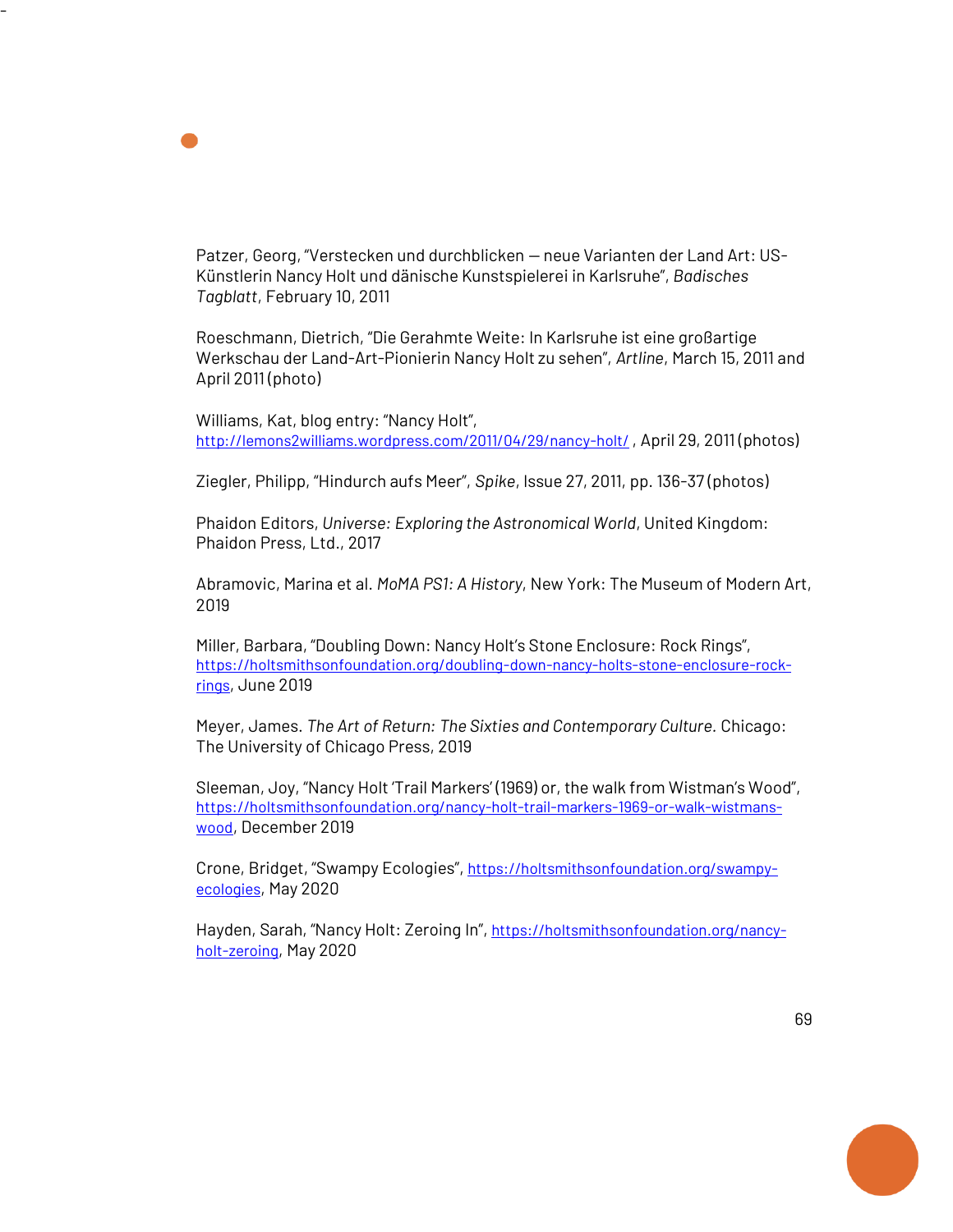Tang, Aurora, "Mono Lake: Ring of Fire", [https://holtsmithsonfoundation.org/mono](https://holtsmithsonfoundation.org/mono-lake-ring-fire)[lake-ring-fire](https://holtsmithsonfoundation.org/mono-lake-ring-fire), June 2020

Baum, Kelly, "Nancy Holt, Pine Barrens, 1975", <https://holtsmithsonfoundation.org/pine-barrens-1>, August 2020

Laamanen, Ilari, Editor. *Crossroads: New Views on Art and Environment*, New York and Helsinki: Finnish Cultural Institute and the Academy of Fine Arts at the University of Arts Helsinki, 2019.

Ortega, Garbiñe, Editor. *Cartas como películas: Letters as Films,* Spain: La Fabrica and Punto de Vista, 2021

Volland, Jennifer M. and Chris Marino, Editors. *Edith Heath: Philosophies*, Berkeley, CA: Berkeley Design Books and Information Office, 2020.

Porter, Charlie. *What Artists Wear*, United Kingdom: Penguin Books, 2021.

Foreman, Kamilah N., Matilde Guidelli-Guidi, and Sophia Larigakis, Editors. *Dia: an introduction to Dia's locations and sites*, Dia Art Foundation, 2021.

<span id="page-69-0"></span>Nisbet, James. *Second Site*, Princeton: Princeton University Press, 2021.

## **PUBLIC COLLECTIONS**

-

Art Gallery of Ontario, Toronto, Canada

Dia Art Foundation, New York, New York

Museum fur Gegenswartskunst, Siegen, Germany

Museum of Modern Art, New York, New York

Nevada Art Museum, Reno, Nevada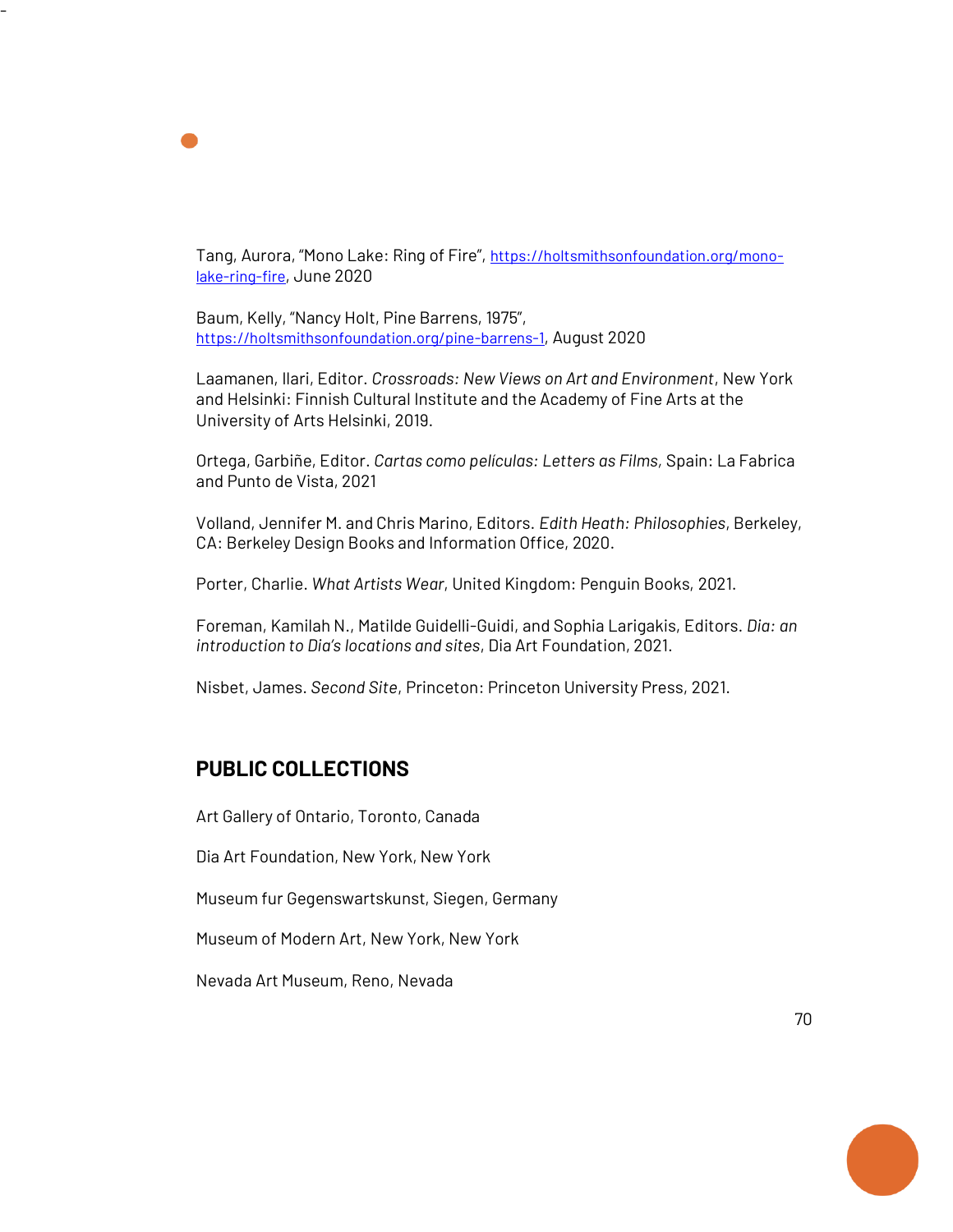Rowan University Art Gallery, Glassboro, New Jersey Smithsonian American Art Museum, Washington, D.C. The Contemporary Austin, Laguna Gloria, Austin, Texas Utah Museum of Fine Arts, Salt Lake City, Utah Western Washington University, Bellingham, Washington Weatherspoon Art Museum, Greensboro, North Carolina Whitney Museum of American Art, New York, New York

-